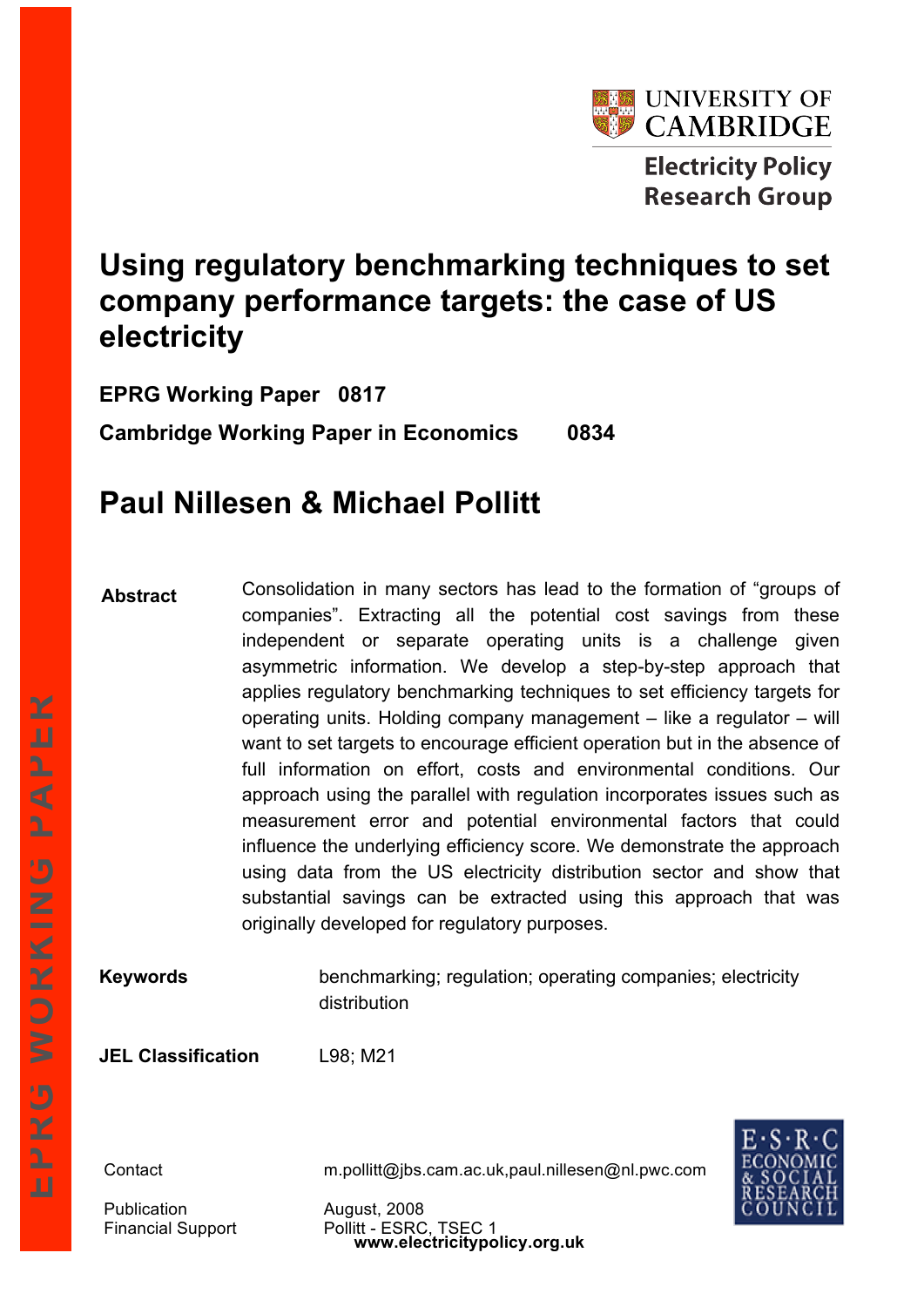## **USING REGULATORY BENCHMARKING TECHNIQUES TO SET COMPANY PERFORMANCE TARGETS: THE CASE OF US ELECTRICITY**

*Paul H. L. Nillesen Director PricewaterhouseCoopers Advisory N.V. De Entree 201 Amsterdam The Netherlands Paul.nillesen@nl.pwc.com*

*Michael G. Pollitt Reader in Business Economics Judge Business School and ESRC Electricity Policy Research Group Cambridge CB2 1AG United Kingdom m.pollitt@jbs.cam.ac.uk*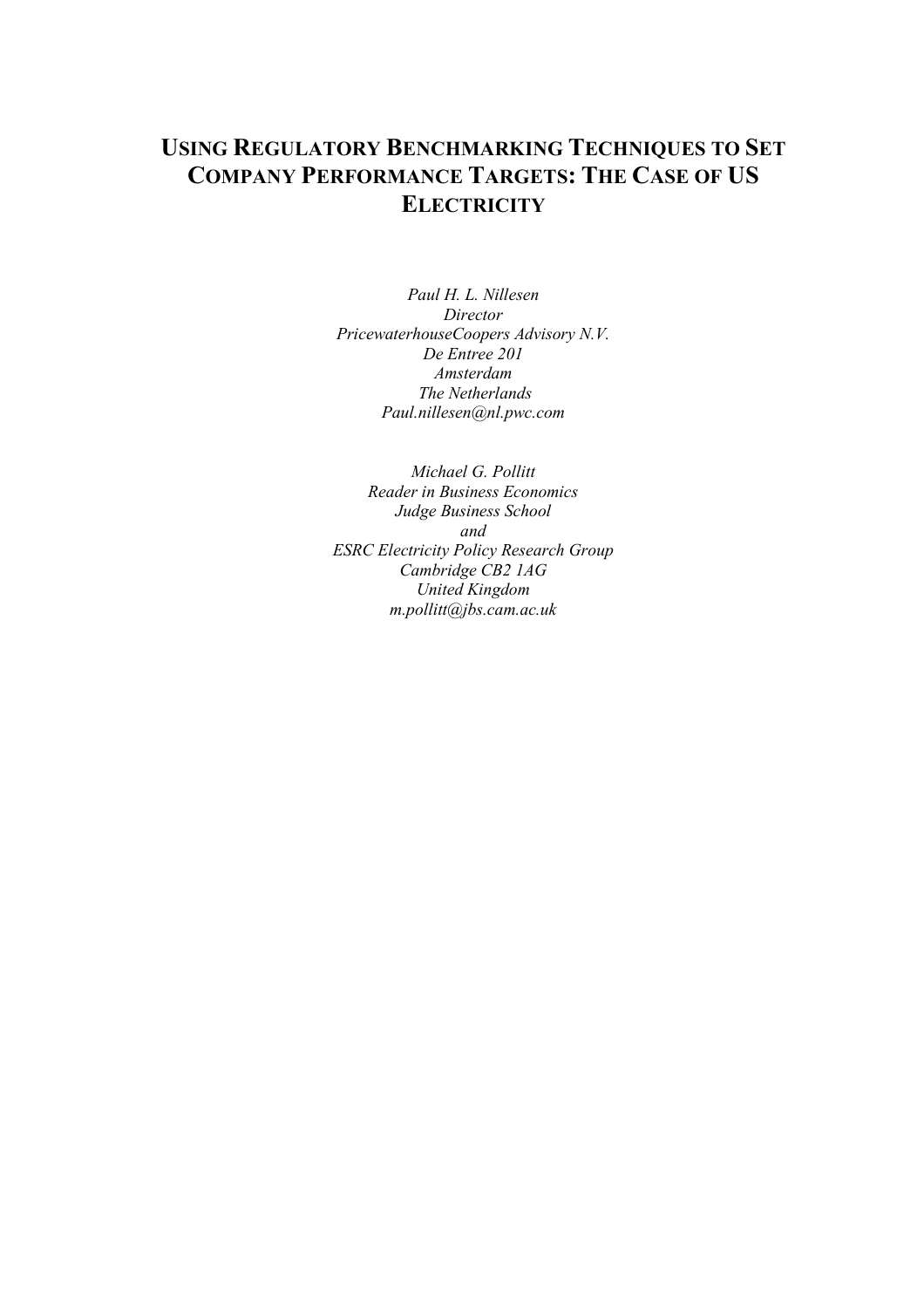#### **Abstract**

Consolidation in many sectors has lead to the formation of "groups of companies". Extracting all the potential cost savings from these independent or separate operating units is a challenge given asymmetric information. We develop a step-by-step approach that applies regulatory benchmarking techniques to set efficiency targets for operating units. Holding company management – like a regulator – will want to set targets to encourage efficient operation but in the absence of full information on effort, costs and environmental conditions. Our approach using the parallel with regulation incorporates issues such as measurement error and potential environmental factors that could influence the underlying efficiency score. We demonstrate the approach using data from the US electricity distribution sector and show that substantial savings can be extracted using this approach that was originally developed for regulatory purposes.

Keywords: benchmarking; regulation; operating companies; electricity distribution JEL classification: L98; M21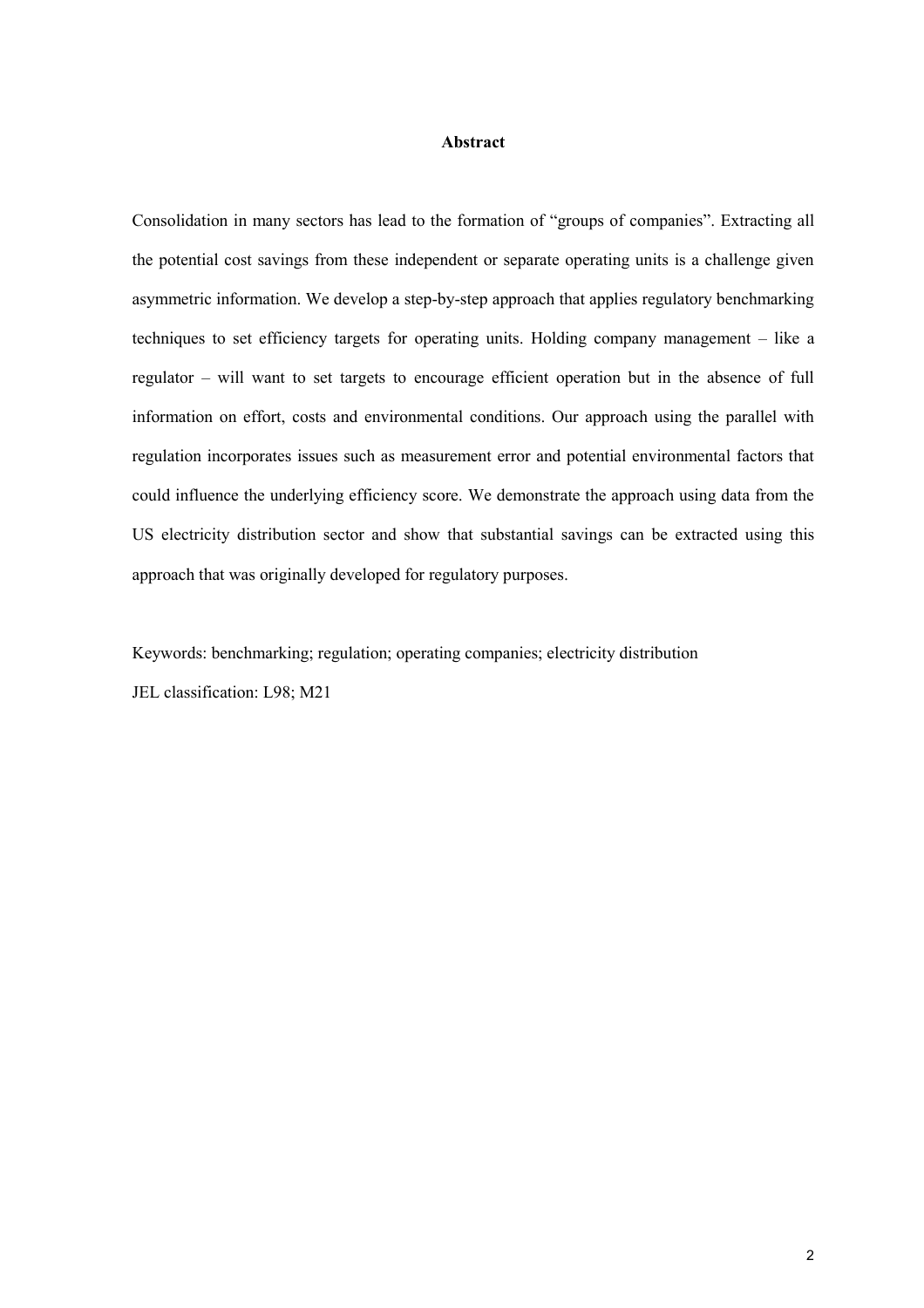## **USING REGULATORY BENCHMARKING TECHNIQUES TO SET COMPANY PERFORMANCE TARGETS: THE CASE O<sup>F</sup> US ELECTRICITY<sup>1</sup>**

*Paul Nillesen\* Michael Pollitt*

#### **Section 1: Introduction**

Rapid consolidation in many sectors has led to the creation of groups of daughter companies owned by a single Holding company (e.g. in the US energy sector National Grid or FirstEnergy). In the absence of direct competition the management of the Holding company is faced with the challenge of setting targets for the companies to extract and realise all potential (latent) value. In some sectors, such as electricity distribution and retail, there are often no direct competitive effects, as a result of strong scale effects and franchised monopolies. The lack of these competitive pressures can lead to inefficiencies. In some instances environmental factors, such as climatic conditions or wage costs may be used by managers to excuse poor relative performance. In this paper we use a regulatory benchmarking approach to assist Holding company management in estimating potential efficiency gains.

Our approach includes a number of steps designed to create "buy-in" and "lock-in" from managers within the benchmarked companies and focuses on dissecting the measured inefficiency into: (i) inefficiency as a result of "pollution" in the data, i.e. from data quality issues (ii) inefficiency due to environmental factors, and (iii) inefficiency attributed to management. The latter inefficiency can be used by Holding company management to set goals for the companies. We use data from the US electricity distribution sector to illustrate this approach. However, this approach could be applied in any sector where good national data is available.

 $<sup>1</sup>$  This paper has been submitted to Managerial and Decision Economics (MDE). MDE has permitted this publication as a working paper.</sup> \* Corresponding author. Authors would like to thank the ESRC Electricity Policy Research Group and Tim Tutton for their

contributions. The views expressed here are those of the author and do not necessarily reflect the views of PricewaterhouseCoopers Advisory N.V. or any of the PricewaterhouseCoopers network of firms.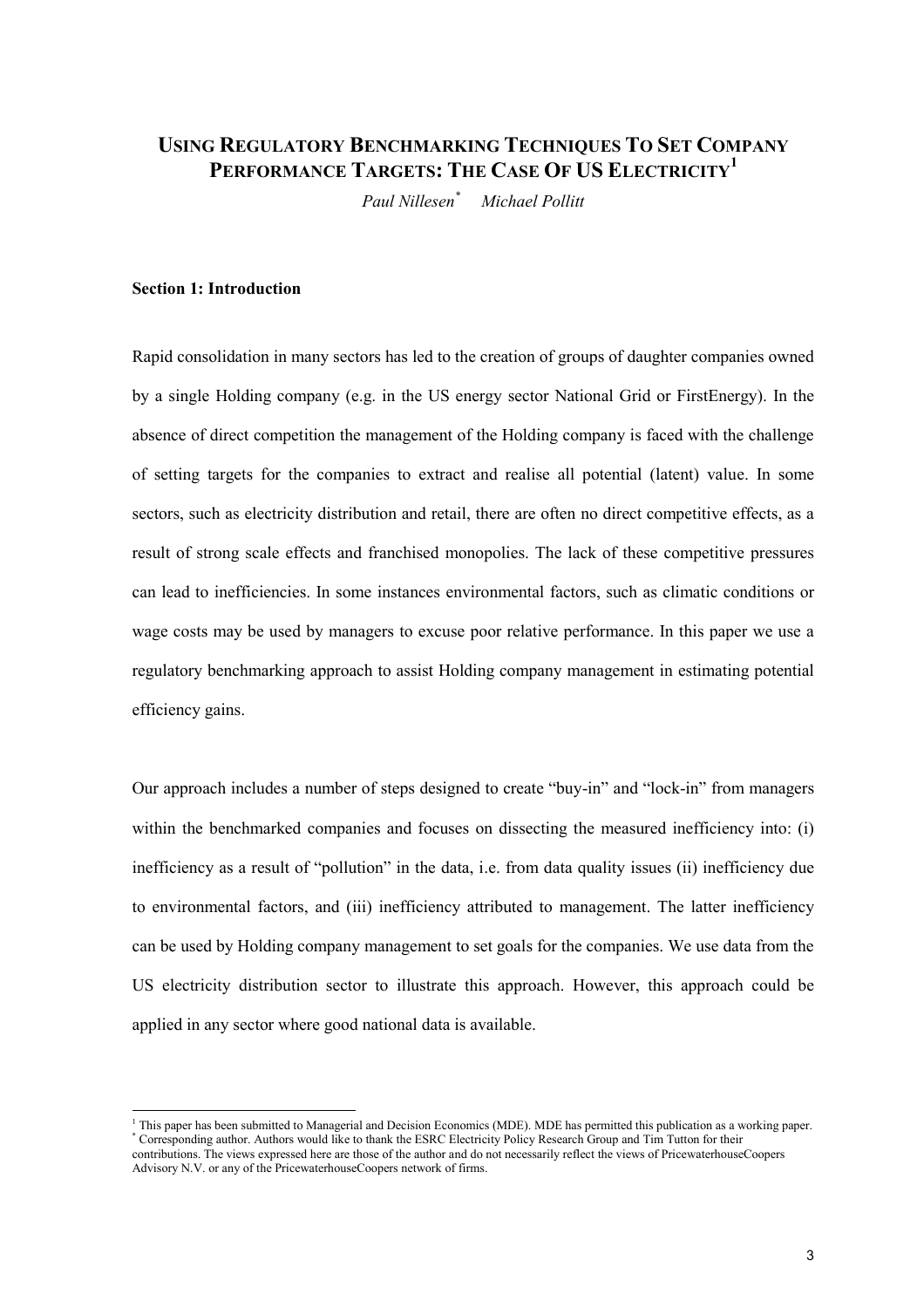The parallel with regulation comes from the identical aim of Holding companies and regulators to realise efficiency gains in separately managed business units, whilst facing classic principal-agent problems. The Holding company's underlying aim for realising cost savings within the daughter companies will be driven by optimising shareholder value. The regulator will aim for cost savings in the utilities to reduce tariffs and increase social welfare. In both cases, the Holding company and the regulator will have an information disadvantage relative to the company over the actual potential savings available. There are a number of reasons why Holding company management can draw parallels with a regulator. More positively both approaches can be seen as ways of providing clear and reasonable targets against which performance can be assessed.

First, a regulator is often forced to set tariffs without a competitive environment or competitive benchmark. This is due to the natural monopolistic nature of many network industries and the main reason why there is a regulator in the first place. The regulator therefore has to "simulate" a competitive environment and give the company an incentive to operate efficiently. This "simulation" will induce the company to behave as if it were exposed to real competition. Shleifer (1985) uses the term 'yardstick competition' to describe this phenomenon.

Second, the regulator is faced with information asymmetry. The regulator often does not know the detailed costs, operating environment, and true efficiency potential of the specific company. A firm's cost opportunities can therefore be high or low based on inherent attributes of its technical production opportunities, exogenous input cost variations over time and space, or inherent 'environmental' differences in the costs of serving locations with different attributes (e.g. urban or rural). In addition, the cost savings potential is driven by managerial effort, which can neither be observed directly nor quantified in terms of impact or quality.

Third, the regulator is not interested in directly running or managing the business, but wants to set high-level targets based on some simple input and output data and monitor results. This will allow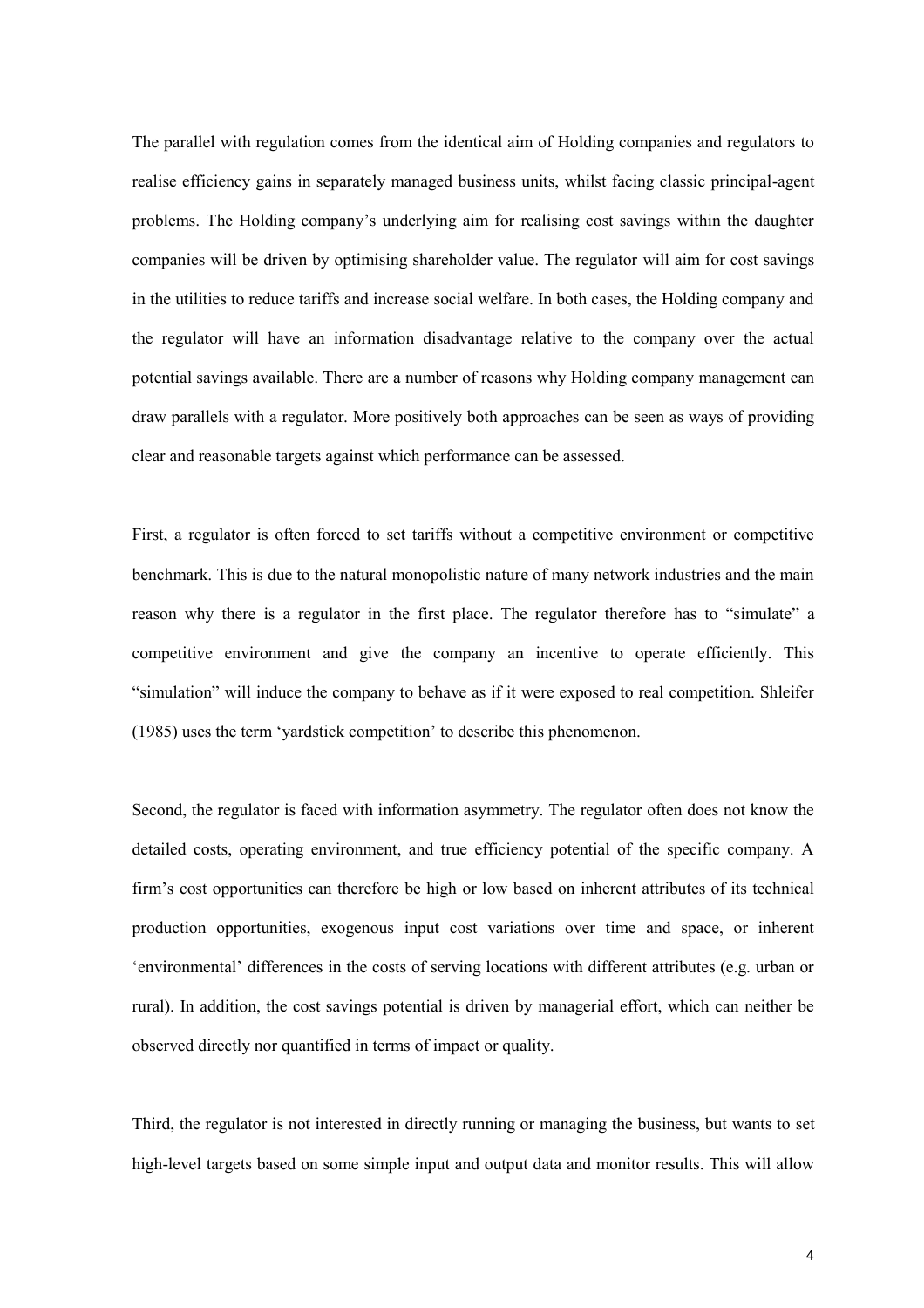the company to run the business, whereas the regulator sets overall targets and leaves the management of the firm autonomous. This encourages initiative taking in how targets are to be achieved against a background of strong incentives to achieve them.

Within the regulatory context (but similarly in a Holding company – daughter company relationship), the information advantage gives the company a strategic advantage. The firm will attempt to convince the regulator that the efficient costs are actually higher  $-$  due to e.g. environmental factors or other structural factors – in the belief that the regulator will then set higher prices for the services it provides or require less stringent cost savings.

A classic regulatory approach to this has been to set prices for the next period equal to *ex post* audited costs (so called 'cost-plus' regulation). The main disadvantage with this approach is that there is little incentive to realise cost savings, as these filter directly through into lower prices. Incentive-based regulation or performance-based regulation attempts to introduce dynamic incentives that involve the sharing of efficiency savings over a defined period (see Laffont and Tirole, 1993, Joskow, 2005, Jamasb and Pollitt, 2007). That is to say, the regulator sets a target for a number of years. If the company manages to beat this target, the benefits (in terms of additional profits) can be kept by the company, rather than creamed-off by the regulator. In general, the regulatory approach will involve a form of profit sharing contract or a sliding scale regulatory mechanism where the price that the regulated firm can charge is partially responsive to changes in realized costs and partially fixed *ex ante* (see Joskow, 2005) thus limiting the rate of return of the regulated entity.

The challenge faced by regulators when setting targets for the regulated companies is similar then to the challenge faced by Holding companies when setting targets for daughter companies: *What are reasonable costs and what is a reasonable target level of cost?* The regulatory approach we discuss in this paper draws on the incentive-based mechanisms that have been developed by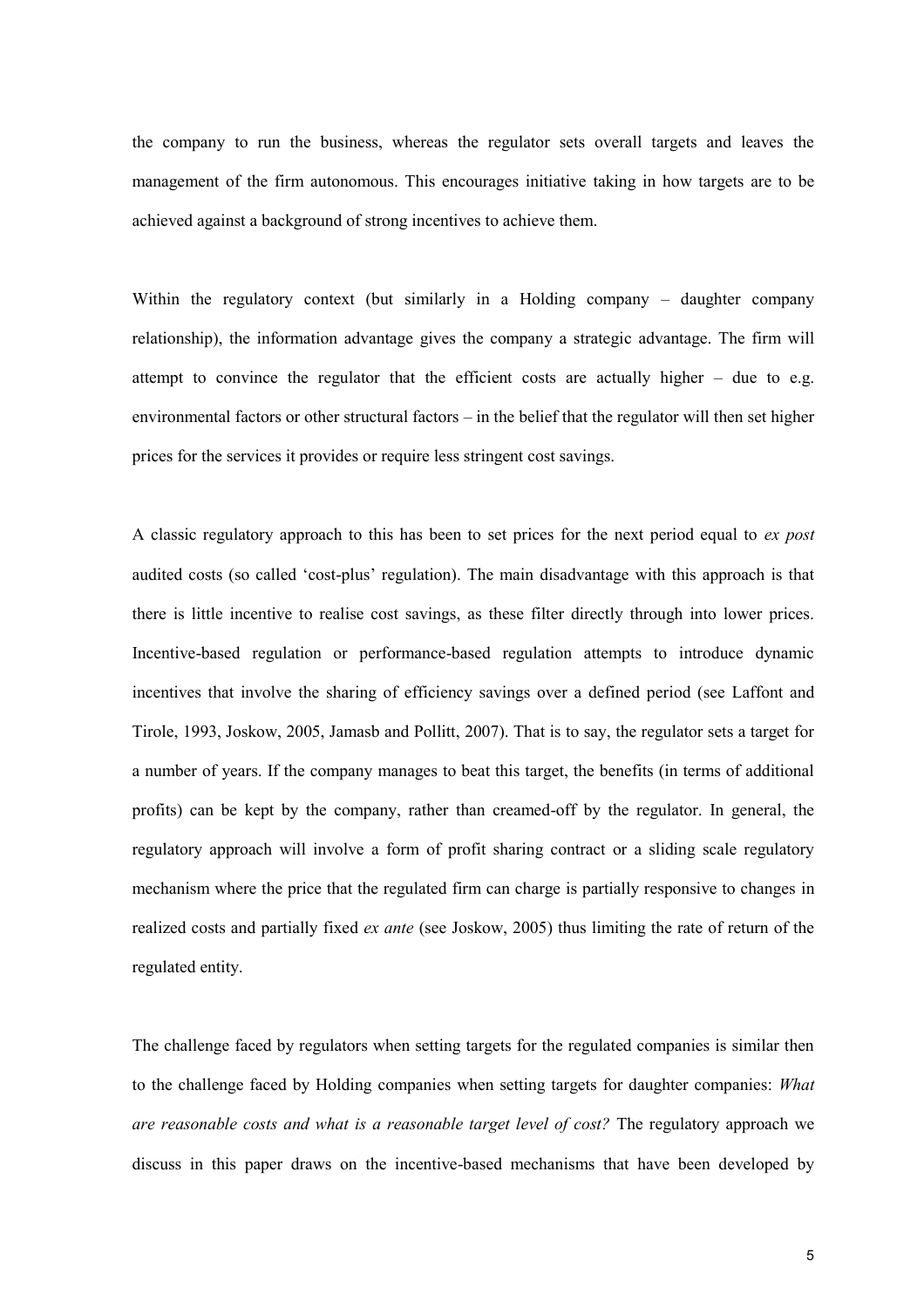regulators and looks specifically at regulatory benchmarking as a method to assess efficiency potential. This method includes explicit corrections for common "management excuses" such as environmental conditions or data quality.

Using the regulatory approach will allow the Holding company to "regulate" their daughtercompanies and use it as an incentive revelation device and as an incentive tool for the management of these businesses. Ultimately, the targets for the companies can and indeed should be directly linked to the remuneration of company management.

In order to apply this regulatory benchmarking approach successfully within a company we have defined a number of steps that need to be taken. This approach is based on our experience with advising the holding company management of a firm owning and operating a number of utilities in the US and is a form of *interactive preference target setting* (Post and Spronk, 1999 and Thanassoulis, Portela and Despic, 2008). The focus here is on translating the analytical results into information that can be used for target setting. An essential ingredient in this process is engaging the management at the subsidiary companies that are included in the benchmarking analysis. This means creating "buy-in" into the data and methodology and allowing a number of interactive steps where the companies can challenge the results.

#### **[here figure 1]**

In Figure 1 we outline the steps a holding company or investor needs to take when applying a regulatory benchmarking approach internally for target setting. In this paper we will discuss each step and use a dataset from the US electricity sector to demonstrate our approach and the results it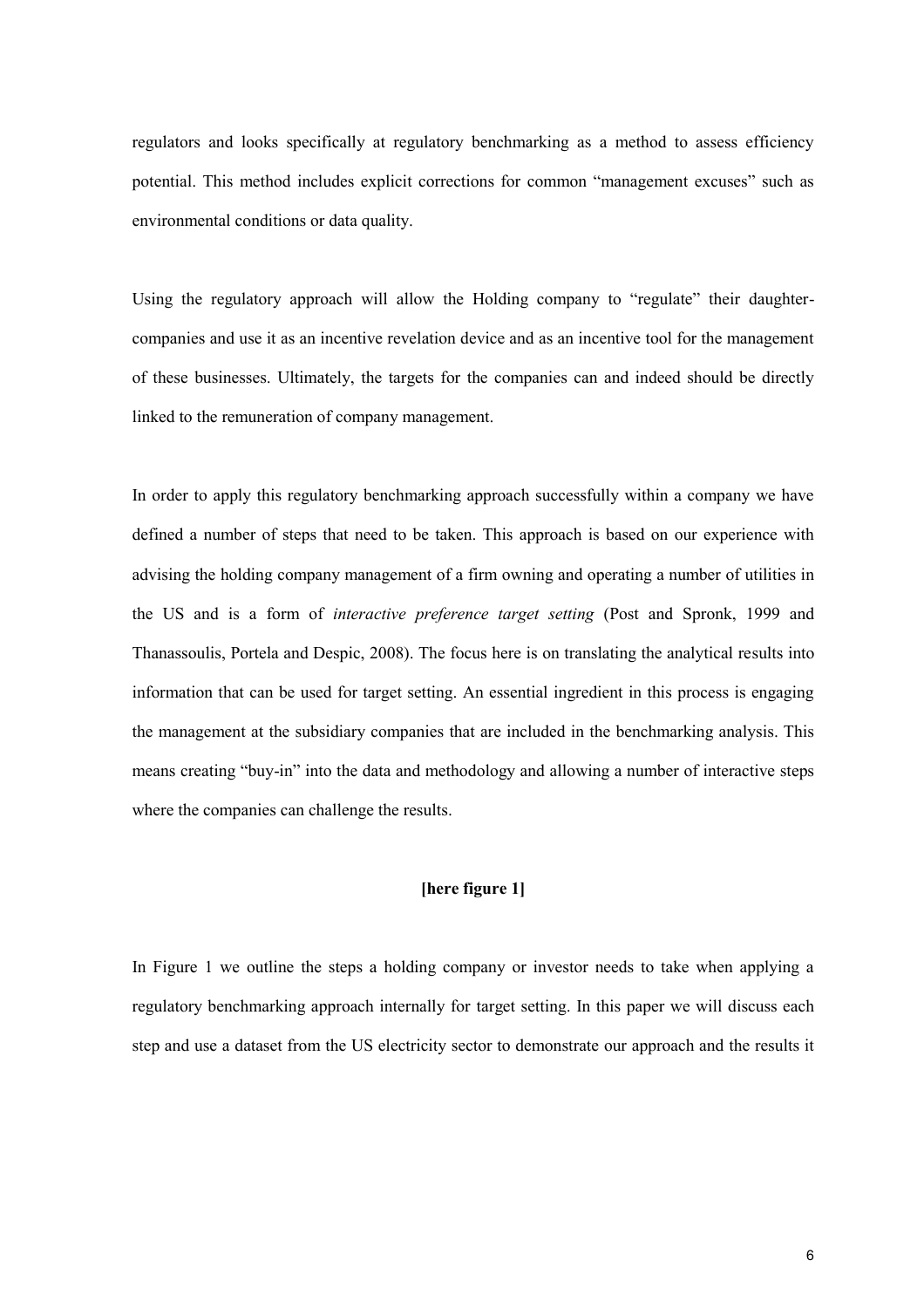can generate. We use FirstEnergy as a specific example to highlight the specific application to a holding company owning several utilities.<sup>2</sup>

The outline of this paper is as follows: In Section 2 we discuss the structure and regulatory framework of the US electricity sector. In section 3 we briefly discuss the regulatory benchmarking approach. In Sections 4 to 8 we discuss the steps in our benchmarking approach. Finally, in Section 9 we present our conclusions.

#### **Section 2: The US electricity sector**

The US electric power sector has been dominated by regulated monopoly utilities. With the gradual introduction of more competition in the 1970s, the composition of the electricity sector has changed to include both utility and non-utility entities.<sup>3</sup> There are now five broad types of utilities: (i) publicly-owned utilities, (ii) investor-owned utilities, (iii) cooperatives, (iv) Federal power agencies, and (v) non-utilities.

However, the investor-owned utilities (IOUs) remain the major players in the sector accounting for 67 percent of the market measured in number of customers (this is equivalent to 94mln. customers). Retail electricity sales totalled almost \$270 billion in 2004, whereas total operating revenues of the IOUs were approximately \$387 billion. Total capitalisation of the IOUs was approximately \$963.6 billion in 2004.

After the introduction of competition in generation in the 1970s, several US states began to explore opening retail electric service to competition in the 1990s. With retail competition, customers could

<sup>&</sup>lt;sup>2</sup> The example of FirstEnergy was selected due to data availability and applicability as example for our approach. The authors do not have any formal or informal relations with this company.

<sup>&</sup>lt;sup>3</sup> The introduction of the Public Utility Regulatory Policies Act (PURPA) in 1978 was largely responsible for creating an independent competitive generation sector. The critics of the cost-based regulation argued that the industry structure provided limited opportunities for more efficient suppliers to expand and placed insufficient pressure on less efficient suppliers to improve their performance.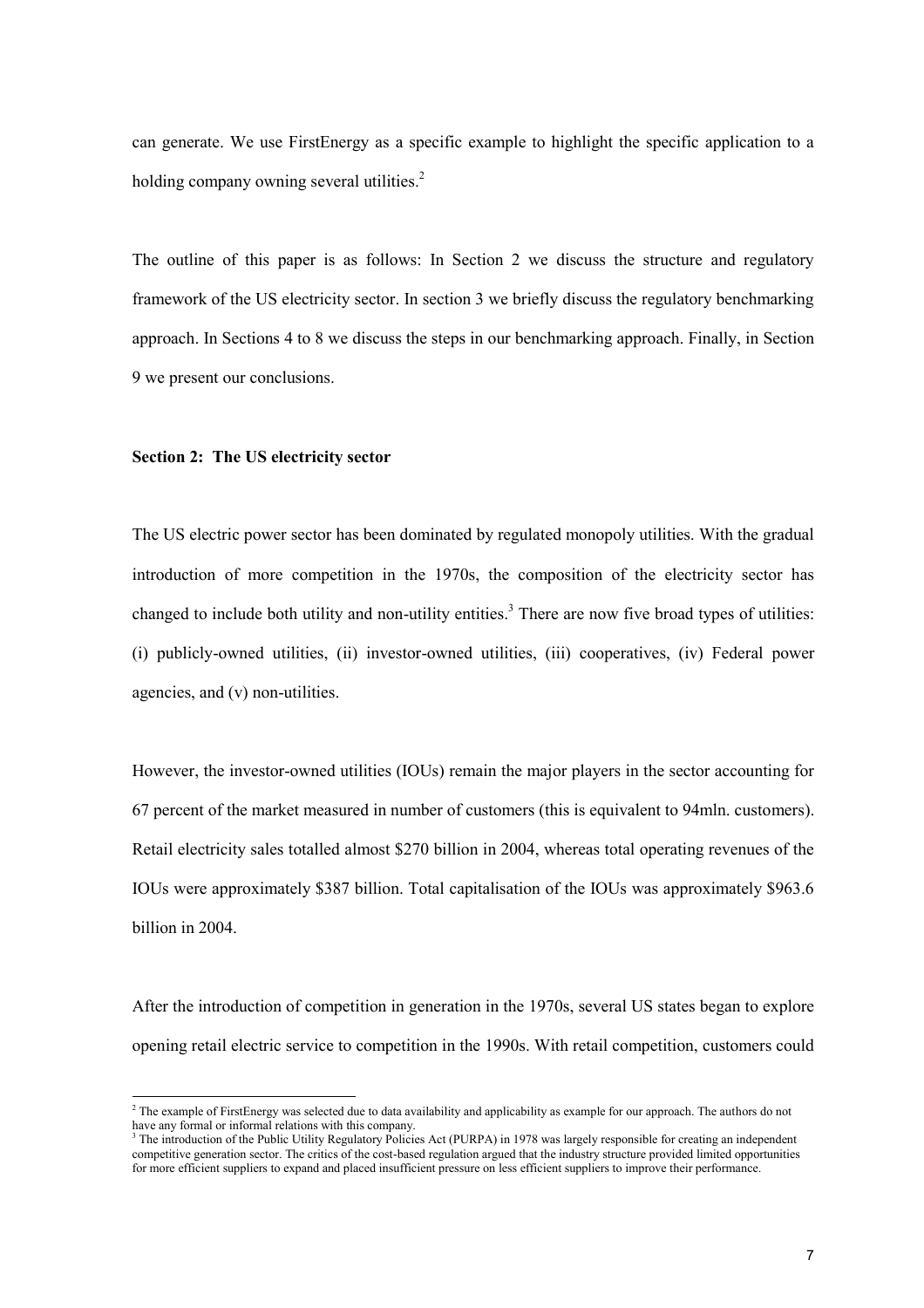choose their electric supplier, but the delivery of electricity would still be done by the local distribution utility. The disparity in rates between different States provided an impetus to initiate their restructuring efforts.

As Joskow (1997) notes not all state commissions adopted retail competition plans. States such as California and those in New England and the mid-Atlantic region, with high electricity rates, were among the most aggressive in adopting retail competition in the hope of making lower rates available to their retail customers. According to EEI (2006) statistics, 18 States have adopted electricity restructuring, 2 States have large customer competition only, 2 States have delayed start dates, 2 States have repealed their restructuring, 1 State has suspended restructuring, and 26 States have not adopted restructuring and follow a vertically integrated utility model.

As FERC (2006) notes, the future for retail competition nationwide is unclear, especially in light of California's experience with utility restructuring and competition. State policy makers and regulators are adopting a more pragmatic approach to achieving and protecting customer benefits, which were once expected to flow almost automatically from competition.

The increased competition in generation and retail has led to massive sector restructuring. The consolidation has further been accelerated by the Energy Policy Act of 2005, which repealed the Public Utilities Holding Company Act of 1935 (PUHCA). PUHCA restricted, *inter alia*, holding companies to only acquire or merge with utilities from the same integrated system. Figure 2 demonstrates the large deal flow in the sector. A number of trends can be identified within the consolidation activity.

#### **[here figure 2]**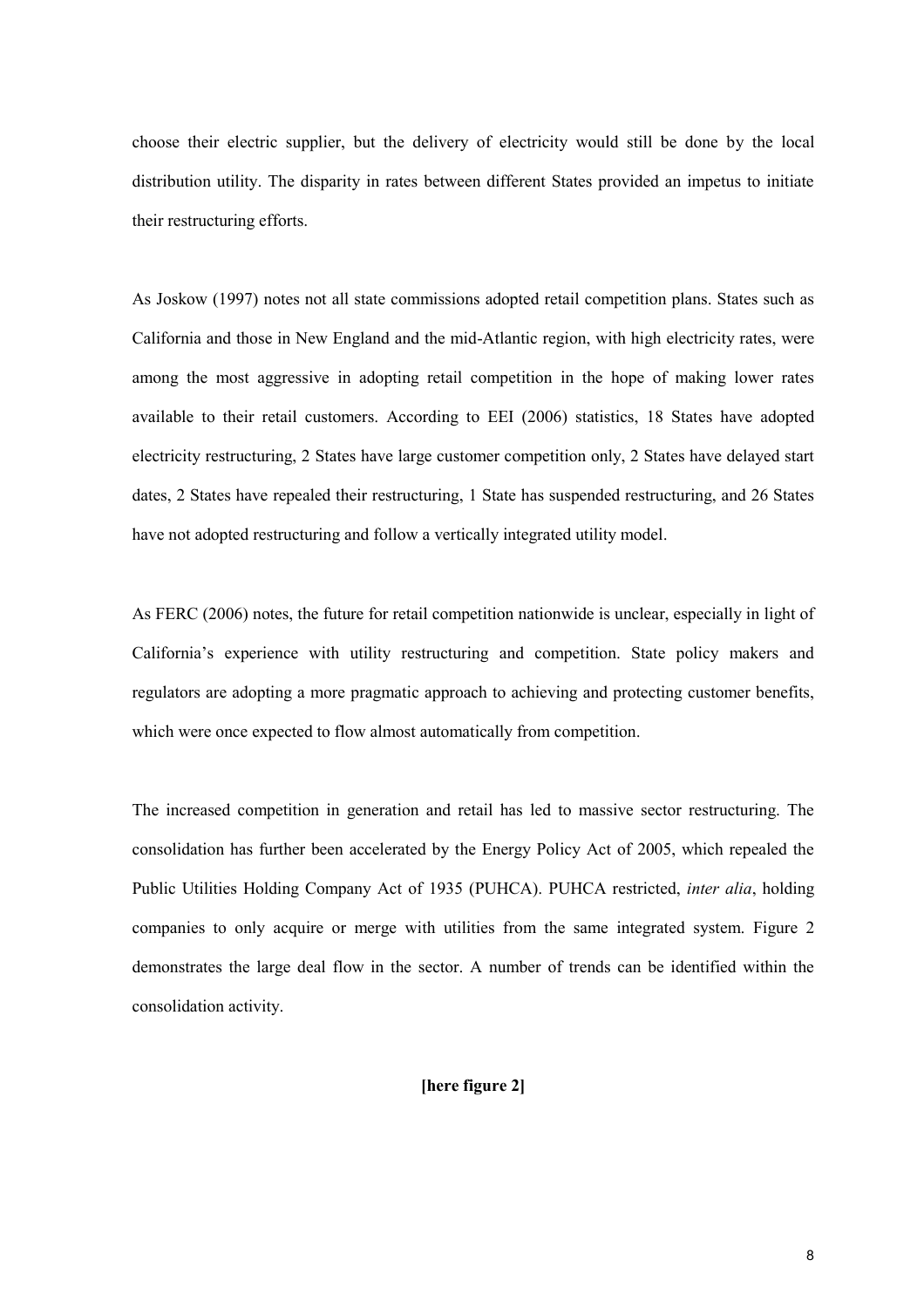First, many deals have focused on the divestiture of generation assets. This divestiture was sometimes market-driven, but in some cases required by State legislation as a pre-requisite for retail competition. For example, California, Connecticut, Maine, New Hampshire, and Rhode Island enacted laws requiring utilities to divest their power plants. Between 1998 and 2001 alone over 20 percent of total installed generation capacity changed hands.<sup>4</sup>

Second, there has been a trend to mergers between electricity and gas companies (convergence mergers). Between 1997 and early 2000, 23 convergence mergers involving companies with assets valued at \$0.5 billion or higher have been completed or are pending completion. One of the most frequently cited reasons for a convergence merger is the transferring of a gas company's experience in marketing and trading to an electric company that is relatively new in competitive markets and commodity trading. The gas industry has been deregulated since the 1980s, and over that time surviving gas companies have developed skills and experience in working in competitive energy markets. A good example of the convergence between gas and electricity was the acquisition of KeySpan (gas) by National Grid (mostly electricity in the US) at the beginning of 2006.

Third, new investors have shown an interest in the utility market. In the last few years more financial investors – in the form of infrastructure funds – have shown an interest in investing in utilities (notably the networks). In 2006 for example, Babcock & Brown Infrastructure attempted to acquire NorthWestern Energy<sup>5</sup>, and a consortium led by Macquarie Infrastructure Partners acquired Duquesne Light Holdings. This has created a market for predominantly network companies.

Fourth, capturing scale and scope economies remains a dominant driver behind the consolidation. The introduction of more competition and increased risks associated with wholesale power markets has led companies to increase scale. The combination of resources and the elimination of redundant

<sup>&</sup>lt;sup>4</sup> FERC (2006). Between 1998 and 2001 over 300 plants changed hands.

 $<sup>5</sup>$  This deal was not consummated due to regulatory concerns by the Montana Public Service Commission.</sup>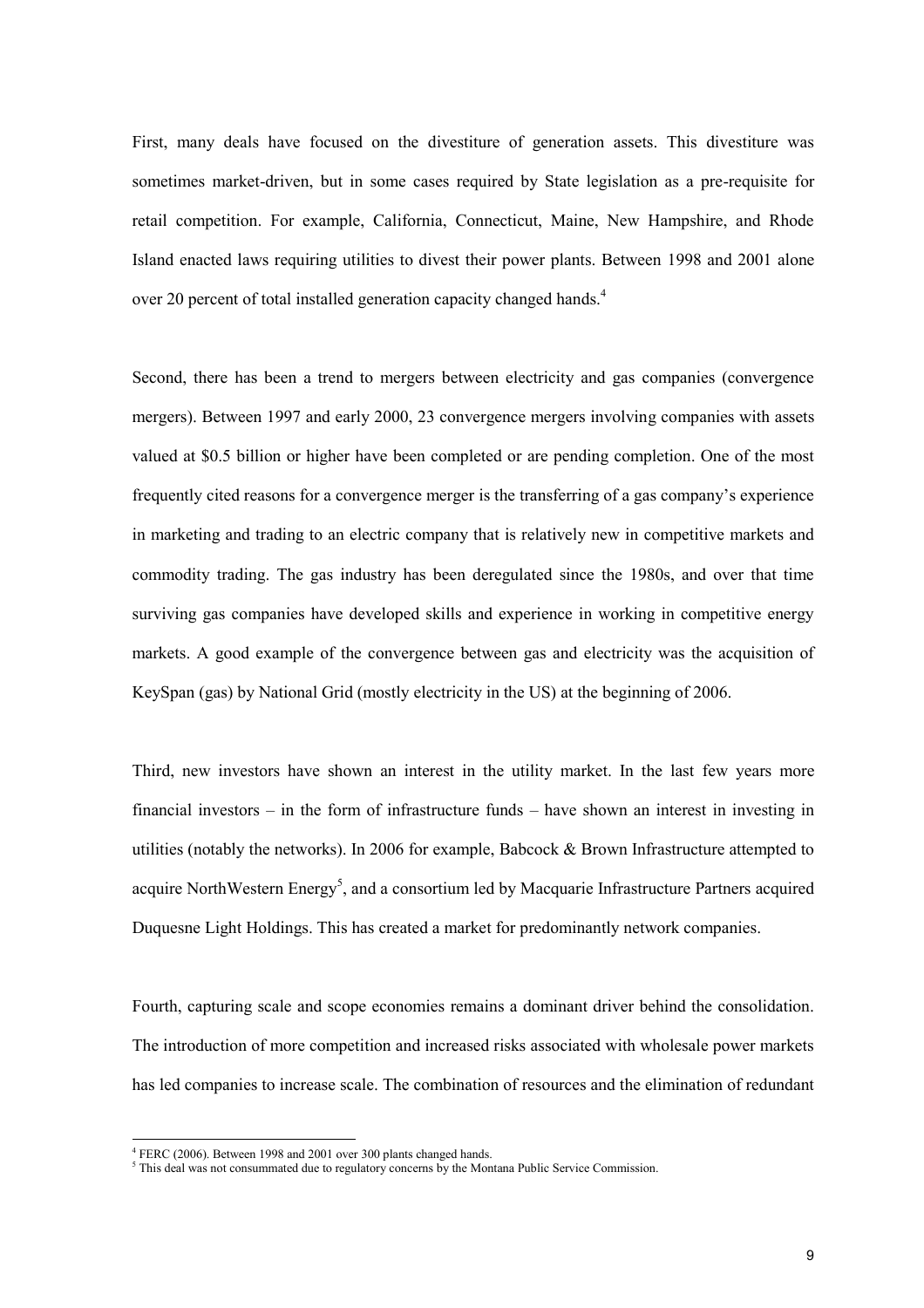or overlapping activities can increase efficiency and thereby enhance the competitive position of the utility. The number of Holding companies under the IOUs has decreased dramatically due to merger activity. According to statistics from the Securities and Exchange Commission (SEC) there were 70 Holding companies in 1992, approximately 53 in 2000, and 31 in 2004. FirstEnergy – the example used later in this paper - is a good example of Holding companies owning several utilities.

#### **Section 3: The regulatory benchmarking approach**

Our performance target-setting approach is derived from the incentive-based regulatory framework (Laffont and Tirole, 1993). In incentive-based regulation the company is given a pre-determined efficiency target for a set regulatory period – with associated lowered tariffs. The company has a strong incentive to reduce costs beyond the pre-determined efficiency target or to achieve the efficiency target faster than required by the regulator. The total efficiency savings are therefore shared between customers – receiving a pre-determined and guaranteed tariff reduction – and the shareholders of the company – generating additional profits by realising efficiency gains over and above the pre-determined targets. Many countries have introduced incentive-based regulation.<sup>7</sup> The main advantage over more traditional cost-of-service or rate-of-return regulation is the strong incentives to achieve efficiency improvements by the company.

From a technical perspective the regulatory approach we are proposing relies on sophisticated benchmarking techniques that attempt to capture the production process and can account for environmental factors that could influence underlying efficiency. From a process perspective the regulatory approach engages the benchmarked companies and provides them with a strong incentive to participate – thus increasing the acceptability and credibility of results. However the

<sup>6</sup> U.S. Securities and Exchange Commission Financial and Corporate Reports.

<sup>&</sup>lt;sup>7</sup> See Jamasb & Pollitt (2001) for a good review.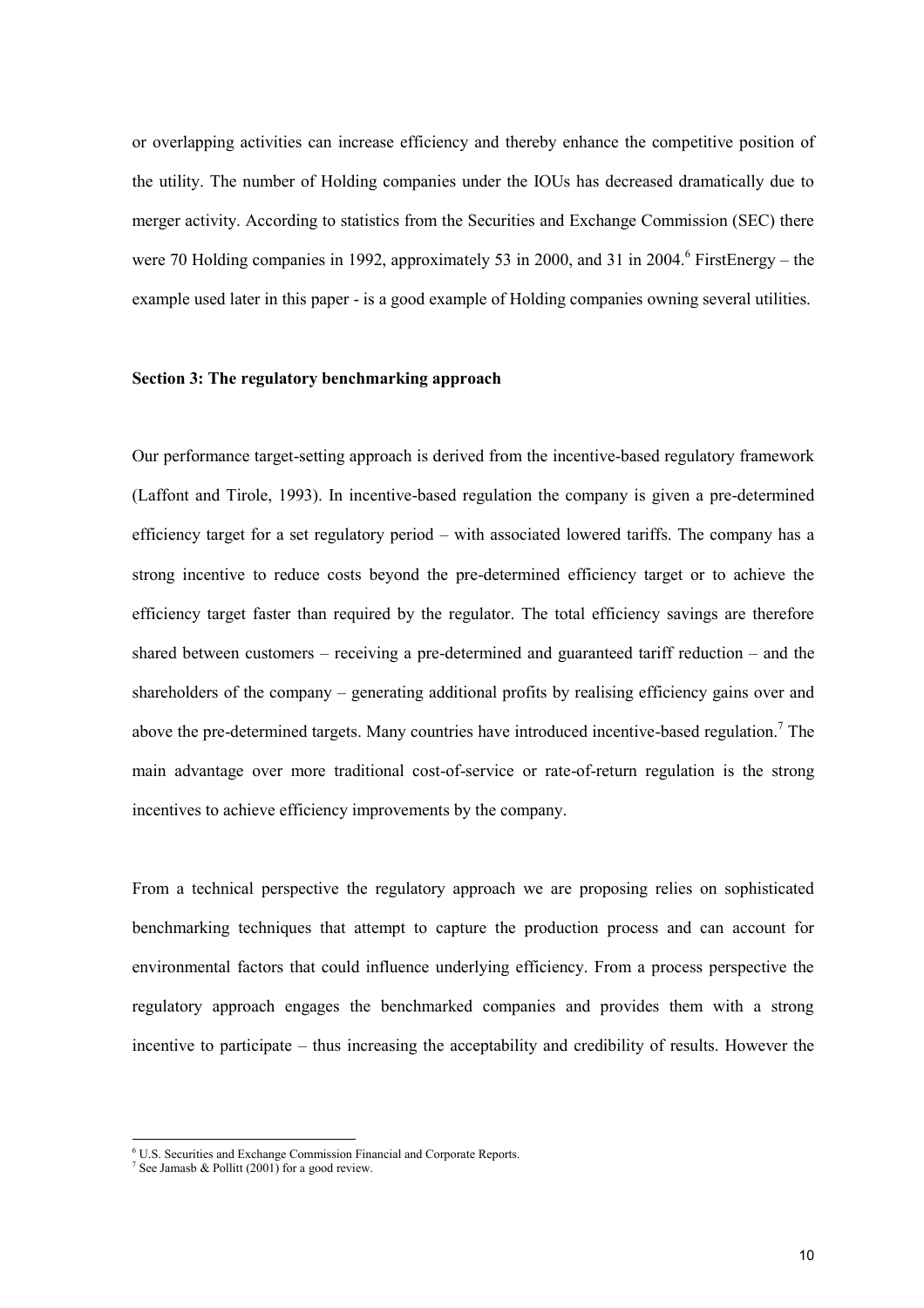choice of technique must also offer transparency, in terms of how results are arrived at, and consistency with the results suggested by other methods (Bauer *et al*., 1998).

In this paper we present the process by which efficiency targets for individual businesses within a given electricity holding company might be set. Our approach follows the steps defined in Figure 1 We demonstrate the effects by using a dataset of 109 investor-owned utilities (IOUs) in the US from 2003. In order to examine the efficiency we apply Data Envelopment Analysis (DEA). This technique is widely used by regulators and has particular advantages in a management context. Thanassoulis, Portela and Despic (2008) discuss the advantages of DEA for performance target setting and its use within an interactive approach. According to the authors there is a "*stong argument for the simplified interactive procedures since it increases the understanding of the efficiency evaluation procedure by non technical users and therefore facilitates organizational learning*".<sup>8</sup>

The results from the DEA analysis are then corrected to account for possible measurement error in the data. This is done by "stripping" the best-practice companies out of the DEA analysis and rerunning the model. This will give a sense of the stability of the results. We discuss the advantages of this approach later in the paper.

Finally, the efficiency scores are corrected for environmental factors that could influence the underlying efficiency of the company, but are beyond the direct control of management. An example of such a factor is the customer mix of the utility or the connection density in the franchise area. Once these corrections have been made it is possible to assess the true efficiency potential of the companies (i.e. the endogenous controllable inefficiency). Controlling for environmental variables is important from a management perspective for a number of reasons. First, when setting targets the efficiency gains should be realistic and achievable. If there are environmental factors

<sup>8</sup> Thanassoulis, Portela and Despic (2008), page 376.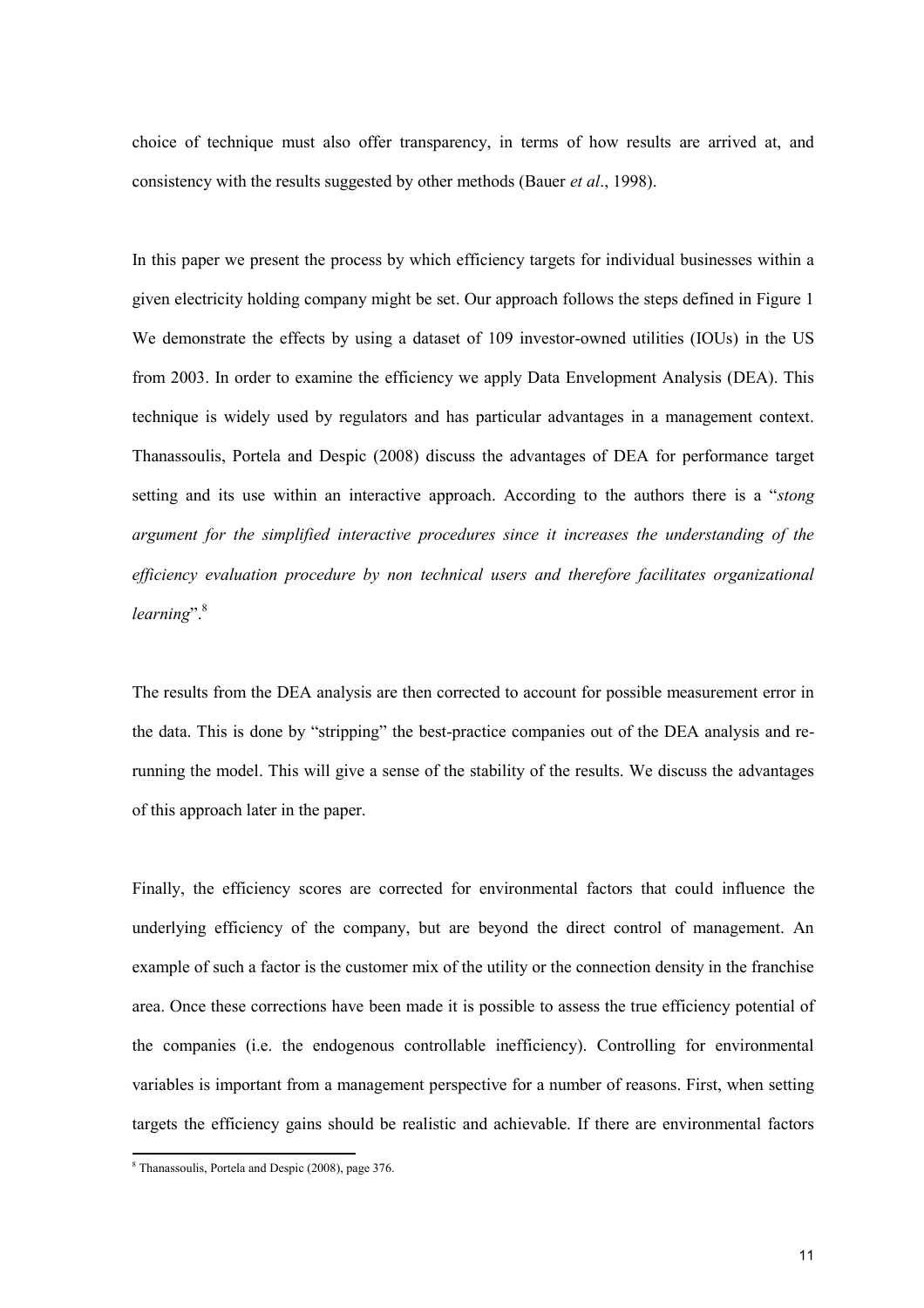that are beyond the control of management, the subsidiary company could be unfairly penalised. Second, including environmental factors will allow the subsidiary company management "to defend" itself by proposing environmental factors that could negatively influence the underlying efficiency.

Inefficiency can therefore be divided into three components: (i) inefficiency due to measurement error or data quality, (ii) inefficiency attributable to environmental factors beyond management control, and (iii) endogenous inefficiency under the control of management.

As part of the analysis we also examine whether correcting for environmental factors is justified by looking at the top performing companies and their operating environment. This analysis can provide insights into whether companies manage to become best-practice even in difficult or adverse conditions.

#### **Section 4: The dataset**

The research sample covers 109 US private operating utilities (an operating unit can be part of a holding company) during 2003. The benchmarking data is public data and part of the annual data filings that are required by FERC covering both operational and capital costs, and data on number of customers, kWh's sold, and network length.<sup>9</sup> Additional data on environmental factors were collected from various public sources.

In order to apply the regulatory benchmarking approach we are interested in examining the efficiency of the distribution activities of the IOUs (that is to say, the non-competitive but easily comparable network part of the business). In the US this includes distribution network services and

<sup>9</sup> In the sector known as FERC Form-1 files.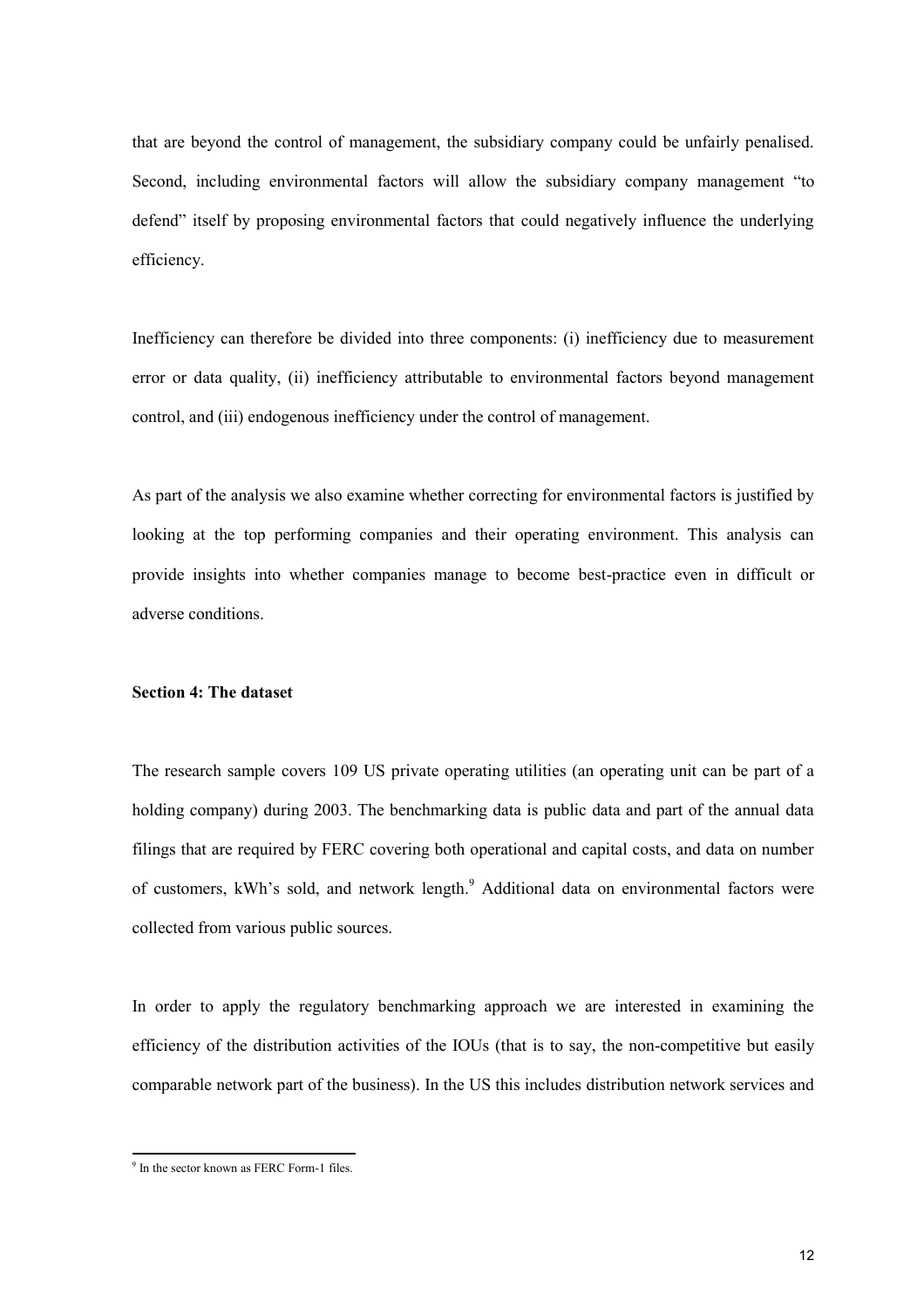retailing costs of the distribution company.<sup>10</sup> The key data we data we use is not directly collected by FERC, as most companies are integrated utilities producing, transmitting and retailing electricity. We have therefore constructed the operational and capital cost for the distribution activities using allocation keys. A full description of the data adjustments can be found in Appendix 1.

Table 1 presents descriptive statistics of the benchmarking data from FERC.

#### **[Table 1 here]**

Table 1 demonstrates that our sample contains companies with substantial differences in scale. The smallest company has just of over 8,000 customers, whereas the largest has more than 4.8 million customers. To demonstrate the approach we examine the efficiency of a group of companies owned by the FirstEnergy Corporation (FirstEnergy) in more detail.

FirstEnergy is a diversified energy company headquartered in Ohio. It owns seven electric utility operating companies that together comprise the fifth largest investor-owned electric system in the US, serving almost 5 million customers within 36,100 square miles of Ohio, Pennsylvania and New Jersey. FirstEnergy has approximately US\$ 12.4 billion in annual revenues and more than US\$32 billion in assets.<sup>11</sup> The subsidiaries FirstEnergy owns are:

- Jersey Central Power and Light (JCPL)
- Metropolitan Edison (MedEd)
- Ohio Edison (Ohio)
- Pennsylvania Electric Company (PennElec)

 $10$  This is in contrast to Europe, where 'distribution' refers to the network services only and incumbent companies are legally and functionally separated from retailing.

<sup>&</sup>lt;sup>1</sup> See FirstEnergy's website for further details: www.firstenergycorp.com.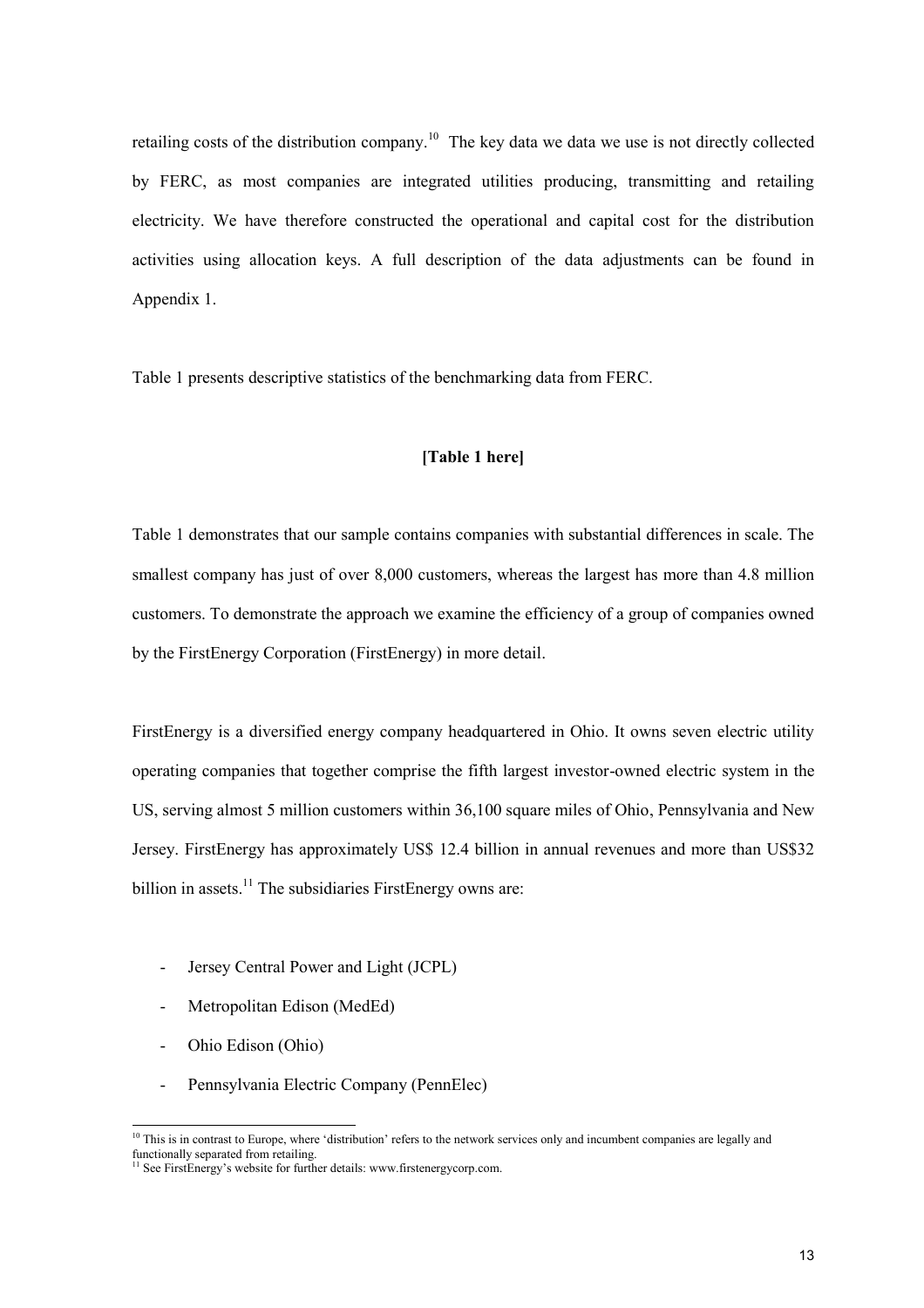- Pennsylvania Power Company (PennPower)
- Cleveland Electric Illuminating Company (CEIC)
- Toledo Edison (Toledo)

In Table 2 below we give an overview of the FirstEnergy companies. Unfortunately, we do not have data for Toledo Edison. Toledo Edison is however relatively small with approximately 300,000 customers (6 percent of all FirstEnergy customers).

#### **[here table 2]**

From Table 2 it can be seen that three of the FirstEnergy companies have more than one million customers. PennPower is the smallest in the group with approximately 155,000 customers.

#### **Section 5: Preliminary analysis and Buy-in**

Once the data has been collected it is necessary to undertake some preliminary analysis. This analysis provides an initial feel of the potential results and whether the data has any outliers (in particular among the firms of interest to the holding company). In the DEA model we use later in this paper we have two cost inputs: operational costs (Opex) and total costs (Totex); and three outputs: customers, units transmitted, and network length. The DEA model combines the inputs and outputs to construct a single efficiency score. In the preliminary analysis we examine the onedimensional efficiency by examining the following ratios:

- Opex per customer, per unit transmitted, and per network length; and
- Totex per customer, per unit transmitted, and per network length.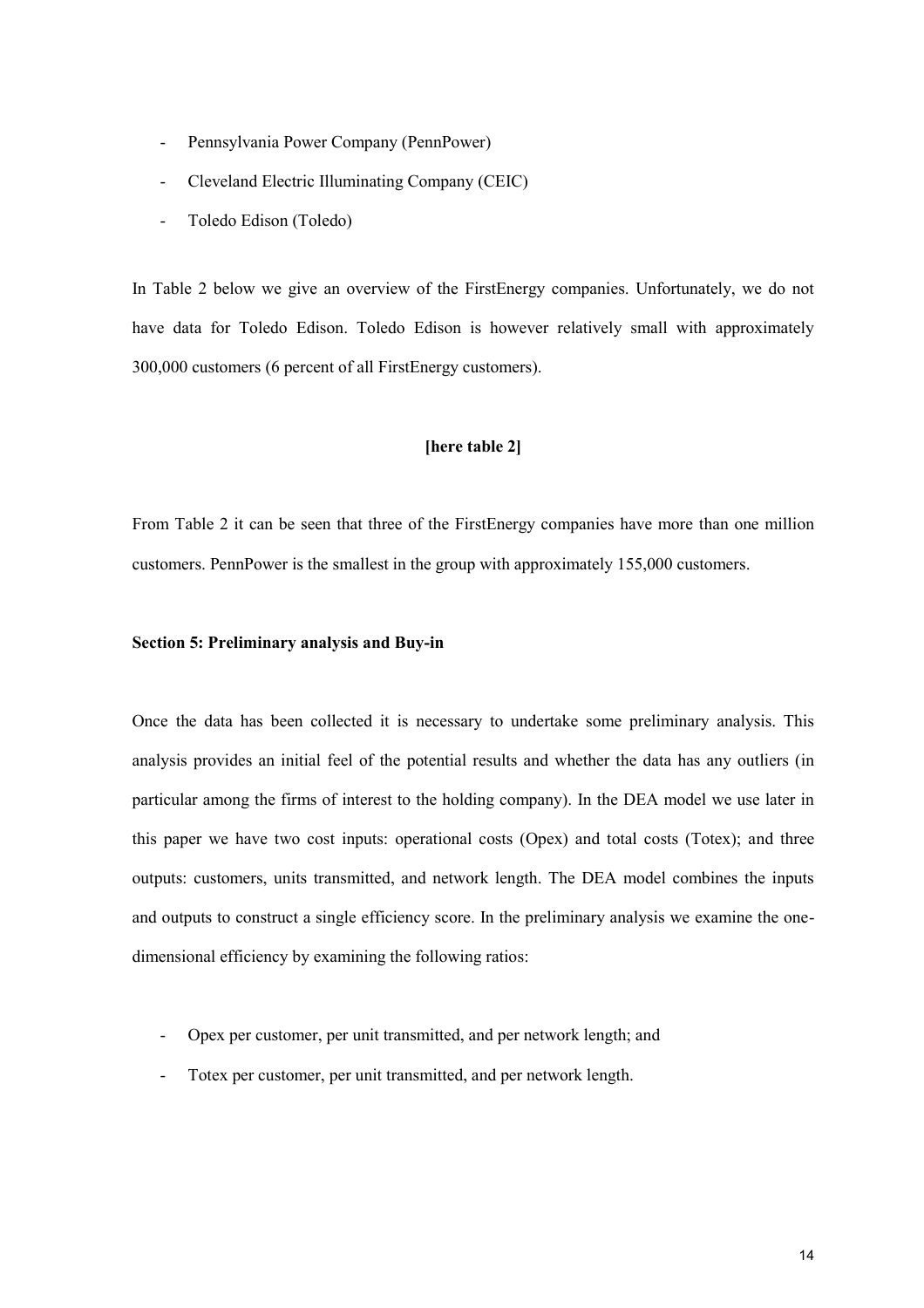The company with the lowest ratio is considered best-practice and assigned an efficiency score of 100 percent. Other firms are scaled relative to this. Subsequently the other companies can be assigned an efficiency score scaled to this best-practice company. In Table 3 we provide an overview of the relative efficiency scores based on the one-dimensional ratios for FirstEnergy.

#### **[here table 3]**

The FirstEnergy companies achieve a combined customer-weighted efficiency score of 61.2 percent when examining operational costs per customer compared with 76.5 percent when examining total costs per customer. This suggests savings between 25 to 40 percent are possible for operational and total costs respectively on a per customer basis. On the per customer basis both CEIC and Ohio score very well. The scores for network length are very low and could be explained by the higher degree of urbanisation in FirstEnergy's service area. Network length is a measure of the spread of the coverage of the network.

Single ratios are a good screening device to identify any odd data. As DEA is an extended form of ratio analysis, the single factor ratios provide a sneak preview of the final DEA scores.

Once all the data has been collected and the preliminary analysis has been done it is important to create "buy-in". By buy-in we mean that the subsidiary companies being benchmarked (like the FirstEnergy companies in our example) should be involved in the analysis and become a stakeholder in the results. At this stage it is useful to organise a seminar discussing the objectives, the methodologies and the data available. The preliminary results should be shared so that any outliers or data errors can be identified.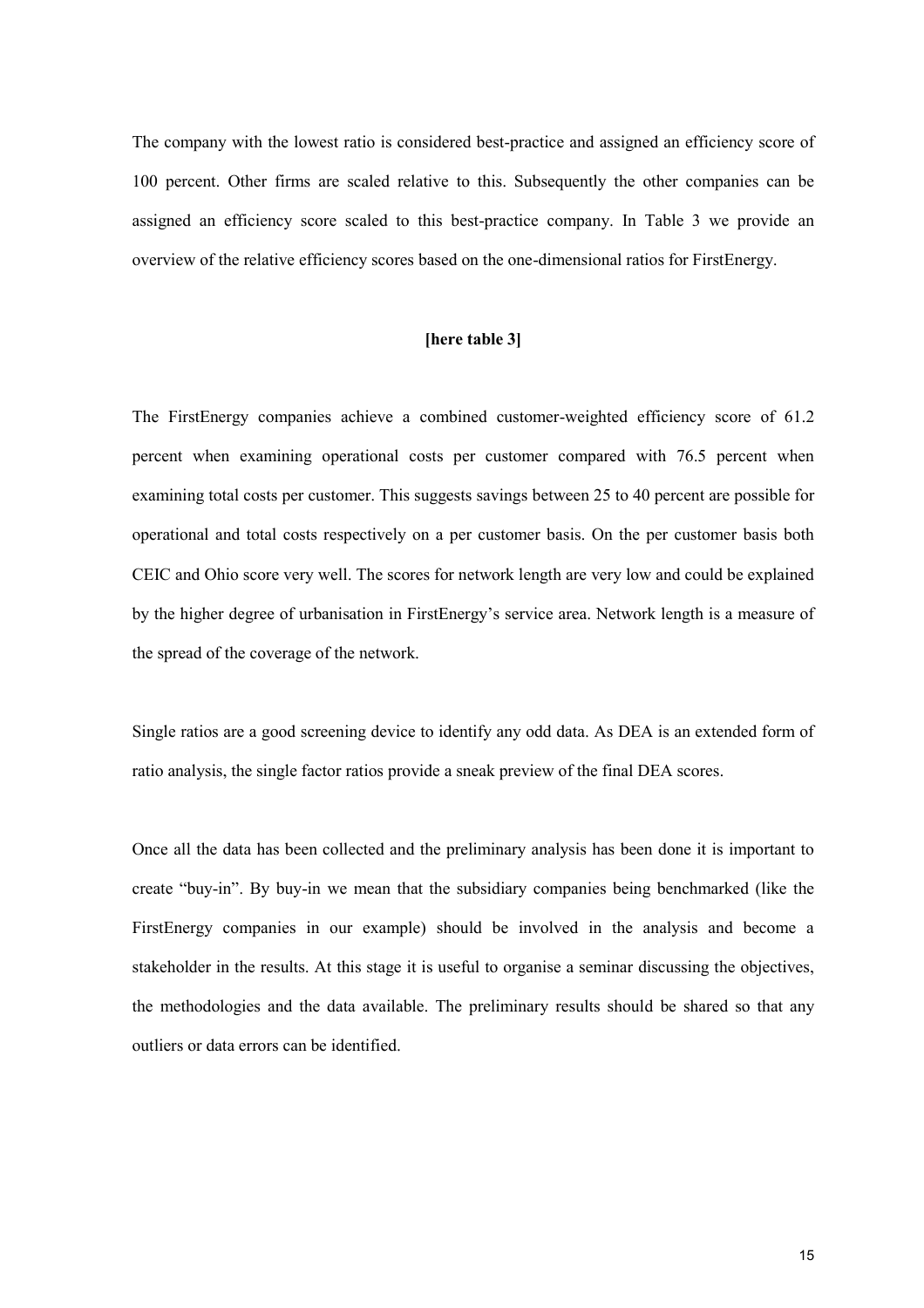At this point in the process the companies being benchmarked will start to think about relevant environmental factors that could explain (a part of) the inefficiency if provisionally identified in the ratio analyses.

#### **Section 6: Analysis**

The next step in the process is to extend the ratio analysis to more sophisticated benchmarking techniques that allow the combination of multiple inputs and outputs. The purpose of this type of benchmarking is to assess the performance of a decision-making unit relative to a best-practice decision-making unit. The gap can then inform the decision-making unit of the efficiency potential available and  $-$  subject to the technique used  $-$  can indicate where the inefficiencies might be located. There are two main approaches that regulatory authorities use for benchmarking: parametric and non-parametric techniques. In our analysis we have chosen to use the nonparametric approach Data Envelopment Analysis (DEA) (following Farrell, 1957, Charnes, Cooper and Rhodes, 1978, and Fare et al., 1985) as this is popular with electricity regulators (see Jamasb and Pollitt,  $2001$ <sup>12</sup> and has the advantage of being well suited to use in a corporate context.

DEA identifies an efficient frontier made up of the best-practice firms and uses this to measure the relative efficiency scores of the less efficient firms. An advantage of the method is that it does not require specification of a production or cost function.

DEA uses piecewise linear programming to calculate the efficient or best-practice frontier of a sample. The decision-making units (DMUs) or firms that make up the frontier envelop the less efficient firms. The efficiency of the firms is calculated in terms of scores on a scale of 0 to 1, with the frontier firms receiving a score of 1 (or 100 percent).

<sup>&</sup>lt;sup>12</sup> For example, Norway uses the DEA in setting revenue caps for regional electricity transmission and distribution utilities.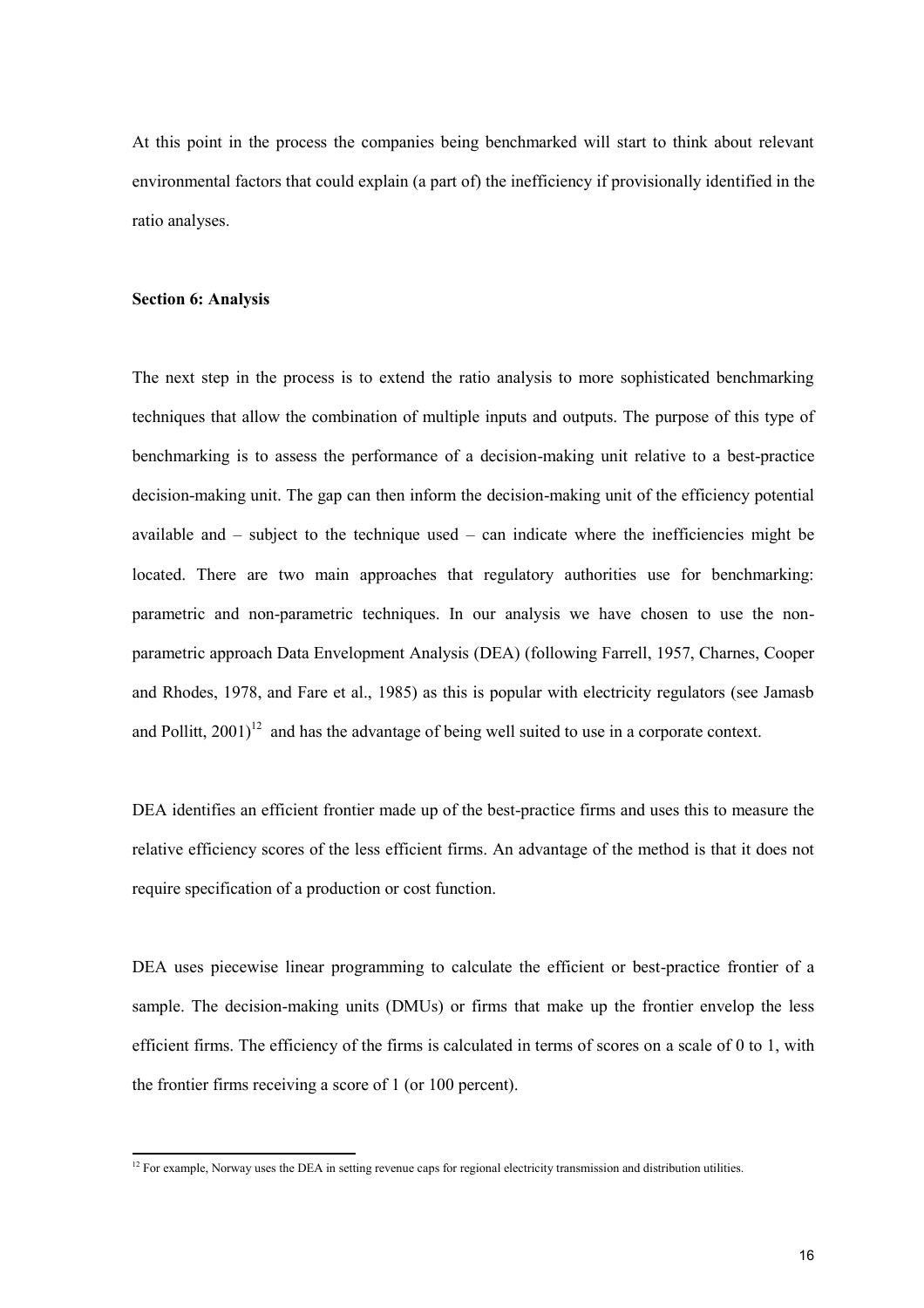DEA models can be output or input oriented and can be specified as constant returns to scale (CRS) or variable returns to scale (VRS). Output-oriented models maximise output for a given amount of input. Conversely, input-oriented models minimise input factors required for a given level of output. An input-oriented specification is generally regarded as the appropriate form for electricity distribution utilities as demand for their services is a derived demand that is beyond the control of utilities and that has to be met.

The linear program calculating the efficiency score of the *i*-th firm in a sample of *N* firms in CRS models takes the form specified in Equation (1) where  $\theta$  is a scalar (equal to the efficiency score) and  $\lambda$  represents an  $N \times 1$  vector of constants. Assuming that the firms use *K* inputs and *M* outputs, *X* and *Y* represent *KN* input and *MN* output matrices respectively. The input and output column vectors for the *i*-th firm are represented by  $x_i$  and  $y_i$  respectively. The equation is solved once for each firm. In VRS models a convexity constraint  $\Sigma \lambda = 1$  is added. This additional constraint ensures that the firm is compared against other firms with similar size.

 $\lambda \geq 0$  $\theta x_i - X\lambda \geq 0,$  $-y_i + Y\lambda \geq 0,$ . . *st*  $\min_{\theta, \lambda} \theta,$ (1)

In equation (1) firm *i* is compared to a linear combination of sample firms which produce at least as much of each output as it does with the minimum possible amount of inputs. Figure 3 illustrates the main features of an input-oriented model with constant returns to scale. The figure shows three firms (G, H, R) that use two inputs (capital K, labour L) for a given output Y. The vertical and horizontal axes represent the capital and labour costs per unit of output respectively.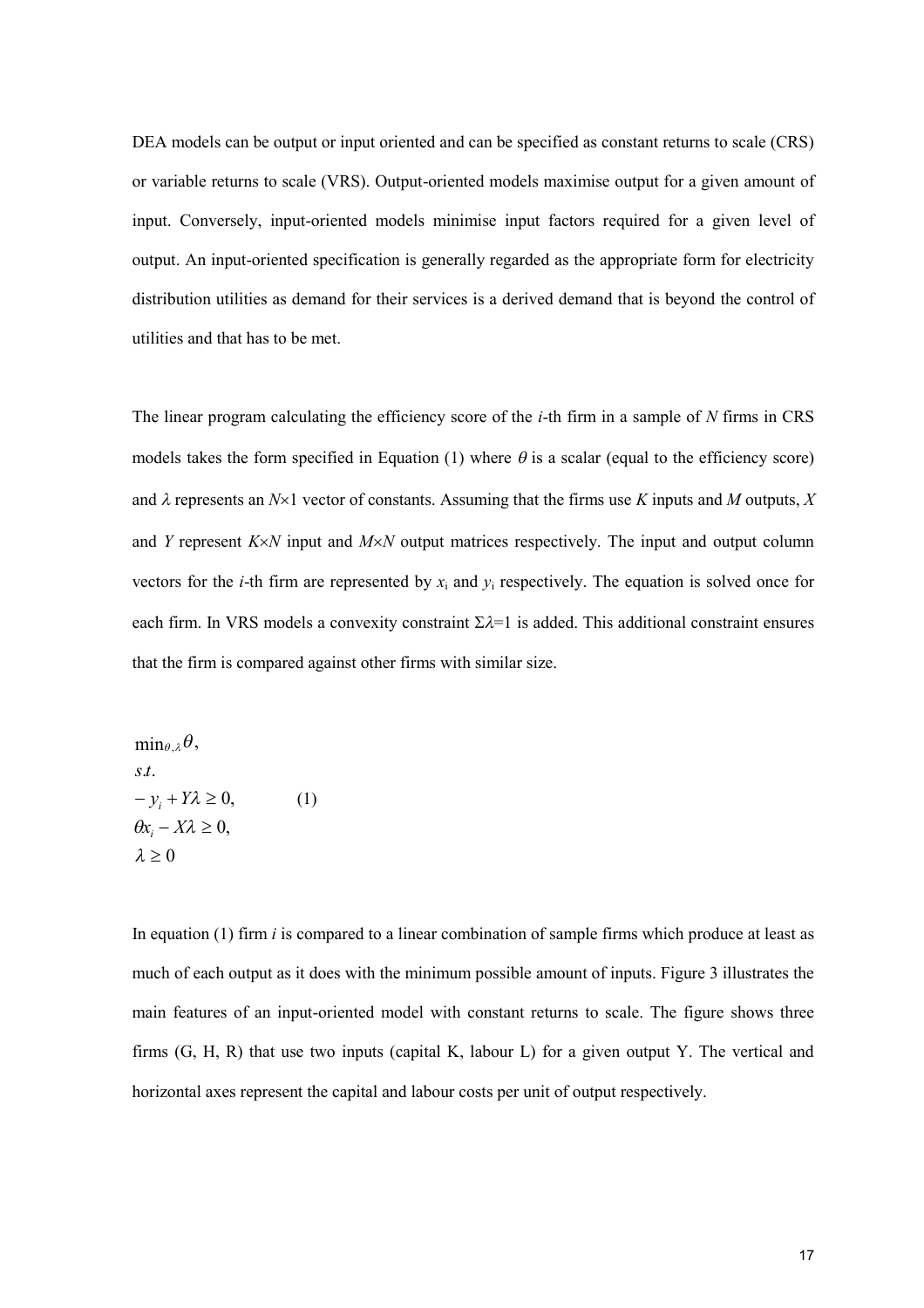#### **[Figure 3 here]**

Firms G and H produce the given output with lower inputs and form the efficient frontier that envelops the less efficient firm R. The technical efficiency of firm R relative to the frontier can be calculated from OJ/OR ratio. Technical efficiency measures the ability of a firm to minimise inputs to produce a given level of output.

An important step in DEA is the choice of appropriate input and output variables. The variables should, to the extent possible, reflect the main aspects of resource-use in the activity concerned. The basic DEA model illustrated above does not impose weights on model input and output variables. However, the model can be extended to incorporate value judgements in the form of relative weight restrictions imposed on model inputs or outputs. This can be achieved by including additional constraints to the model. The aim is to control for the influence of values of individual input and outputs on the efficiency scores (see Thanassoulis, 2001).

An advantage of DEA is that inefficient firms are compared to actual firms rather than to a statistical measure. In addition, DEA does not require specification of a cost or production function. However, efficiency scores tend to be sensitive to the choice of input and output variables, and to measurement errors in the frontier firms as these comprise the best-practice frontier. The method does not allow for stochastic factors and measurement errors. Further, as more variables are included in the models, the number of firms on the frontier increases, therefore it is important to examine the sensitivity of the efficiency scores and rank order of the firms to model specification.

Using the US data we apply a standard DEA model. We use both Opex or Totex as inputs. The advantage of using Opex is that it covers those costs that are under direct control of management. In comparison Totex includes capital costs, such as depreciation and a rate of return on invested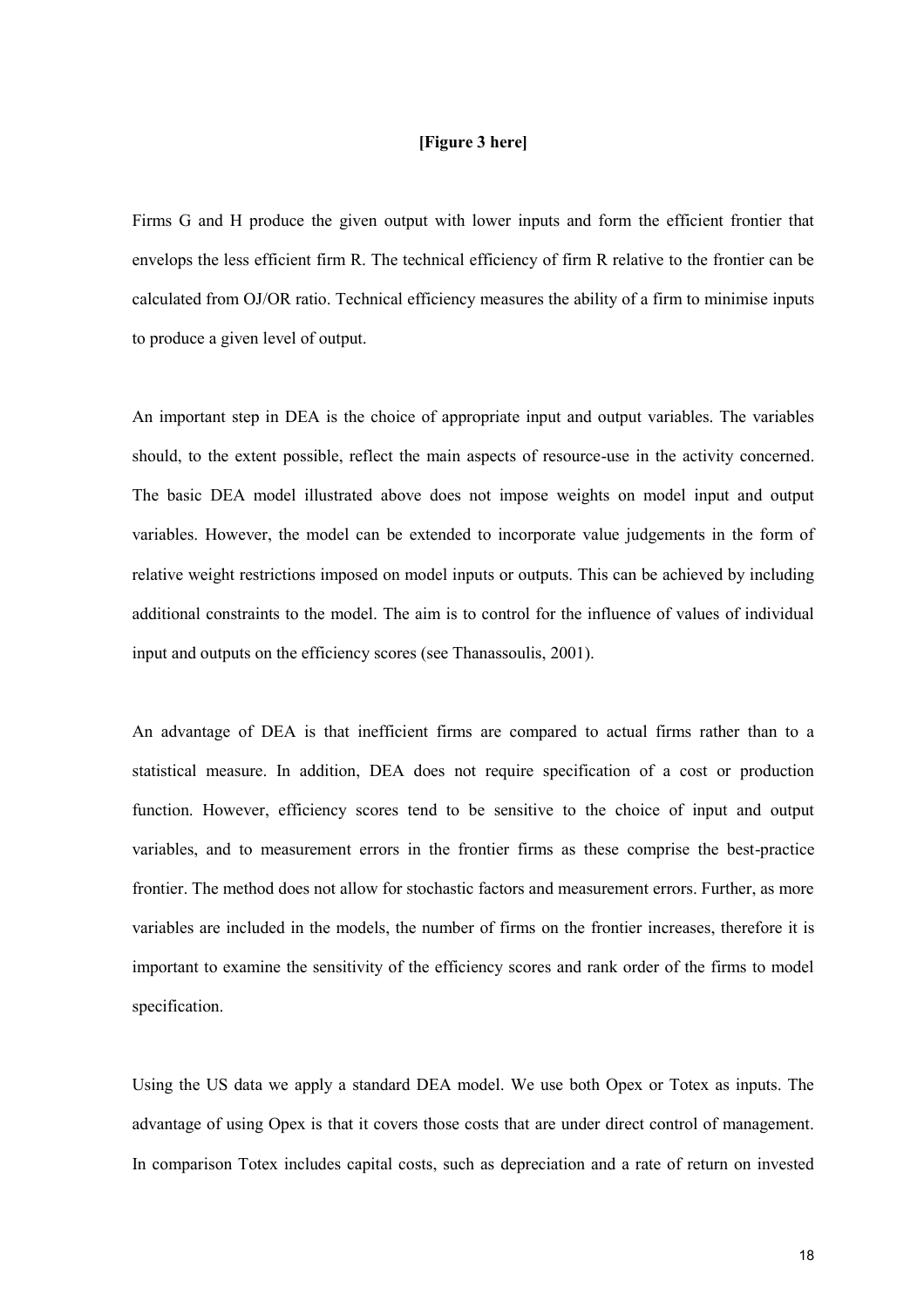capital. We assume a standard rate of return for all assets of 6 percent. The return is calculated over the total assets in distribution. The depreciation charge is taken directly from the FERC dataset.

The main advantage of using Totex is that it captures potential trade-offs between capital and labour. For example, a network company can seem efficient when examining Opex. However, this efficiency in Opex can be offset by large capital expenses allowing for a substitution of costs.

For the outputs we use customer numbers, number of kWh transmitted, and network length. The task of a network operator is to deliver a certain amount of power to a number of customers making use of a network. Network length can be used both as an input, when it functions as a proxy for the value of the capital in the business, or as an output, when it is a proxy for the complexity of the network. In our analysis we focus on the Opex cost savings as these can be interpreted more easily than the Totex savings. Totex inefficiency could be the result of accumulated inefficiency in capital that cannot be reduced in the short-term. The Totex efficiency scores should therefore be treated with caution.

We assume constant returns to scale (CRS). The choice between variable returns to scale (VRS) and CRS depends on the degree of control a company has regarding its scale. If we assume that network companies cannot control the scale of their operations, by for example merging, then we should apply VRS. Under VRS companies are neither penalised nor rewarded for scale (dis)economies. If on the other hand, we assume that companies can control the scale of their operations, we should compare all companies on an equal scale, thus penalising those companies that are either too small or too large relative to the optimal scale. In our analysis we assume that network companies can control the scale of their operation through mergers and spreading fixed costs. We therefore use CRS.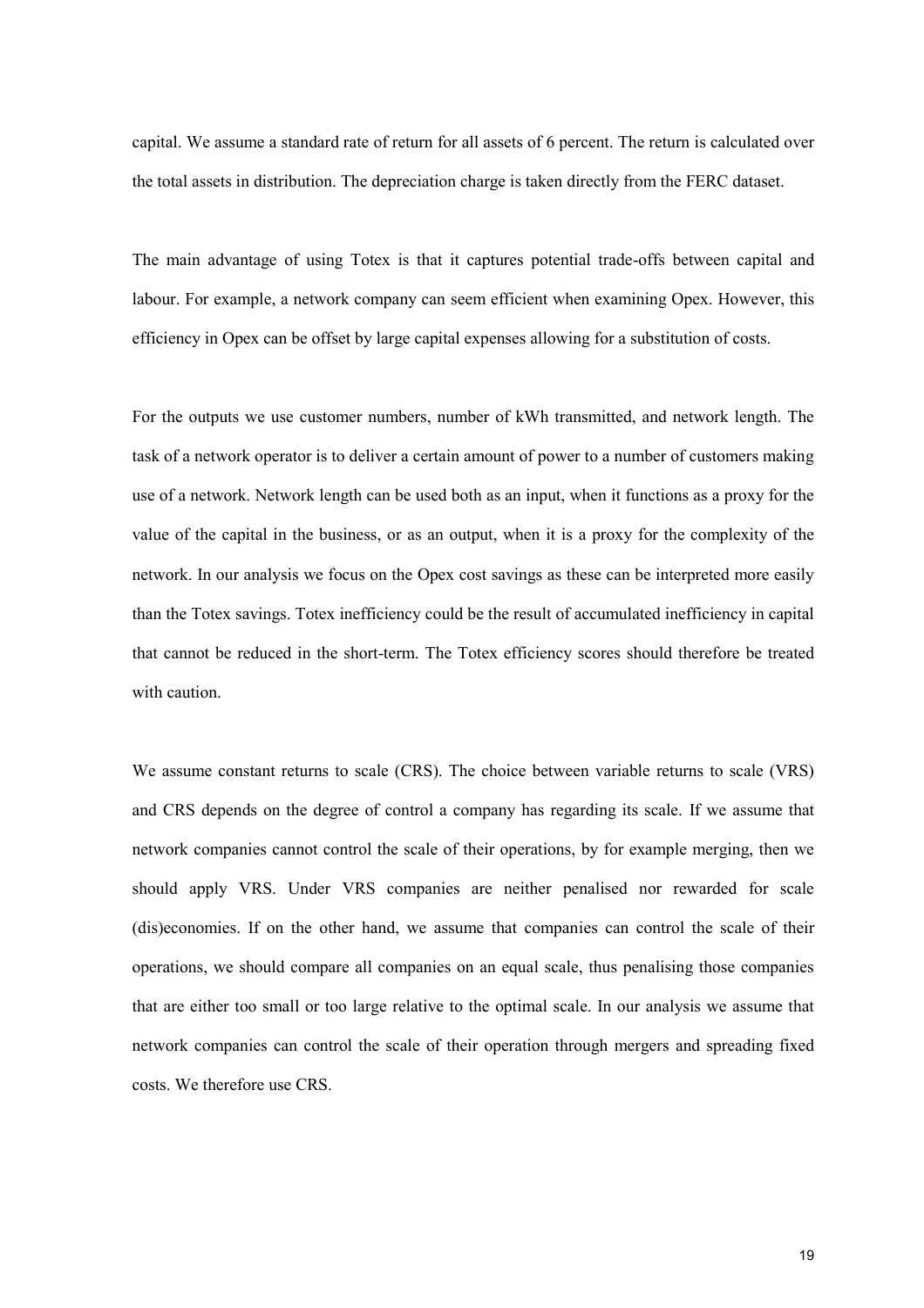The great thing about DEA is that it has a major advantage over other potential methodologies. It is easy to communicate with managers. This is because it involves an engineering, rather than a statistical, approach and all performance can be visually represented. Managers are in general much more comfortable with direct estimates of efficiency and with fixed adjustments for potential, rather than 'letting the data decide' in an opaque way such as is the case with an econometric efficiency technique, such as Stochastic Frontier Analysis (SFA).

In Table 4 we report the DEA efficiency scores for the FirstEnergy companies.

#### **[here table 4]**

The customer-weighted average Opex efficiency score is 63.7 percent for the FirstEnergy companies. The customer-weighted average Totex efficiency is score is 77.6 percent. CEIC and Ohio are best-practice companies when examining Totex efficiency. Both companies – although not best-practice – perform relatively better than the other companies when examining Opex efficiency.

Table 5 reports the Opex savings potential per FirstEnergy company.

#### **[here table 5]**

The average Opex per customer for the FirstEnergy group is US\$207. Applying the raw Opex efficiency scores to the individual costs bases, we find total potential savings of US\$87 per customer. The total one-off savings for FirstEnergy are US\$418mln. In absolute terms JCPL has the largest potential one-off saving of US\$188mln.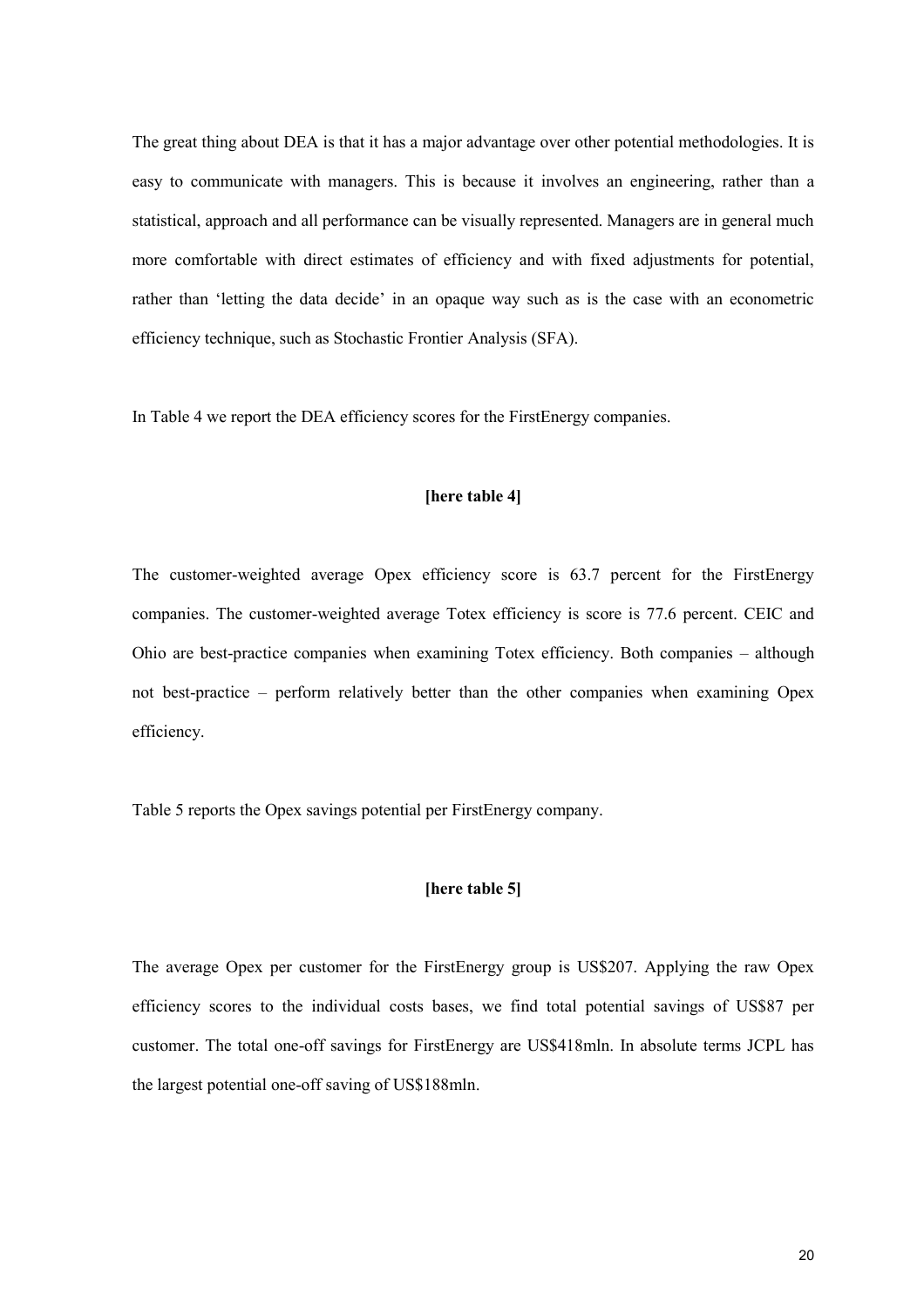At this stage in the analysis, after the presentation of the raw DEA scores, it is very likely that a number of the companies in the FirstEnergy group would wish to challenge the results. Certainly the efficiency scores for JCPL and PennPower are very low and do not seem realistic and not feasible to implement. The two main challenges focus on (i) measurement error or sample selection issues, and (ii) environmental factors, that could influence underlying efficiency scores. The companies may complain that the best-practice companies are not normally best-practice or have specific or unique operating characteristics that make a direct comparison impossible. In our approach we deal with both challenges. In the next section we discuss the way to correct for environmental conditions. In this section we further discuss the issue of sample selection and measurement error.

In order to take measurement error into account we re-run the DEA analysis after removing the first layer of best-practice firms.<sup>13</sup> By doing this we get a sense of the sensitivity of the results. We would expect that removing the best-practice layer only marginally influences (improves) the efficiency scores of the remaining companies. If the scores change substantially then this would indicate that the initial frontier was being defined by extreme outliers. This method to assess the sensitivity of results is not as sophisticated as those approaches that rely on statistical techniques to determine the measurement error, such as SFA. In our view however, we find that our approach is to be preferred in a management setting. There are a number of reasons for this. First, it is easy to implement and does not require any statistical modelling. Second, from a process perspective the companies being benchmarked can actually see the effect of removing the first layer of bestpractice companies. Being measured against "second-best" should make the results more acceptable. The main disadvantage with this approach is that it is arbitrary and could result in higher efficiency scores than the underlying data suggests. In Tables 6 we focus on the results from the peer stripping for the FirstEnergy companies.

<sup>13</sup> Measurement error is assumed to be in the frontier firms not in the firms of interest, this is because the company should be able to ensure that its own data is accurate or adjusts for exceptional circumstances.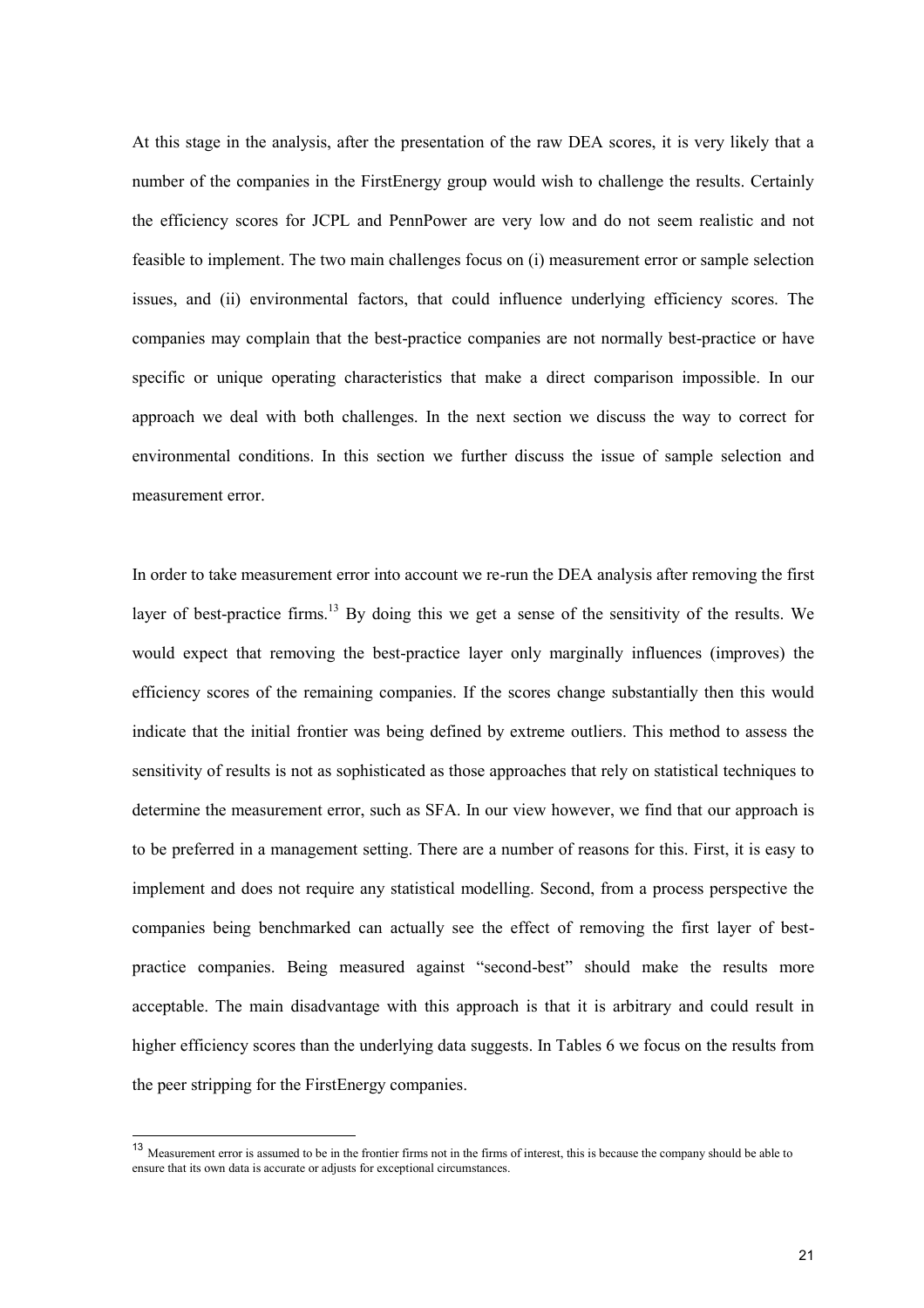#### **[here table 6]**

On average the efficiency scores for the FirstEnergy companies do not increase substantially. The increase is on average 3.2 percentage points and 3.3 percentage points for Opex and Totex respectively. Although these changes do not seem substantial, they nevertheless have a large absolute impact on the potential one-off cost savings. If we apply the new stripped Opex scores in the calculations from Table 5 the annual Opex savings would be US\$388mln. instead of US\$418mln.

The "peer stripping" results show that the overall efficiency scores in our two samples do not change dramatically. This suggests that the companies in our dataset are relevant for benchmarking purposes. In the following section we include a further step in our analysis. This step involves correcting the efficiency scores for environmental factors that are beyond the direct control of management. The analysis is performed on the full dataset without applying the peer stripping. In the final results we also include an upward correction for the peer stripping.

#### **Section 7: Environmental factors**

DEA can also control for the effect of environmental variables that are beyond the control of the management of firms but affect their performance. There are five main approaches to include and correct for environmental factors (see Yang and Pollitt, 2008). These five approaches are: (i) a separation approach, (ii) one stage (or direct inclusion) approach, (iii) two-stage, (iv) three-stage, and (v) four-stage regression based methods.

The separation approach divides the dataset into comparable sub-samples with similar environmental conditions. This approach does not handle continuous environmental variables well and reduces the size of the sub-samples to unacceptable low levels in most circumstances.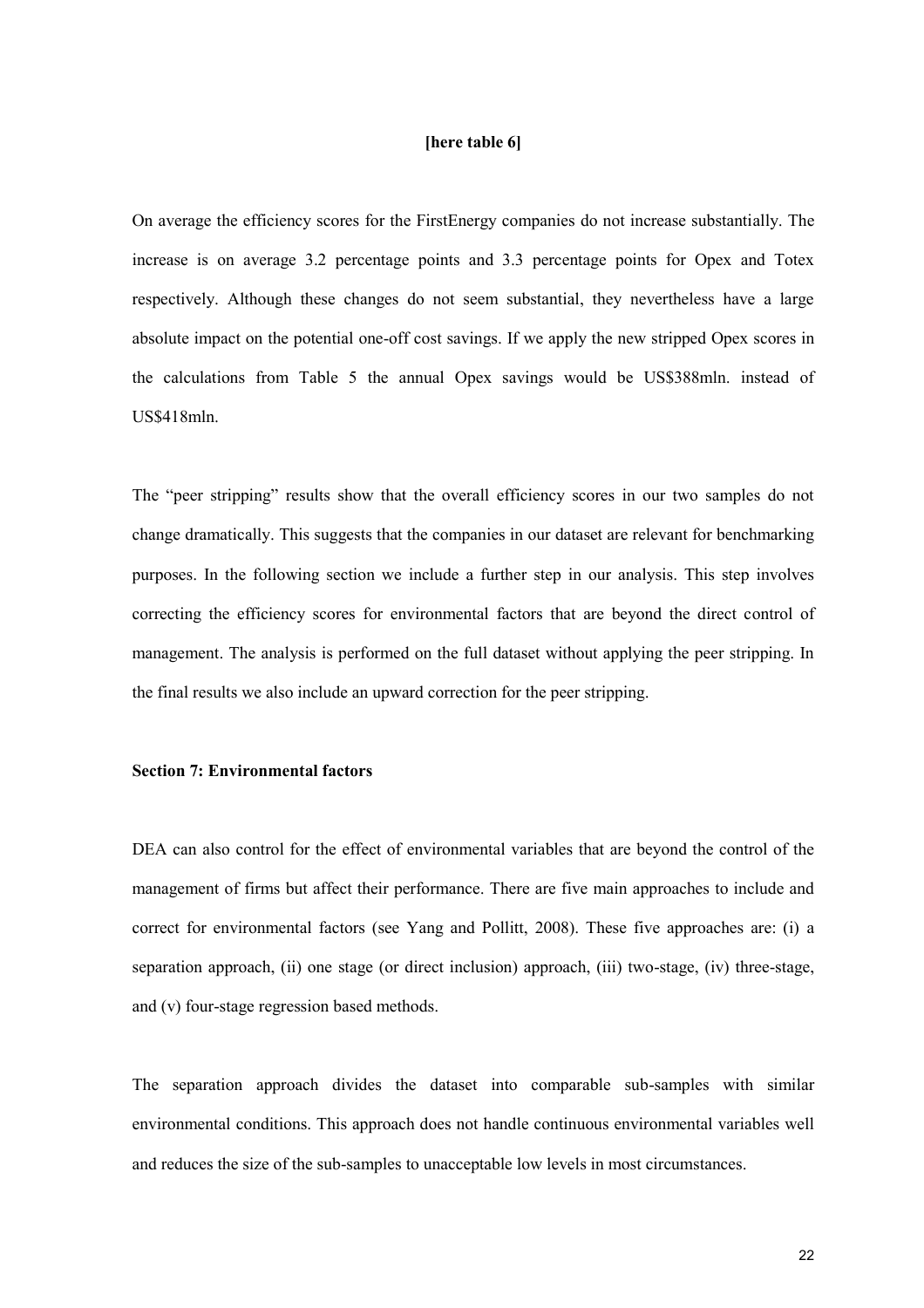Banker and Morey (1986a, b) consider all inputs, outputs and environmental factors together, but optimise only on the basis of inputs and outputs (one-stage) – this is the direct inclusion approach.<sup>14</sup> The aim is to limit the field of comparison to only those DMUs subject to equal or worse environmental conditions. Although this approach is relatively easy to use, it has a number of drawbacks. First, the influence of each environmental factor must be known *a priori* in order to determine its orientation on the optimisation. Second, DMUs in worse conditions are by definition assumed to be efficient. Third, as the number of environmental factors increase, so will the number of DMUs considered efficient.

The two-stage approach was pioneered by Timmer (1971). In this approach the efficiency scores from the DEA are regressed against a set of environmental factors to test whether there is a statistically significant relationship between an environmental factor and the relative efficiency score. As the relative efficiency scores are truncated – they cannot be greater than  $1 - a$  Tobit regression is required. The main advantage of this approach is that it allows for a sequential correction in the relative efficiency scores – thus giving the management of a benchmarked company the opportunity to respond to their specific score by highlighting particular environmental factors. The main drawback with this approach is that although the efficiency scores are corrected for environmental factors, there remain possible stochastic elements which could influence the relative position of a DMU.

In a recent paper by Simar and Wilson (2007) the authors demonstrate that a number of statistical problems arise when using a two-stage approach with Tobit regressions in the second stage. They note that none of the published studies examined have defined a Data Generating Process (DGP) that might be estimated. Using Monte Carlo experiments Simar and Wilson demonstrate that coverage of estimated confidence intervals is poor. They propose a double bootstrap procedure to overcome these problems.

 $14$  For a discussion of the single-stage approach see Adolphsen (1991).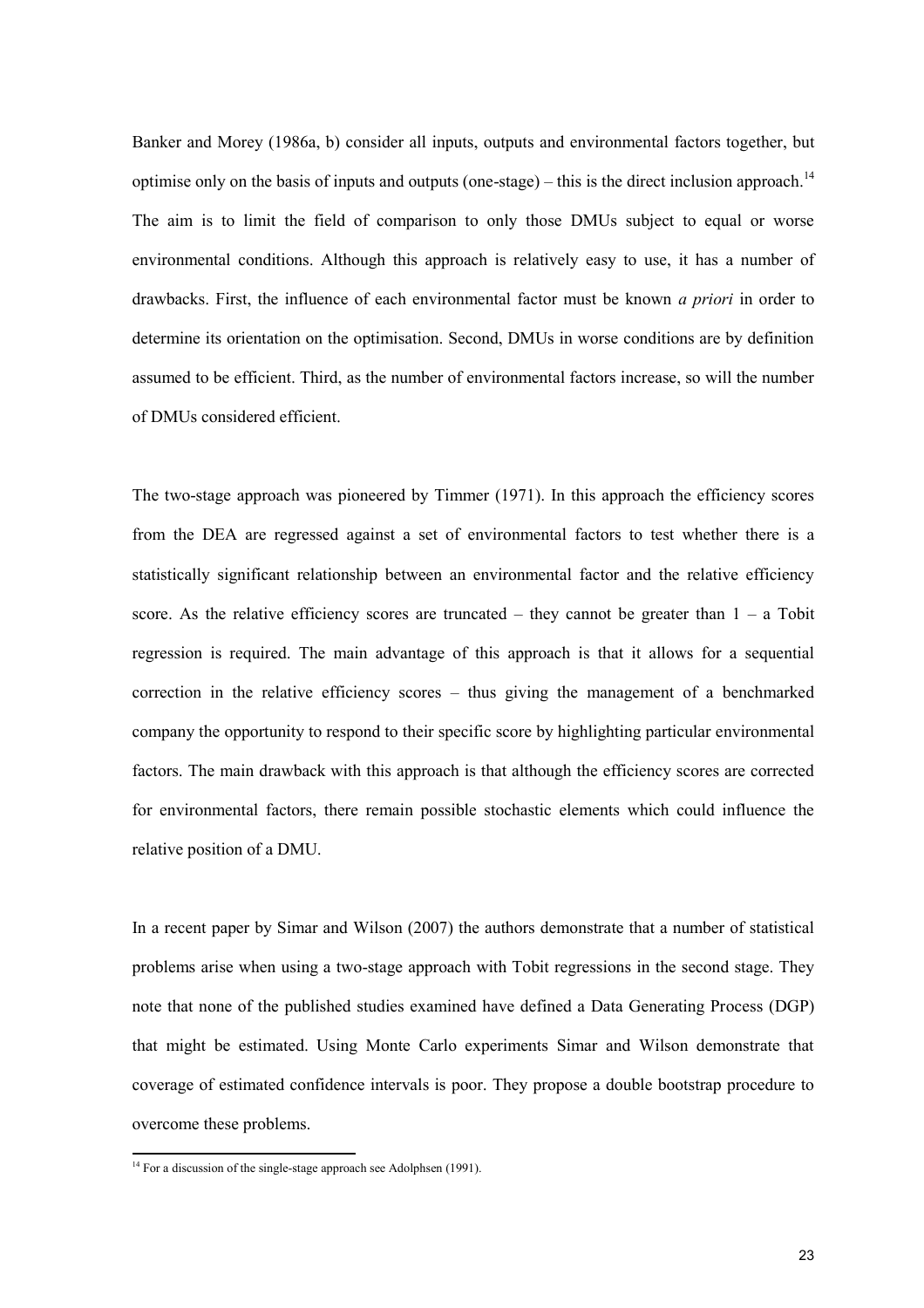In the three-stage approach the DEA results are corrected for environmental influences and stochastic elements.<sup>15</sup> In the first step a DEA analysis is performed. The total slacks from the DEA (radial plus non-radial) contain (i) environmental influences, (ii) managerial inefficiency, and (iii) statistical noise arising from measurement errors in the data. In the second step these slacks are decomposed into the three components using Stochastic Frontier Analysis (SFA).<sup>16</sup> The advantage of using SFA rather than the Tobit approach is that the error term is asymmetric, allowing for the decomposition of the inefficiency. The results from the SFA are then used to adjust the input or output data purging the effect of environmental factors and measurement error. In the third step the DEA analysis is re-applied using this corrected data.

A four-stage model was introduced by Fried *et al*. (1999) to measure the impact of uncontrollable variables on DMU efficiency. In the first step, a standard DEA is constructed using traditional inputs and outputs. In the second step, total input slacks (radial plus non-radial) are regressed using Tobit against selected uncontrollable variables. In the third step, parameters estimated in the second stage are used to estimate allowable input slacks. Then the values of primary inputs are adjusted accordingly. In the fourth step, the DEA is repeated using the adjusted input values. This model is similar to the three stage model, but less sophisticated because it does not adjust for statistical noise (see Yang and Pollitt, 2008, for details of these potential approaches to environmental variables).

In this paper we apply the two-stage Tobit approach and have collected a number of environmental factors that could influence the relative performance of an IOU. Although this method has been criticised as noted above, Yang and Pollitt (2008) find a high correlation between the scores arising from the two stage method and the preferred three stage method for their sample, suggesting that the choice of method may not be that important. The main advantages of this approach are that is a

<sup>&</sup>lt;sup>15</sup> See Fried *et al.* (2002) for a discussion of this approach.

<sup>&</sup>lt;sup>16</sup> See Aigner *et al.* (1977) and Meeusen & Van Den Broeck (1977).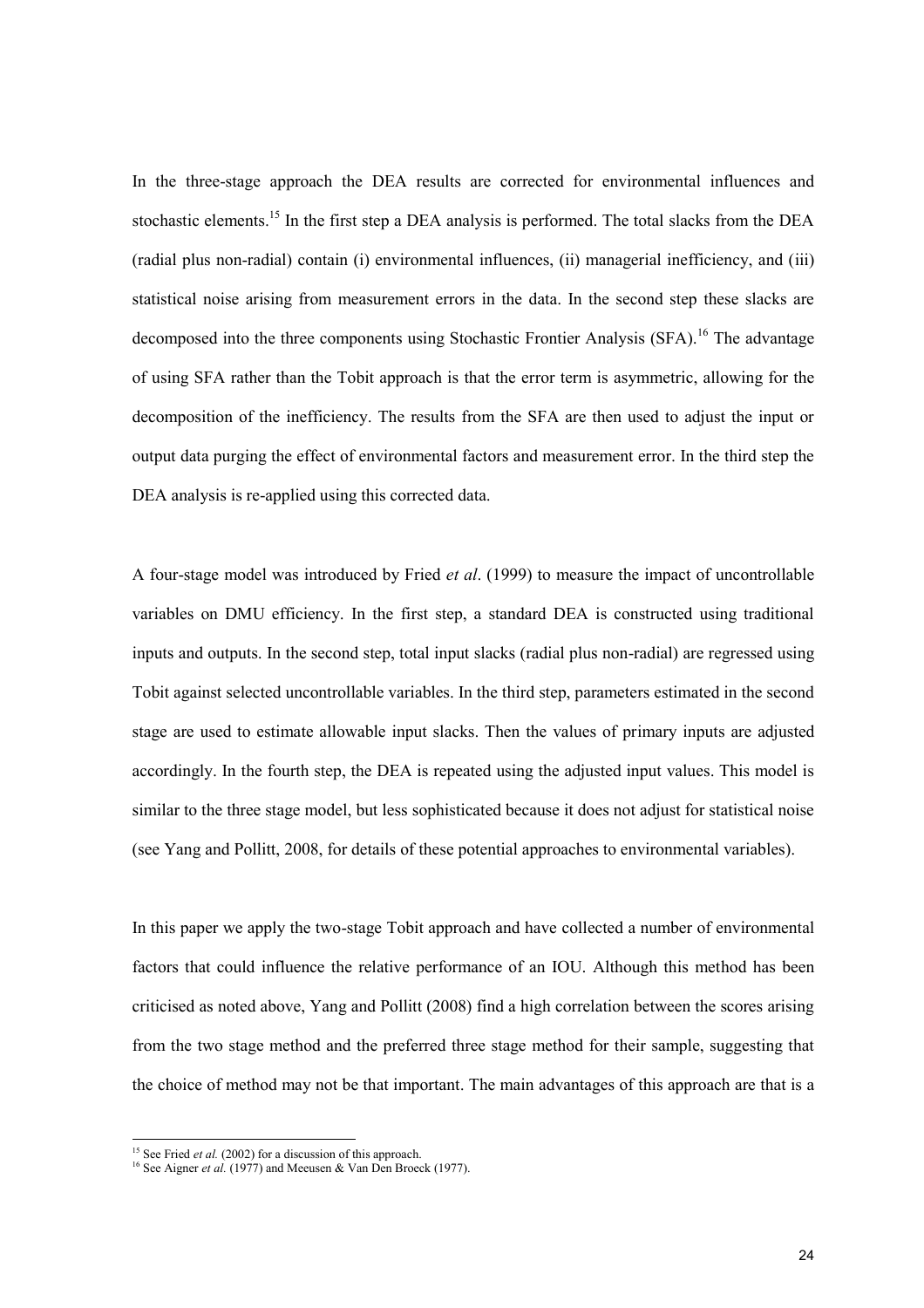proven method to examine the impact of environmental factors and that it is relatively easy to visualise and describe to company management. Table 7 presents descriptive statistics for the environmental data.

#### **[Table 7 here]**

#### *Wage*

We have collected average wage levels per State in the power sector. *A priori* there is no clear causal relationship between wage levels and efficiency. A company can be a price-taker and thus not directly control wages. This might reduce its efficiency levels if wage levels are substantially higher than average. However, it could extract more production from its labour force or switch to more capital intensive production. Higher wages may be reflecting higher quality labour or encourage capital-labour substitution.

#### *Climate*

We have collected data on the number of heating degree days (HDD) by State.<sup>17</sup> We have collected two types of HDD information. We have collected the HDD in 2003 weighted by population. This gives weight to those HDD's that are in populous areas. In addition, we have collected the 30 year simple State average. We have also collected data on average 3-day maximum snowfall. We have not collected cooling degree days, which similar to HDD, measures the occasions when cooling (via air-conditioning) may be required.

<sup>&</sup>lt;sup>17</sup> Degree day is a quantitative index demonstrated to reflect demand for energy to heat or cool houses and businesses. This index is derived from daily temperature observations at nearly 200 major weather stations in the contiguous United States. The "heating year" during which heating degree days are accumulated extends from July 1st to June 30th and the "cooling year" during which cooling during which cooling degree data are accumulated extends from January 1st to December 31st. A mean daily temperature (average of the daily maximum and minimum temperatures) of 65°F is the base for both heating and cooling degree day computations. Heating degree days are summations of negative differences between the mean daily temperature and the 65°F base; cooling degree days are summations of positive differences from the same base. For example, cooling degree days for a station with daily mean temperatures during a seven-day period of 67,65,70,74,78,65 and 68, are 2,0,5,9,13,0,and 3, for a total for the week of 32 cooling degree days.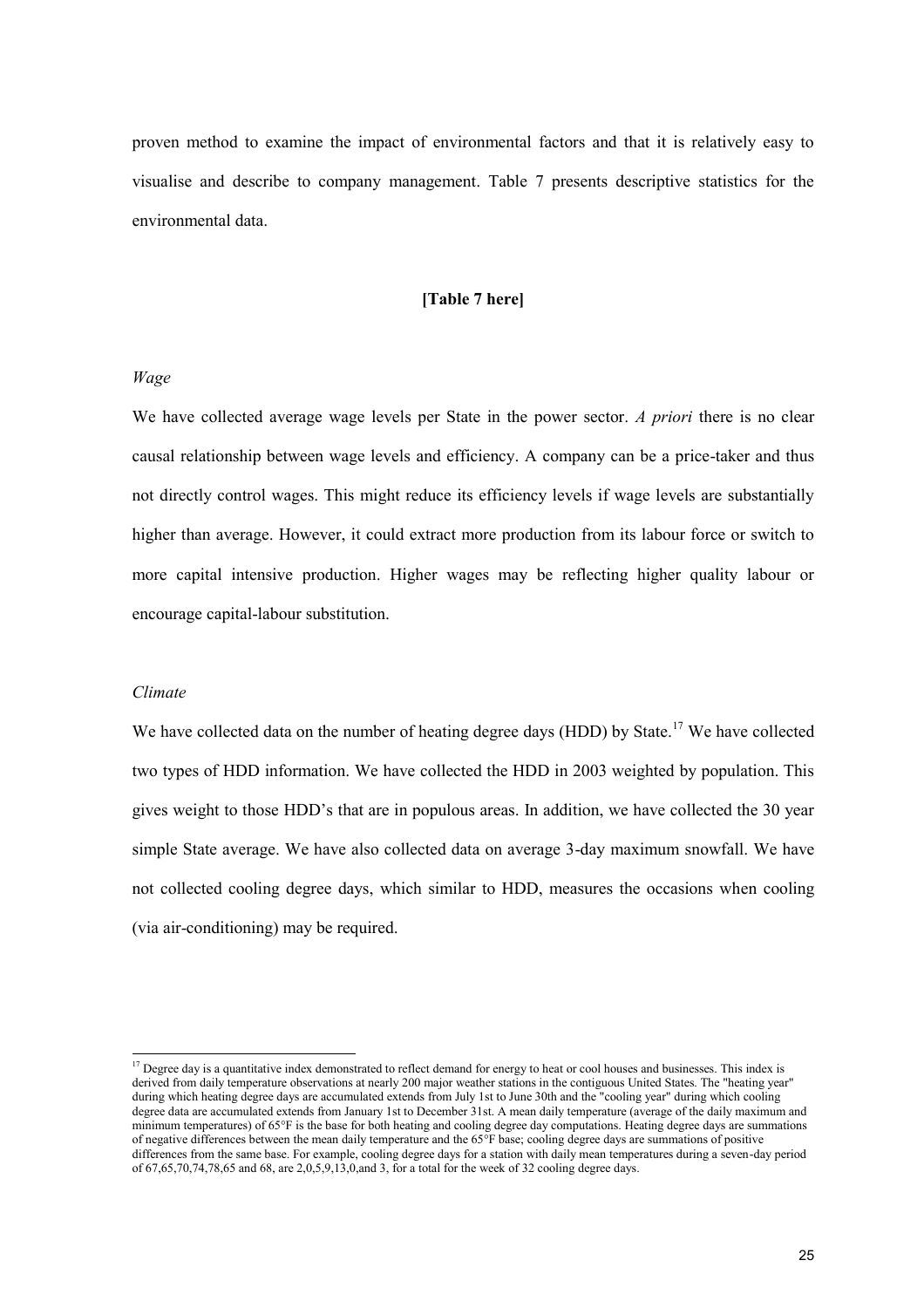Climatic conditions are often cited to explain differences in distribution performance. Differences in average temperatures can influence the demand on the network. For example, in cold periods demand for electricity may be greater due to e.g. heating. This increases network throughput and results in higher average consumption per connection – although the direct costs associated with the network will not necessarily increase. Alternatively, in hotter regions demand for electricity may be greater due to e.g. air conditioning. This would also increase network throughput and result in higher average consumption per connection.

Climatic conditions can also directly impact operational and capital costs. From a maintenance perspective it is likely to be more difficult to manage the network in an area with a lot of snowfall. Snowfall may also require greater capital expenditures, in the form of using more underground cables than overhead wires. The equivalent underground cable is approximately seven times more expensive than an overhead wire. This additional capital outlay reduces subsequent operational costs as underground cables require less maintenance and are not subject to outages as frequently.

Ideally, we would like to measure the variation in weather conditions rather than the absolute number of warm days or inches of snowfall. It seems plausible that companies facing extreme variations in climate, such as storms, may require greater operational and capital costs than those companies operating in warm or cold conditions that are in a sense predictable. Unfortunately, we have not been able to identify a variable that captures this variation in a single measure.

#### *Customer mix*

We have constructed a customer mix variable. This variable expresses the percentage of volume transported to industrial customers relative to total distribution.

*A priori* we expect that companies with more industrial consumers will be more efficient than those companies delivering power to predominantly residential consumers. This is due to the economies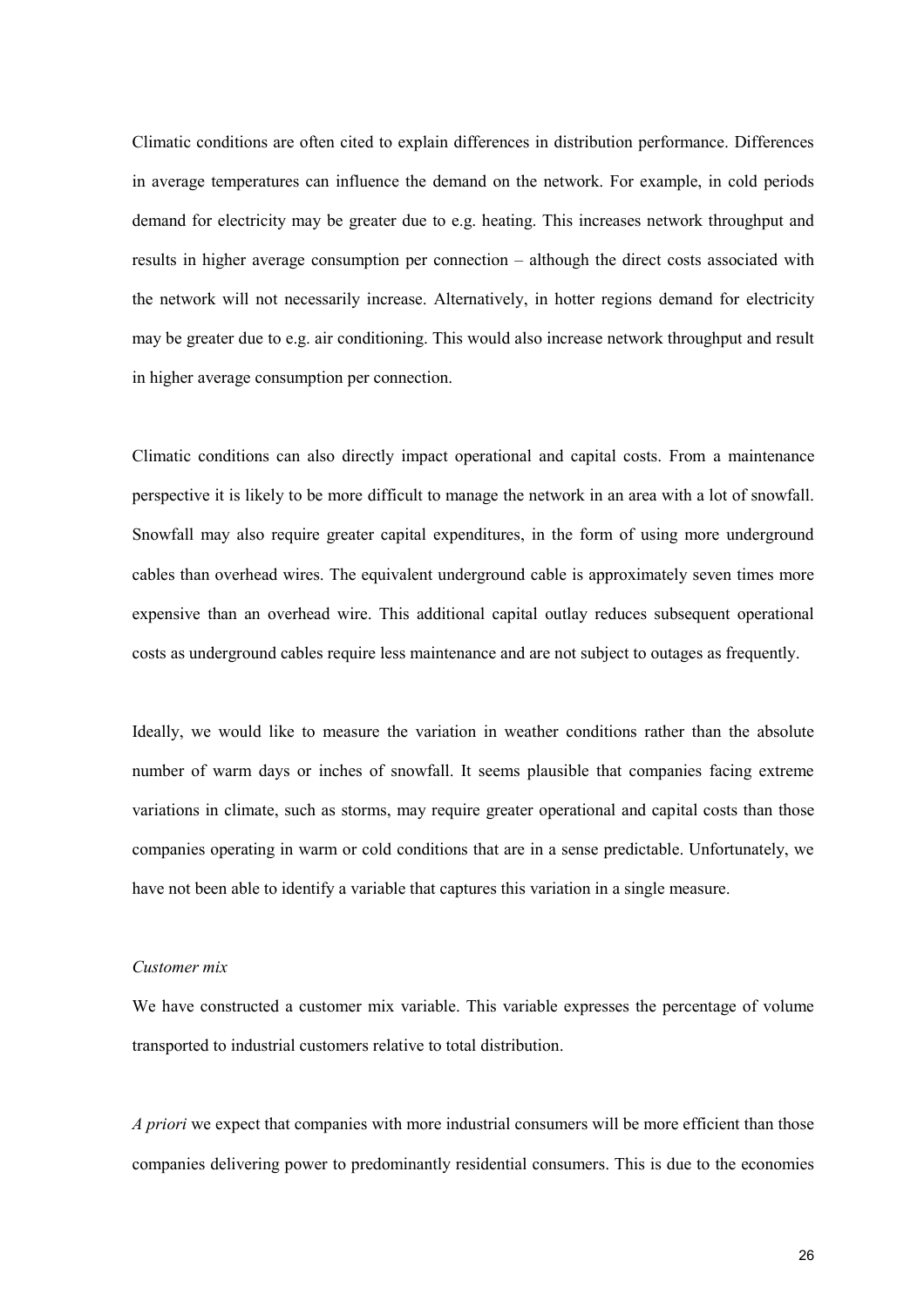of volume density in distribution as a result of low marginal costs relative to fixed costs. In addition, the demand profile of an industrial customer is likely to be more stable over time than a household, thus ensuring that the network is more optimally used when there are more industrial customers.

#### *Age*

We have constructed a variable to capture the approximate age of the network. This variable is calculated by dividing the cumulative depreciation by the annual depreciation charge. This gives an indication of the number of years the network has been in use.

*A priori* the causality between age of assets and efficiency is not clear. Older assets result in lower capital costs. At the same time there is a potential trade-off with operating costs that may be higher for older assets.

#### *Vertical integration*

Energy companies have traditionally been involved in all or parts of the value chain (production, transmission, distribution, and retail). Reasons for vertical integration may be, *inter alia*, historic, strategic, or economic. A company may choose for vertical integration to offset or mitigate regulatory uncertainty or to use vertical integration to reduce transaction costs and realise economies of scope.

Delmas and Tokat (2003) find evidence that vertical integration affects the performance of IOUs. They find a U-shaped relationship where firms that are either 0 percent or 100 percent vertically integrated perform better than hybrid firms.

We expect that vertical integration could be an explanatory factor when comparing operational cost or total cost efficiency of the distribution activities. As production and distribution of electricity are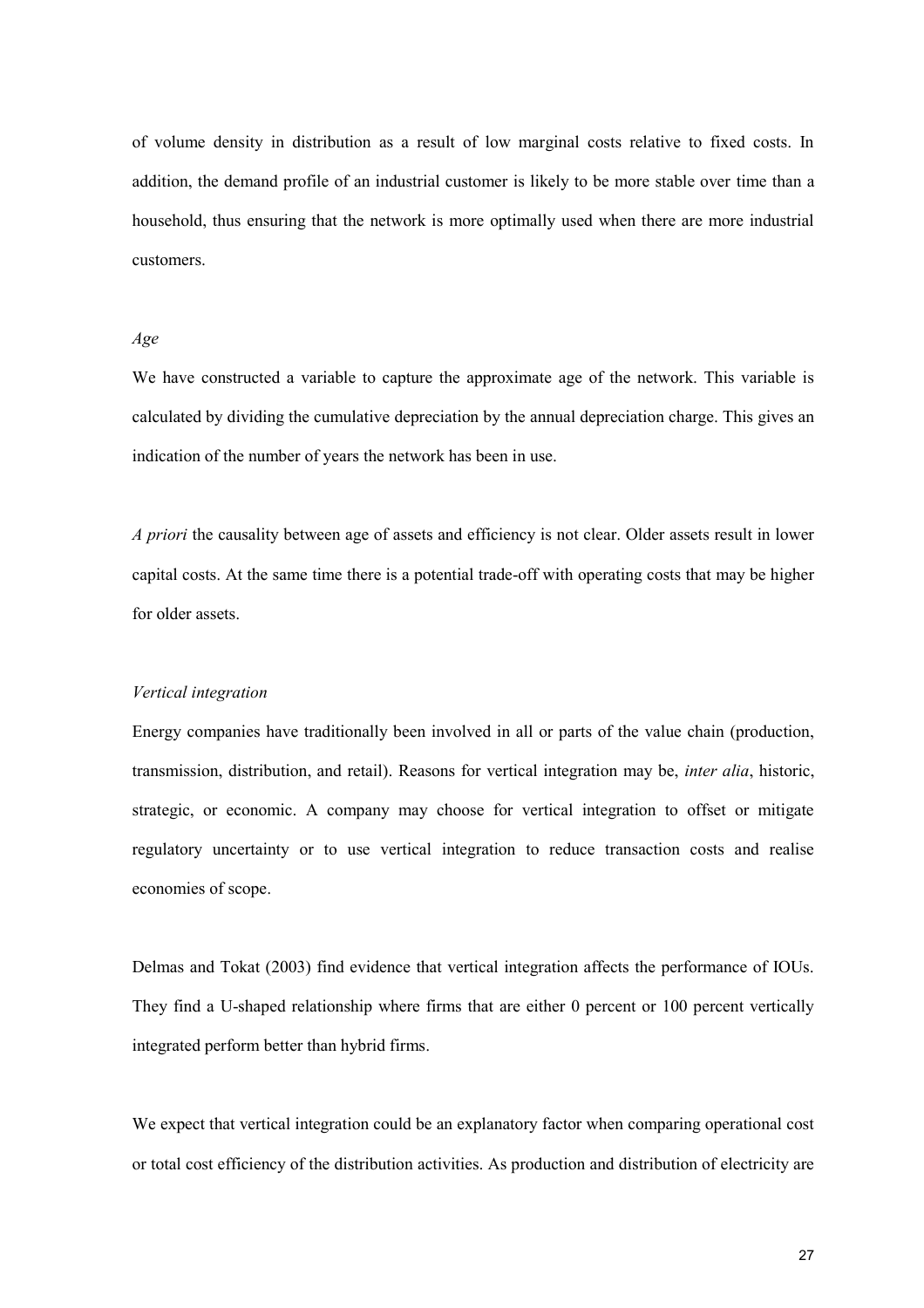not directly related businesses we expect *a priori* that the degree of vertical integration will have a neutral or negative effect on the relative performance of IOUs.

We define the degree of vertical integration as the percentage of power generated by the company relative to the total purchased power plus own generation of power. Companies with a low percentage acquire most of their power from the wholesale market.

#### *Connection density*

As the number of connections per square kilometer or network length increases it is likely that average costs will fall. This is due to positive economies of density. The network investment is relatively fixed and more connections will thus increase the load factor (similar to seats being filled on an airplane). The fixed capital outlay is spread over a number of connections. However, at a certain degree of connection density there may be increasing costs. For example, network companies operating in highly dense cities may experience increased costs due to increasingly difficult circumstances to work in (digging up busy streets for example), may experience higher costs (for example higher wage costs), or may need to increase system reinforcements beyond what might be considered normal, to ensure reliability as the economic damage of an outage is larger in densely populated area.

Most of the empirical literature on this environmental factor finds a negative relationship between connection density and efficiency<sup>18</sup>. In addition studies by Gulli (2000), Filippini and Wild (2001), and Filippini *et al*. (2001) find some evidence of a non-linear relationship between connection density and cost efficiency.

<sup>&</sup>lt;sup>18</sup> See for example, Roberts (1986), Nelson, & Primeaux (1998), Kwoka (2005), Salvanes & Tjoota (1994), Scarsi, (1999), Gulli (2000), Folloni & Caldera (2001), Filippini & Hrovatin (2002), Filippini & Wild (2001), Filippini, Wild & Kuenzle (2001), Estache, Rossi & Ruzzier (2002), Hirschhausen & Kappeler (2004), and Growitsch, Jamasb & Pollitt (2005).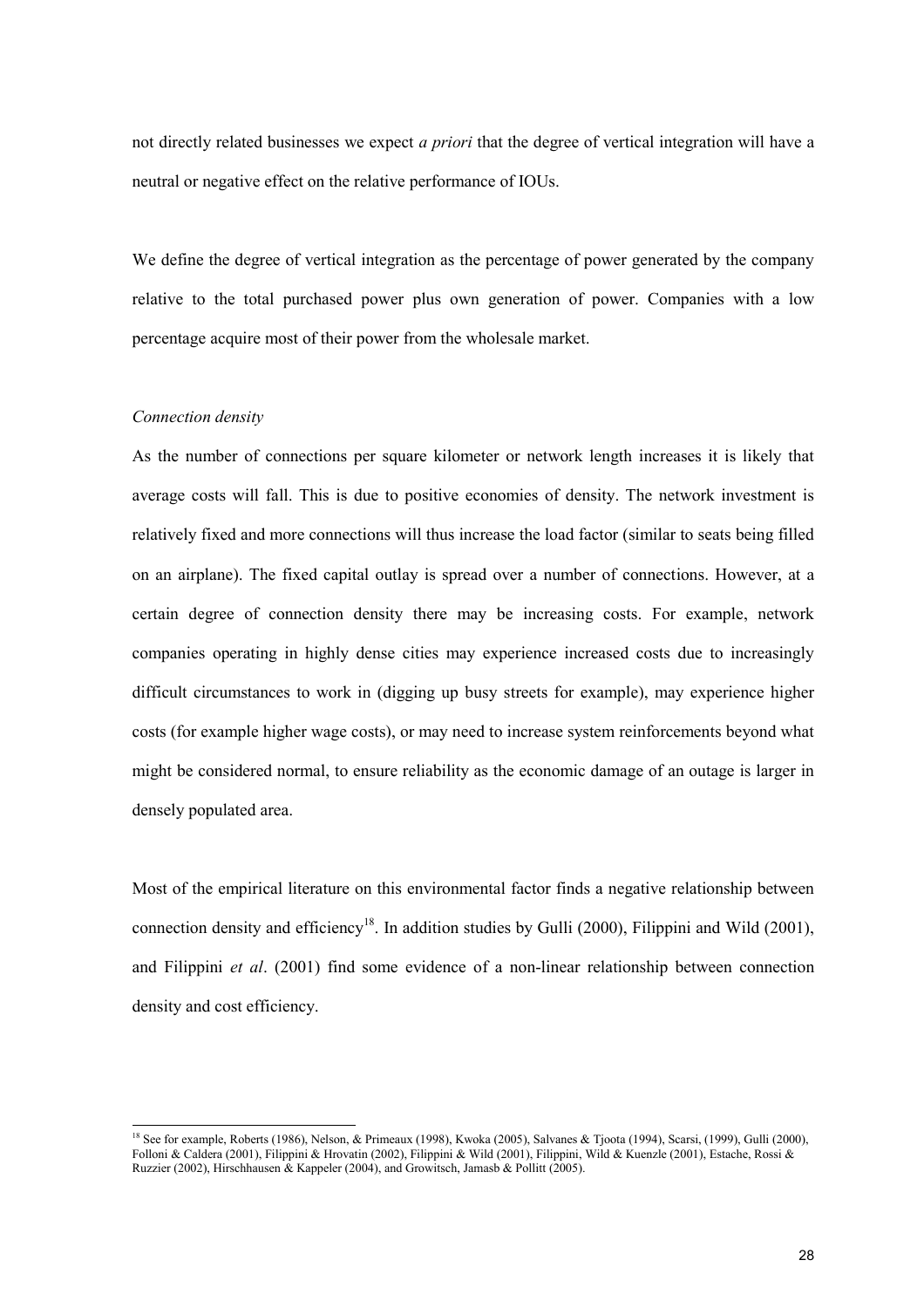In our benchmarking model we have included network length as an output. This means that those companies with relatively large networks (i.e. companies with low connection density) will perform relatively better. In this way, we account for connection density.<sup>19</sup>

#### *Overhead cable percentage*

In the US a large part of the distribution network is overhead. Overhead cables are likely to require more operational maintenance than underground cables. This is due to storm damage for example. Therefore, we expect that a higher percentage of overhead cables could negatively influence the operational cost efficiency of a network company. However, underground cables are generally more expensive than overhead cables. A high percentage of underground cables could therefore positively influence operational cost efficiency, but nevertheless negatively influence the total cost efficiency (where we include capital costs). *A priori* it is difficult to identify which effect is stronger.

Visual inspection of scatterplots between the relative efficiency scores and the environmental factors can provide a useful indication whether the variable is likely to be significant. In Figure 4 we demonstrate the scatterplots for the Opex efficiency score against the eight environmental factors.

#### **[here Figure 4]**

From Figure 4 a number of observations can be made. There seems to be a strong negative relationship between the wage level and relative efficiency. In other words, utilities with high wage costs are less efficient than those companies with lower wage costs. There is no clear relationship between HDD and the efficiency scores. However, the snowfall variable looks negatively

<sup>&</sup>lt;sup>19</sup> An alternative approach is to exclude network length from the benchmarking and include a connection density variable in the environmental analysis.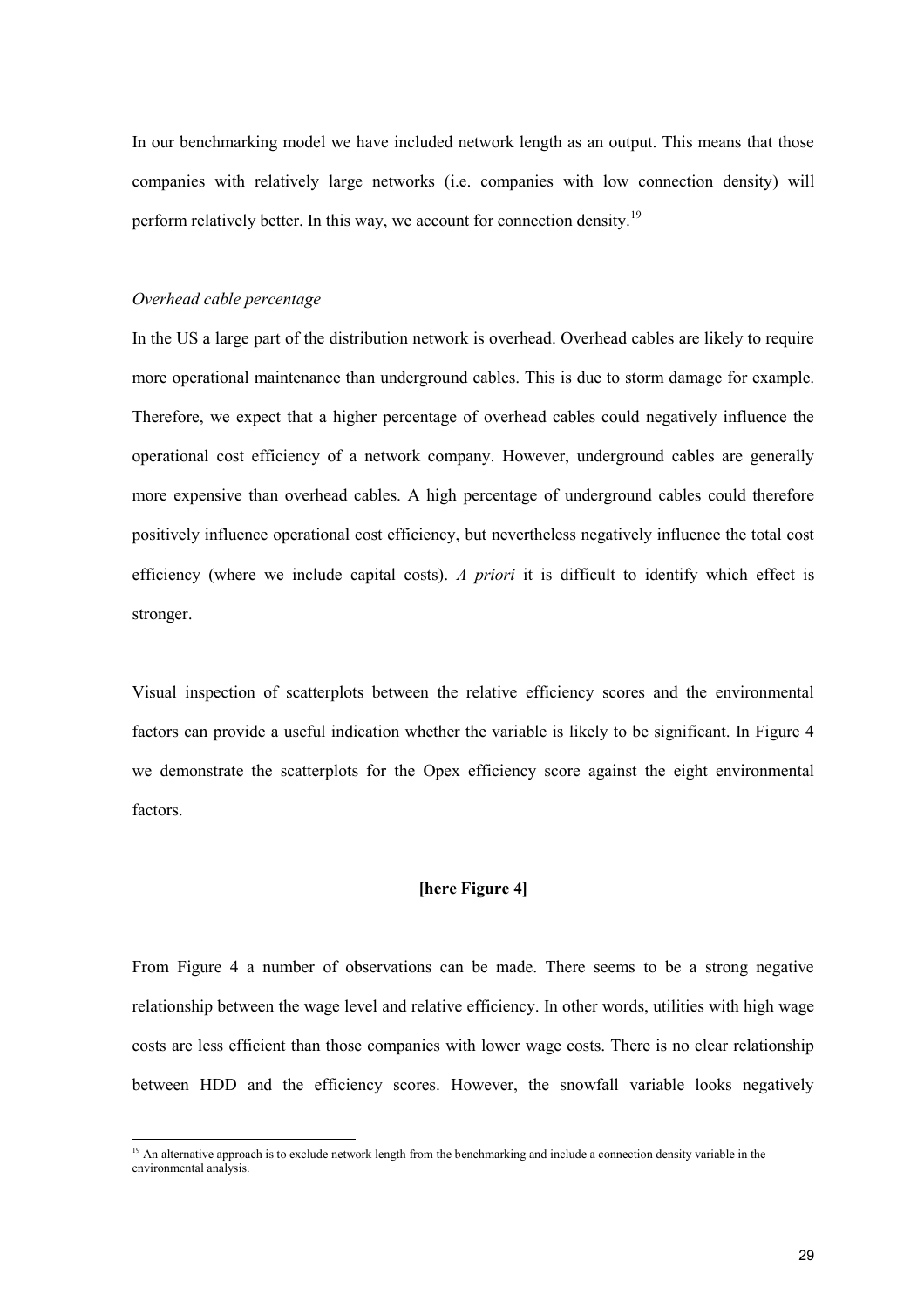correlated with the efficiency scores. More snowfall seems to reduce relative efficiency. As expected there is a positive relationship between customer mix and efficiency scores.

The average age of assets and the percentage of network overhead do not seem correlated with the efficiency scores. The degree of vertical integration and the percentage of total costs that are operational costs both seem strongly related to the efficiency scores. There is a positive relationship between the degree of vertical integration and efficiency scores.

Our Tobit model is specified as follows:

 $\beta_6(age_i) + \beta_7(vert\; \text{int}_i) + \beta_8(overhead\%_i)$  $To bit (efficiency score_i) = \alpha + \beta_1 ( wage_i) + \beta_2 (HDD_i) + \beta_3 (HHDpop_i) + \beta_4 (snow_i) + \beta_5 (customix_i) +$ 

In the analysis we remove any statistically insignificant variables (at a 10 percent confidence interval). This reduces the number of regressors and increases their statistical significance. This approach may overstate the relationship, but this works in favour of apparently underperforming companies in the benchmarking dataset. In Tables 8, 9 we report the results from the Tobit regressions.

#### **[here tables 8, 9]**

Wage has a significant negative impact on the Opex efficiency score. In the Totex benchmark, wage is not statistically significant. It is likely that the impact of wage differences is dampened when examining the relative efficiency of total costs.

Customer mix has a significant positive impact on both the Opex and Totex relative efficiency scores. This implies that companies with a larger percentage of industrial customers are relatively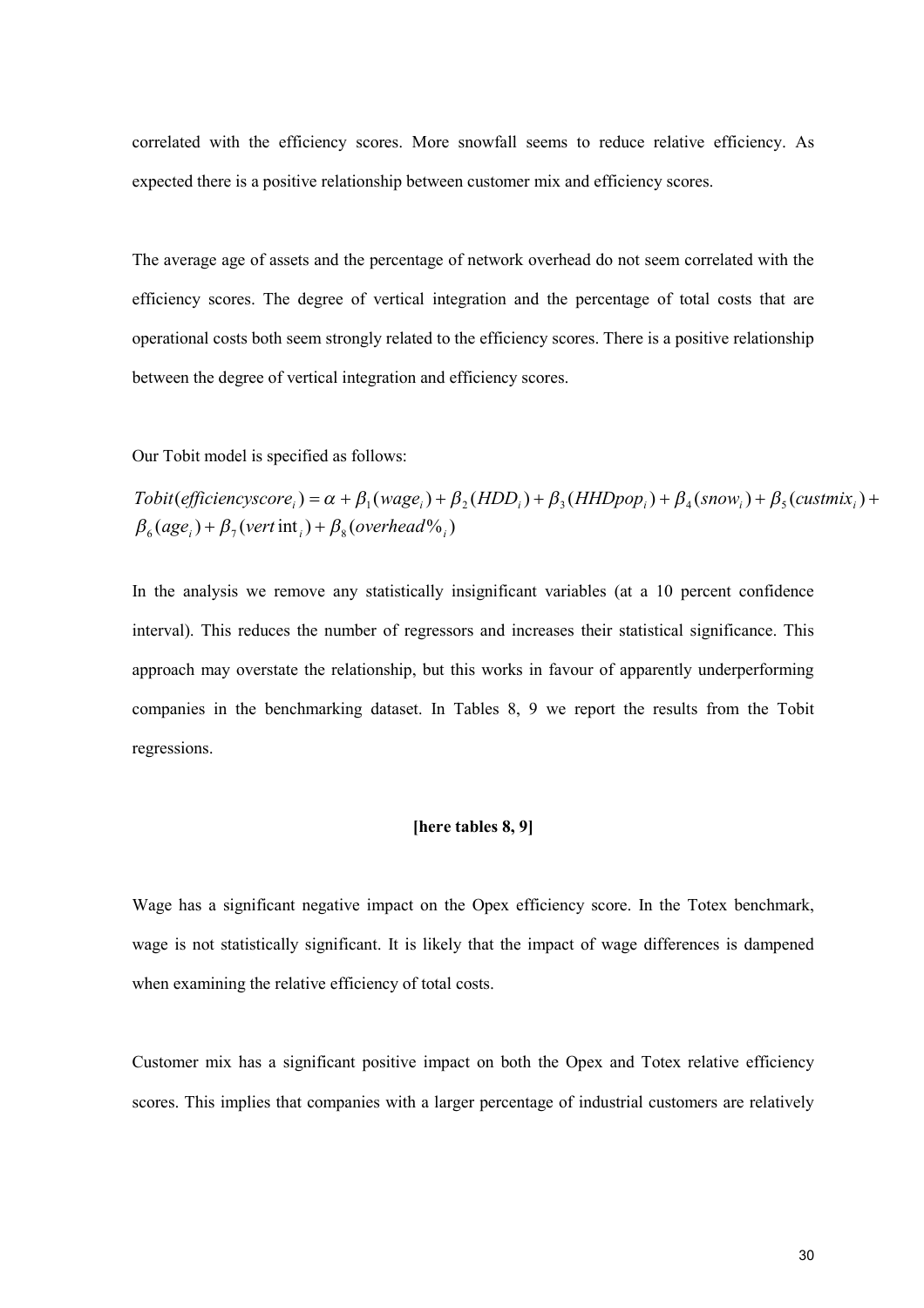more efficient than those companies with more retail customers. The coefficients are of similar magnitude.

Vertical integration has a significant positive impact on both the Opex and Totex relative efficiency scores. Therefore, companies that are part of an integrated utility with generation facilities are relatively more efficient that those companies that rely on purchasing power on the market.

*A priori* we expected more variables to be significant drivers of efficiency. Notably climatic conditions are often cited as causes for efficiency differences. In our analysis the factors for climatic conditions, however do not seem to be explanatory factors for differences in relative efficiency when combined with the other effects.

In order to correct the relative efficiency scores we want to compare all the companies under the same environmental circumstances. We therefore correct the score to take into account the impact of, for instance, higher or lower wages on the performance of the company. The correction we make is comparing the companies under sample average environmental conditions. In figure 5 we demonstrate this process. This process of adjusting for environmental factors is potentially favourable to operating units because the estimated relationship may be spurious.

#### **[here figure 5]**

In Figure 5 there is a negative relationship between the environmental factor and the relative efficiency score. The environmental factor in this example has a negative impact on efficiency. Therefore, those companies with higher than average exposure to this environmental factor look more inefficient than companies with lower than average exposure. In order to compare the companies under the same environmental conditions we correct the relative efficiency scores by scaling them back to the average. This scaling is done by multiplying the coefficient of the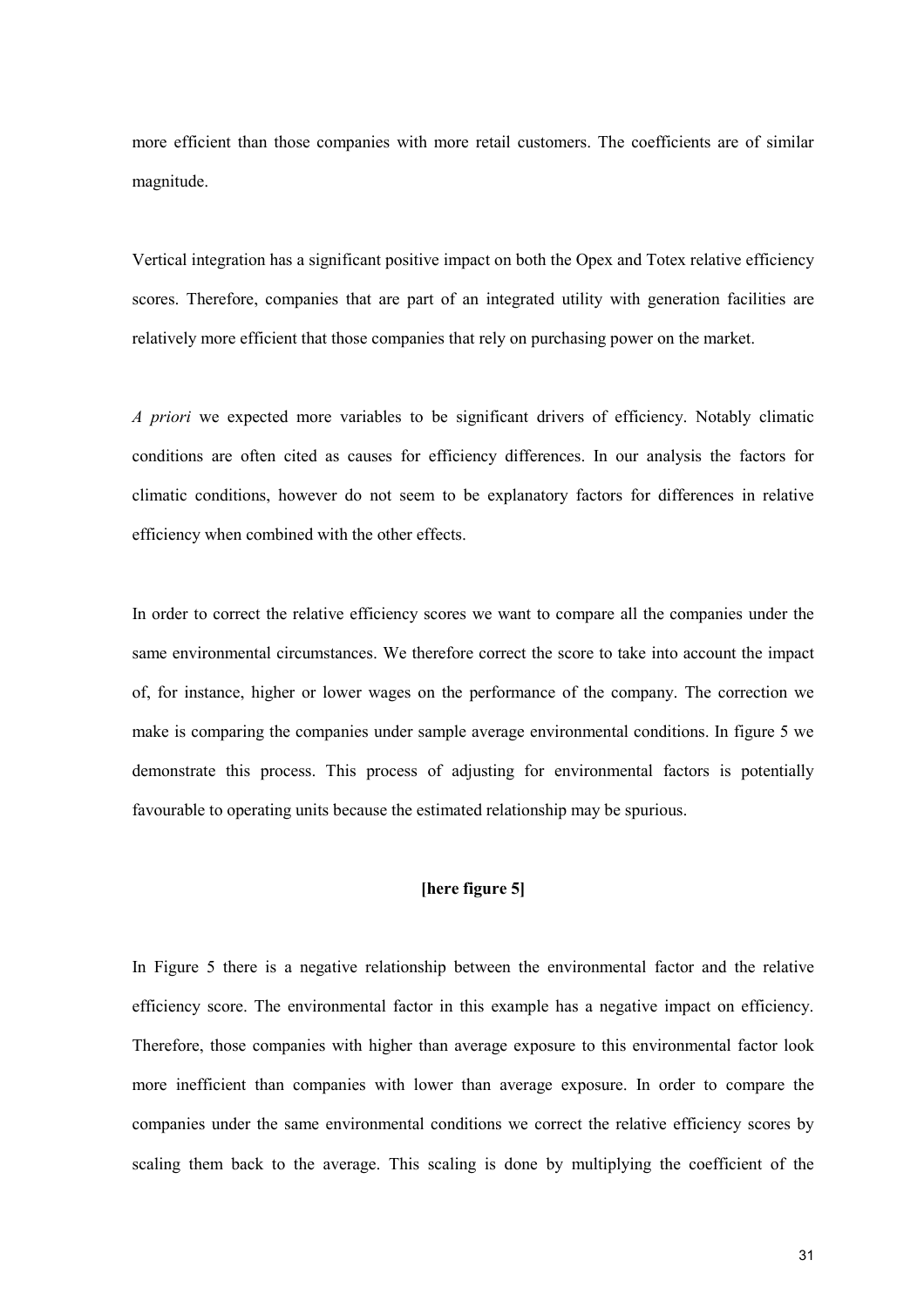relationship with the distance from the average for the particular environmental factor. In the case of company A, the higher than average environmental factor partly explains the relative inefficiency. Correcting company A back to the average therefore increases the relative efficiency score upwards. In other words, were company A to operate under average environmental conditions, the relative efficiency score would be higher. The opposite is the case for company B. The more favourable conditions in part explain the relatively higher efficiency score. In order to compare the companies on an equal basis, the relative efficiency score is lowered for company B.

In Table 10 we examine the results for the FirstEnergy companies in more detail.

#### **[here table 10]**

The customer-weighted average efficiency score increases for FirstEnergy with 3.7 percentage points for Opex benchmarking and 6.7 percentage points for Totex benchmarking. The Opex relative efficiency of FirstEnergy is therefore 67.3 percent after correcting for unfavourable environmental conditions. These increases in the scores have a large absolute impact on the potential one-off cost savings. If we apply the new environmentally corrected Opex scores in the calculations from Table 5 the Opex savings would be US\$367mln. instead of US\$418mln.

#### **Section 8: Overall results and Detailed analysis**

At this stage of the process the final scores are calculated. Here we include the correction for measurement error (based on the peer stripping approach) and the environmental factors. The addition of these two corrections is not theoretically correct, but allows an explicit and understandable correction to the scores for measurement error – or rather compares the companies with second-best instead of first-best. The completion of this stage involves agreement that certain environmental variables are significant and should be corrected for. As we have seen this would be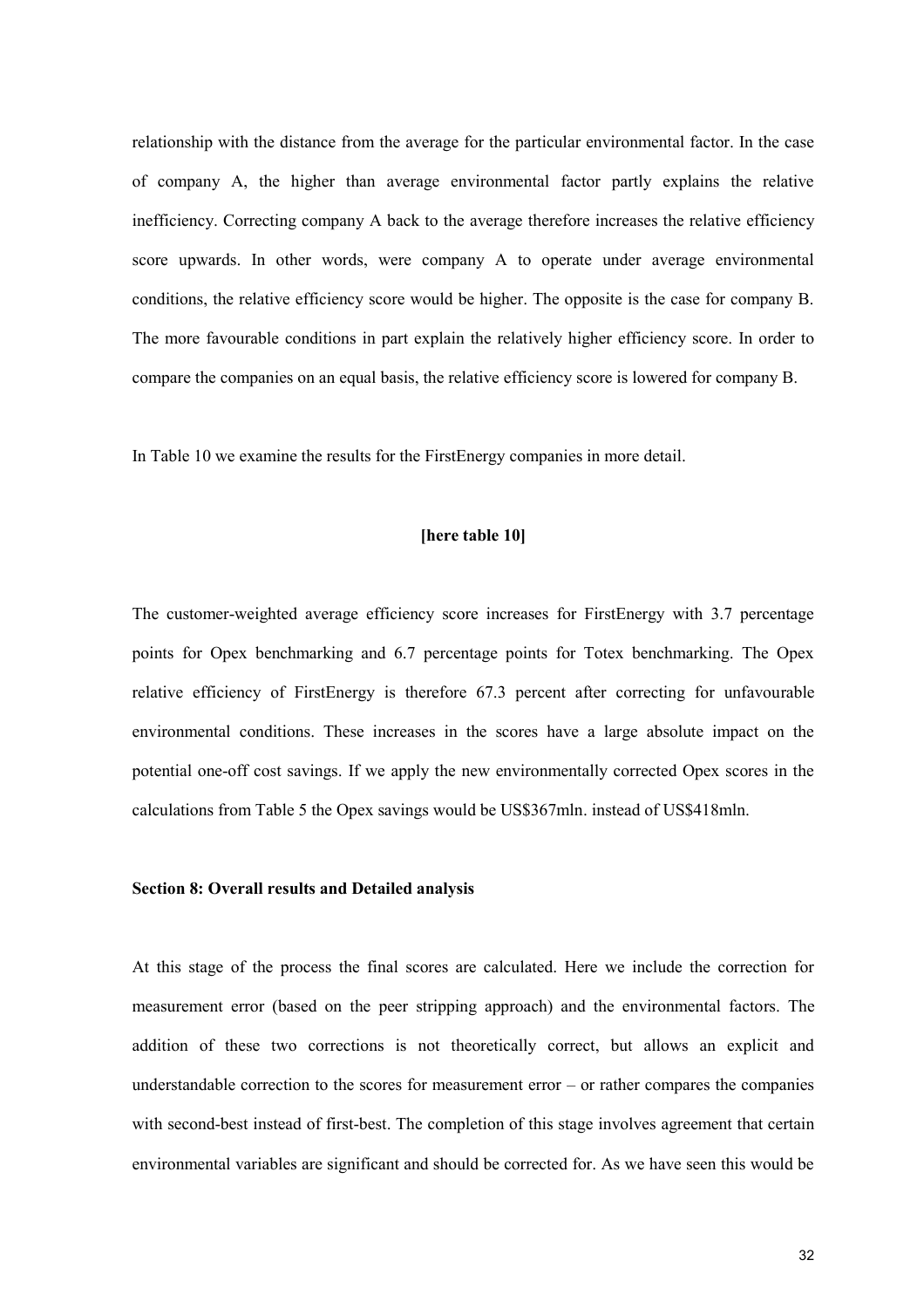justified on the basis of empirical evidence. For some companies the upward adjustment of the relative efficiency score results in a final adjusted score that exceeds 100 percent. For the purposes of such a benchmarking exercise we would limit the scores to 100 percent.

In Table 11 we report the overall results for FirstEnergy.

#### **[here table 11]**

The customer-weighted average score for FirstEnergy is substantially higher with the environmental and second-best correction combined. FirstEnergy is 70.5 percent efficient and 87.5 percent efficient in terms of Opex and Totex costs respectively. This is a 6.9 percentage point and 11.6 percentage point increase respectively. The environmental correction is the main driver behind these increases.

The total Opex cost base for FirstEnergy is just over US\$1 bln. Based on the raw efficiency analysis a total saving of US\$418mln would be possible (see Table 12). Taking a comparison with second best into account (by frontier stripping) reduces this figure by US\$30mln. Including a correction for non-average environmental conditions – in the case of FirstEnergy negative environmental conditions – reduces the headline figure by a further US\$51mln. This leaves a total possible Opex saving for FirstEnergy of US\$337mln. This is equivalent to 81 percent of the starting figure. Penn Electric has benefited most from the corrections. After correcting for measurement error and environment only 69 percent of the original possible saving remains.

#### **[here table 12]**

Once the results have been corrected for both measurement error and environmental factors, pure inefficiency attributable to management remains. The implementation of the potential savings is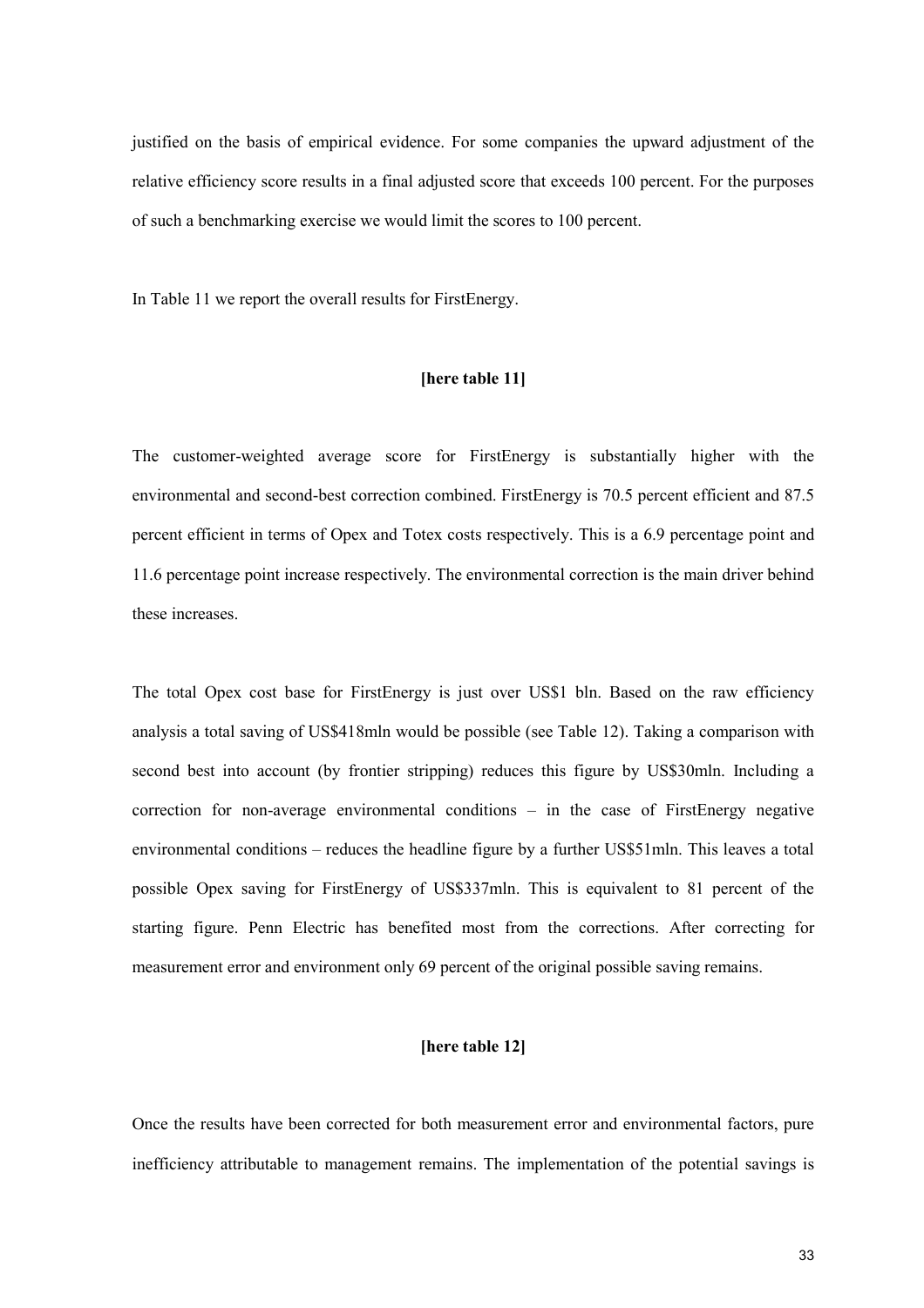usually left to the company, rather than to the Holding company. The actual identification of how the savings might be achieved will require further and more detailed analysis of the processes within the company. This requires process benchmarking. One possible approach is to share information on such processes with other companies in the group or to approach the best-practice peer companies to learn from their approach.

#### **Section 9: Discussion and conclusions**

Consolidation of separate companies by a Holding company or larger company will only be fully successful if all the potential value is realised through efficiency savings. The identification of these potential savings poses a problem for Holding company management due to information asymmetry. The application of regulatory benchmarking techniques where national or regional data is available can overcome this information deficit.

In the benchmarking two aspects are important. First, the companies being benchmarked should be included in the benchmarking process. In other words, the benchmarking exercise needs to take into account their input and their views. This will create "buy-in" into the process and using our approach will create "lock-in". That is to say, once the benchmarking process is started, an efficiency target will eventually be set. Second, any identified inefficiency should be corrected for possible noise in the data, such as measurement error, and corrected for environmental factors. Both these factors are exogenous to company management and thus beyond their direct control. Allowing the company to propose the environmental factors that should be examined will increase their commitment to the final results. We have suggested a management friendly approach that draws on the literature on and practical experience of benchmarking by regulators.

In our example of FirstEnergy, we demonstrate that both the measurement error correction as well as correcting for environmental factors can substantially influence the identified inefficiency. The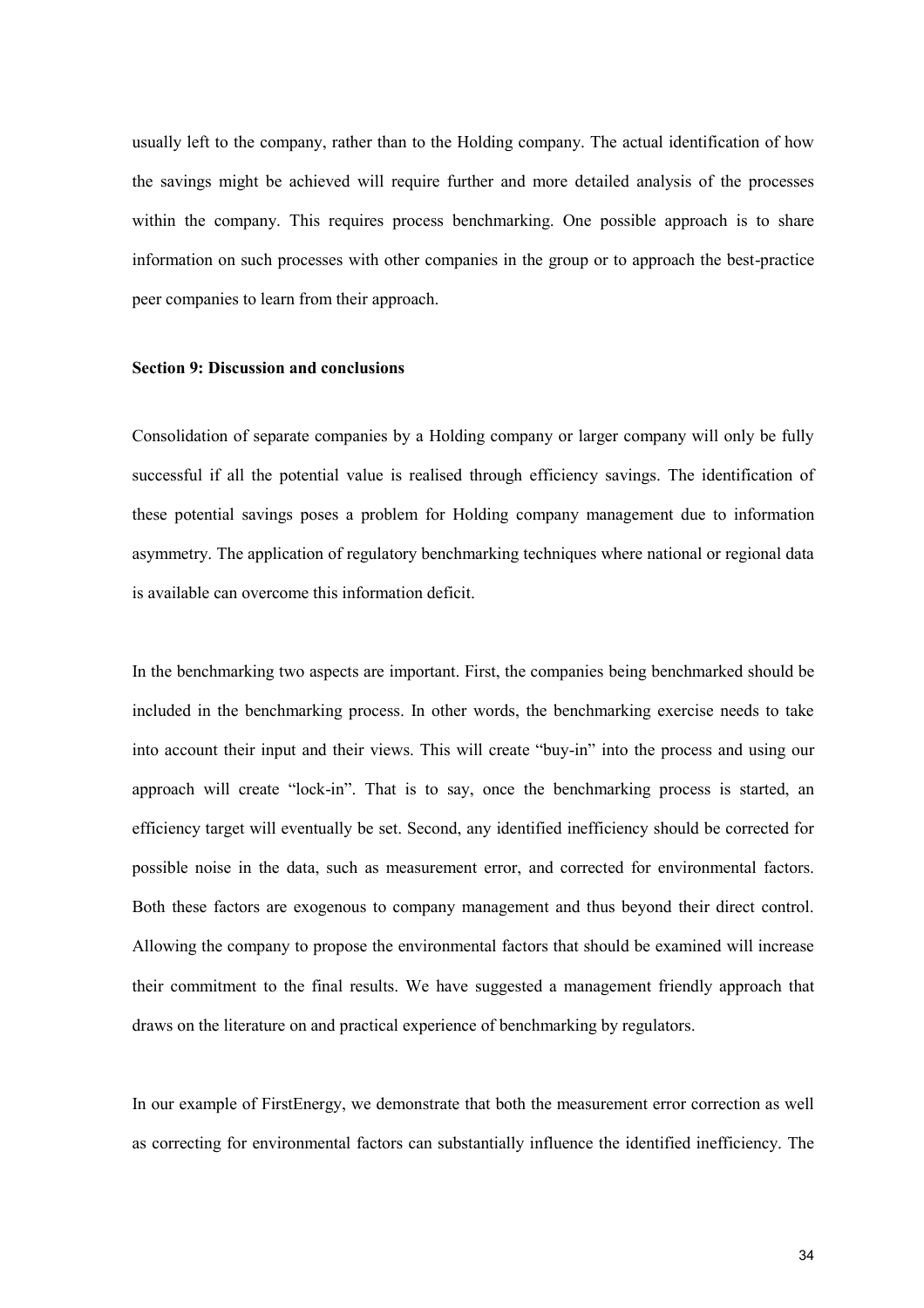correction for measurement error is US\$30 mln., which is equivalent to a 7 percent reduction in the headline US\$418 mln. operational cost saving. The correction for unfavourable environmental conditions is even more substantial. The correction for environmental factors is US\$51 mln., which is equivalent to a 12 percent reduction in the headline operational cost saving.

In our approach to correcting for measurement error we have "stripped" away the first layer of best-practice companies. Although this method is rather crude, it is appealing because it can demonstrate the stability of the DEA results and can help "sell" the results by stating that the companies will only be compared to second-best instead of first-best. As part of the benchmarking exercise it will be important to carefully choose a relevant peer group of companies and ensure that the data is consistent and reliable. This will increase the credibility of the outcome.

Environmental factors are usually brought forward by company management as significant cost drivers. In our example, many of the *a priori* environmental factors were not statistically significant and could therefore not explain the observed inefficiency. The question remains whether those statistically significant environmental factors can ultimately justify a higher cost base relative to other companies in different conditions.

As part of our analysis we also examined the environmental conditions of the top 25 performers, i.e. those 25 companies with the highest relative efficiency scores. The difference between the maximum and minimum of the environmental factor gives a sense of the spectrum across which the companies operate. *A priori* one would expect that the top 25 companies will have a narrower range of environmental conditions. That is to say, the environmental conditions will be more similar than for the total sample. In Table 13. we summarise the range of environmental factors faced by the top 25 performers and the total sample, whereas Figure 5 shows the scatterplots for the Opex efficiency scores against the eight environmental factors.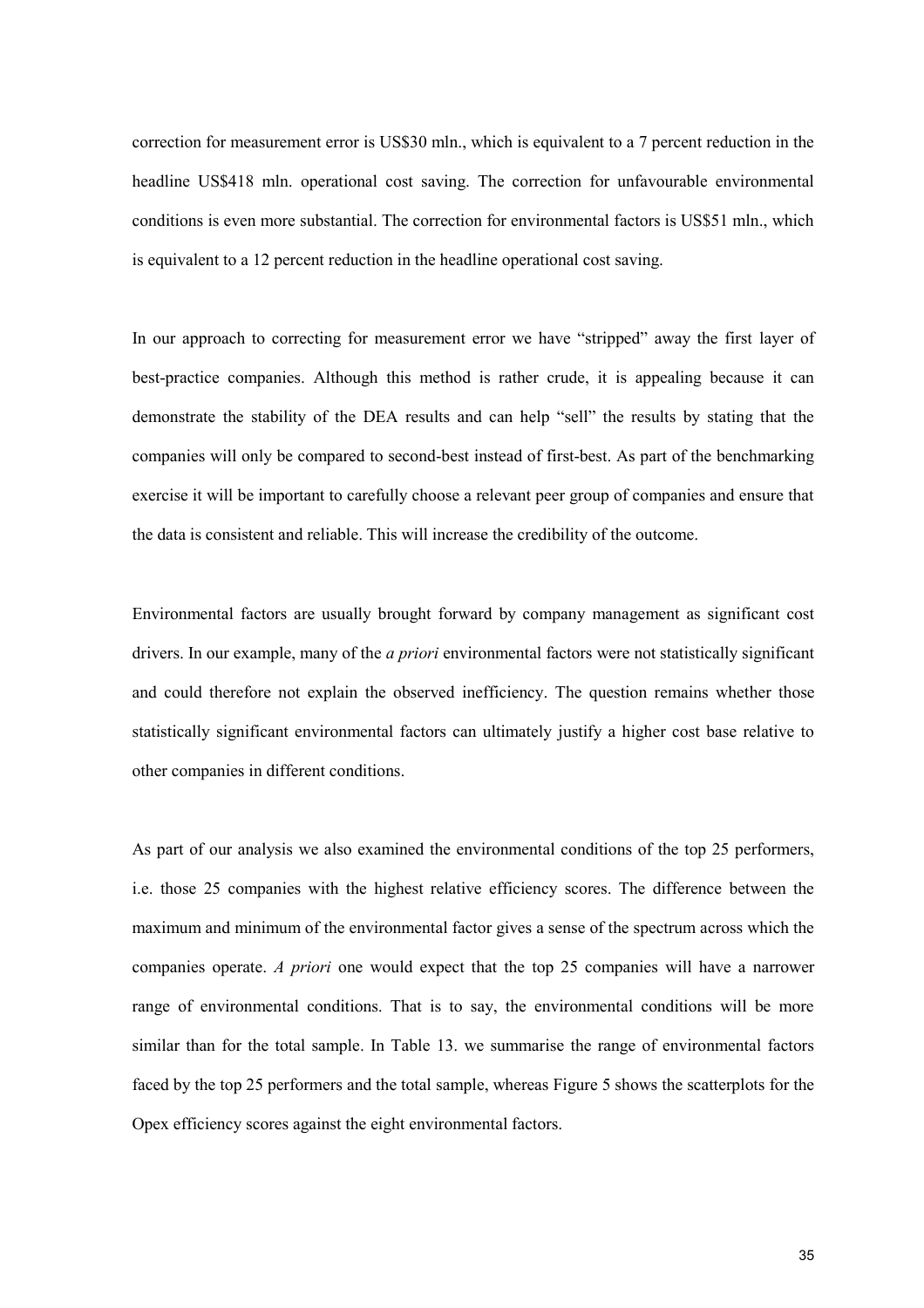#### **[Here Table 13]**

#### **[Here figure 5]**

Table 13 demonstrates that the top 25 performing companies in our sample operate across an equally broad range of environmental conditions as for the total sample. The major difference seems to be the lower density of the top 25 performers (in terms of connections per line length, per service area and units transmitted per line length). This suggests that companies in unfavourable conditions can become best-practice, as opposed to viewing an environmental condition as exogenous. This suggests that, if anything, our environmental corrections (for underperforming units) are generous since they are based on average performance.

In our analysis we examined both operational and total cost efficiency. The benchmarking of total costs (i.e. including capital costs) avoids any potential capital-labour trade-off. The results differ substantially and suggest that examining only operational costs could influence the results. However, including capital costs in benchmarking is difficult due to a number of reasons. First, determining the appropriate stock of capital is difficult because of different accounting treatments between companies and because of technology or vintage differences. This implies that creating a consistent and comparable dataset for capital is laborious and time consuming. Second, determining an appropriate charge for the capital stock is not easy. This can be overcome by calculating the appropriate return required by the market. Third, the interpretation of the efficiency scores is not straightforward. The dollar savings need to be translated into real cash savings as removing part of the capital stock is not feasible. In our view the focus for Holding companies should be on operational cost savings. However some savings in actual capital expenditure may be possible if the Capex part of Totex is too high (see Jamasb and Pollitt, 2003, on the use of actual Capex in benchmarking). The influence of capital on operating costs has been included through some of the environmental factors, such as the age and the mix of customers (and hence assets).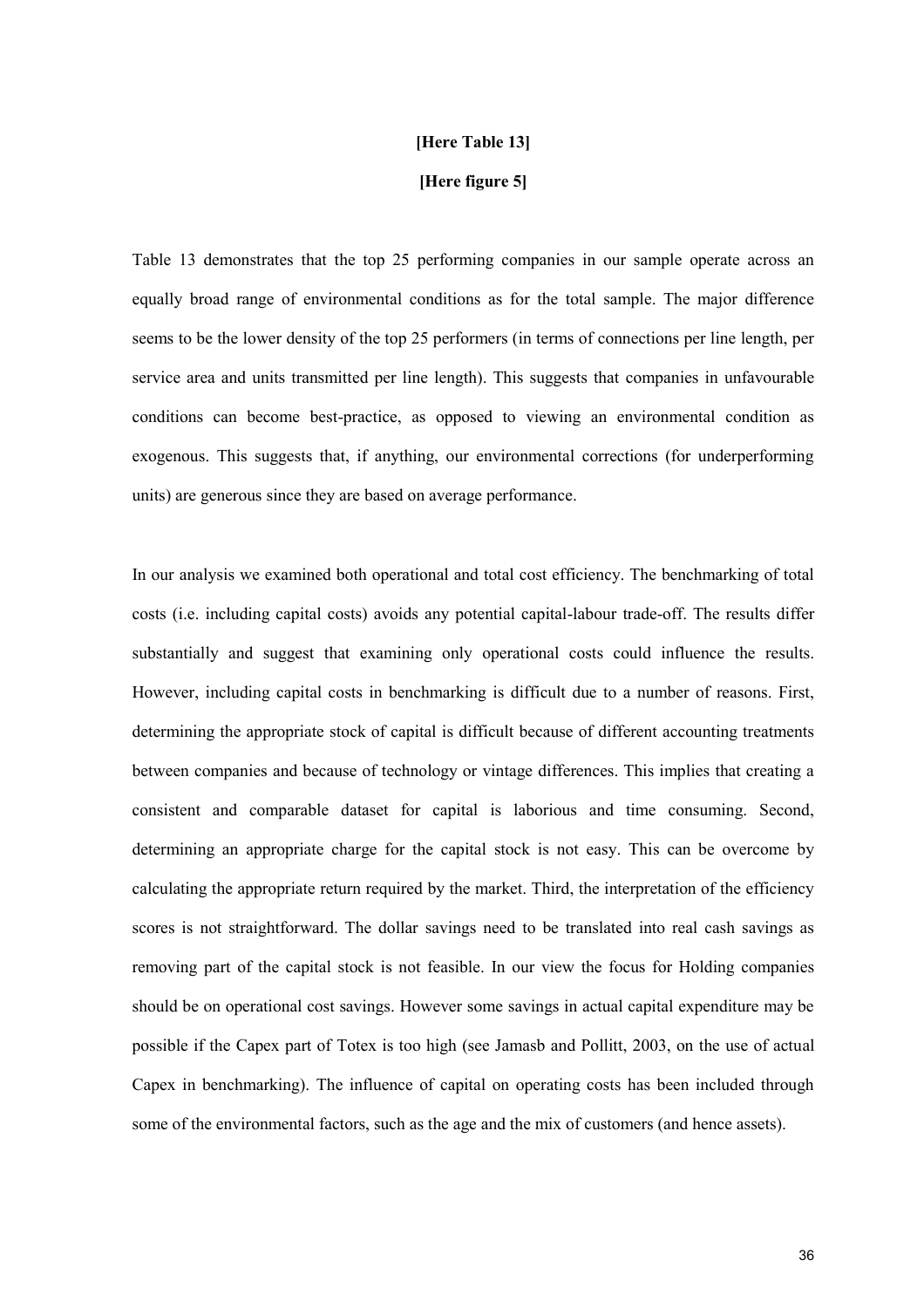This paper demonstrates that regulatory benchmarking can also be applied within a management setting and should not only be left to regulators. The similarity between a Holding company setting targets for daughter-companies and a regulator setting targets for regulated utilities under information asymmetry is strong. The approach we have demonstrated can be applied in any sector where there is good data available. Until now this approach has received little attention and has not been widely applied (certainly not in the utility sector), whereas the potential to assist Holding company managers in extracting operational efficiencies is large in our view as our particular example demonstrates.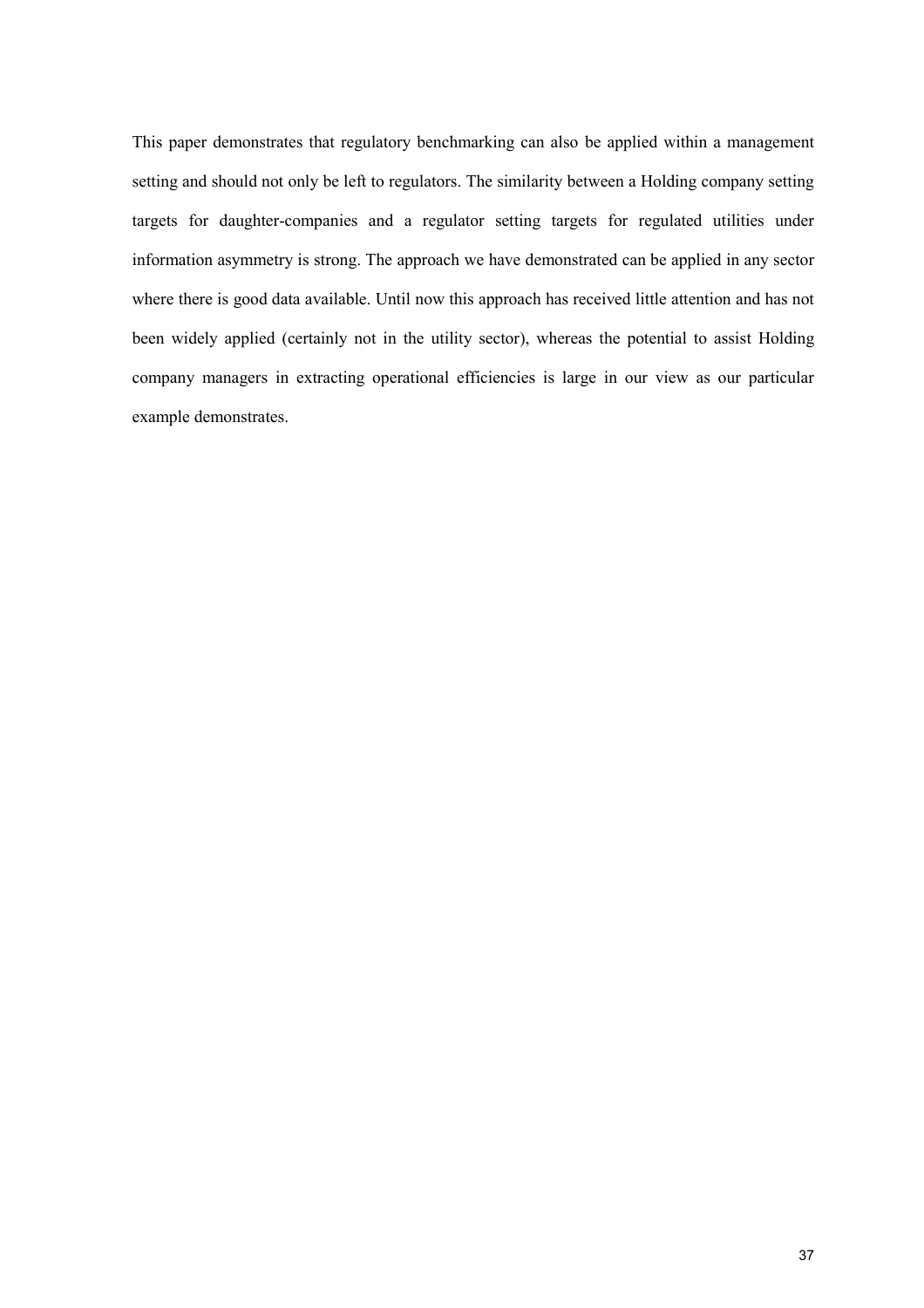#### **Bibliography**

Adolphsen, D.L.; Cornia, G.C. and Walters, L.C. (1991), A unified framework for classifying DEA models, **Operational Research**, 90, pp. 647-57.

Aigner, D.; Lovell, C.A.K. and Schmidt, P. (1977), Formulation and estimation of stochastic frontier production function models, **Journal of Econometrics**, 6(1), pp. 21-37.

Banker, R.D. and Morey, R.C. (1986a), Efficiency analysis for exogenously fixed inputs and outputs, **Operation Research**, 35, pp. 513-21.

Banker, R.D. and Morey, R.C. (1986b), The use of categorical variables in data envelopment analysis, **Management Science**, 32, pp. 1613-27.

Becker-Blease, J.R.; Goldberg, L.G. and Kaen, F.R. (2008), Mergers and acquisitions as a response to the deregulation of the electric power industry: value creation or value destruction?, **Journal of Regulatory Economics**, 33, pp. 21-53.

Charnes, A; Cooper, W.W. and Rhodes, E. (1978), Measuring efficiency of decision making units, **European Journal of Operational Research**, 6, pp. 429-44

Coelli, T., Rap, D. S. P. and Battese, G. E. (1998), **An introduction to efficiency and productivity analysis**, Kluwer Academic Publishers, London.

Delmas, M.A. and Tokat, Y. (2003), Deregulation process, governance structures and efficiency: the US electric utility sector, **ISBER publications**, paper 3, Institute for Social, Behavioral, and Economics Research.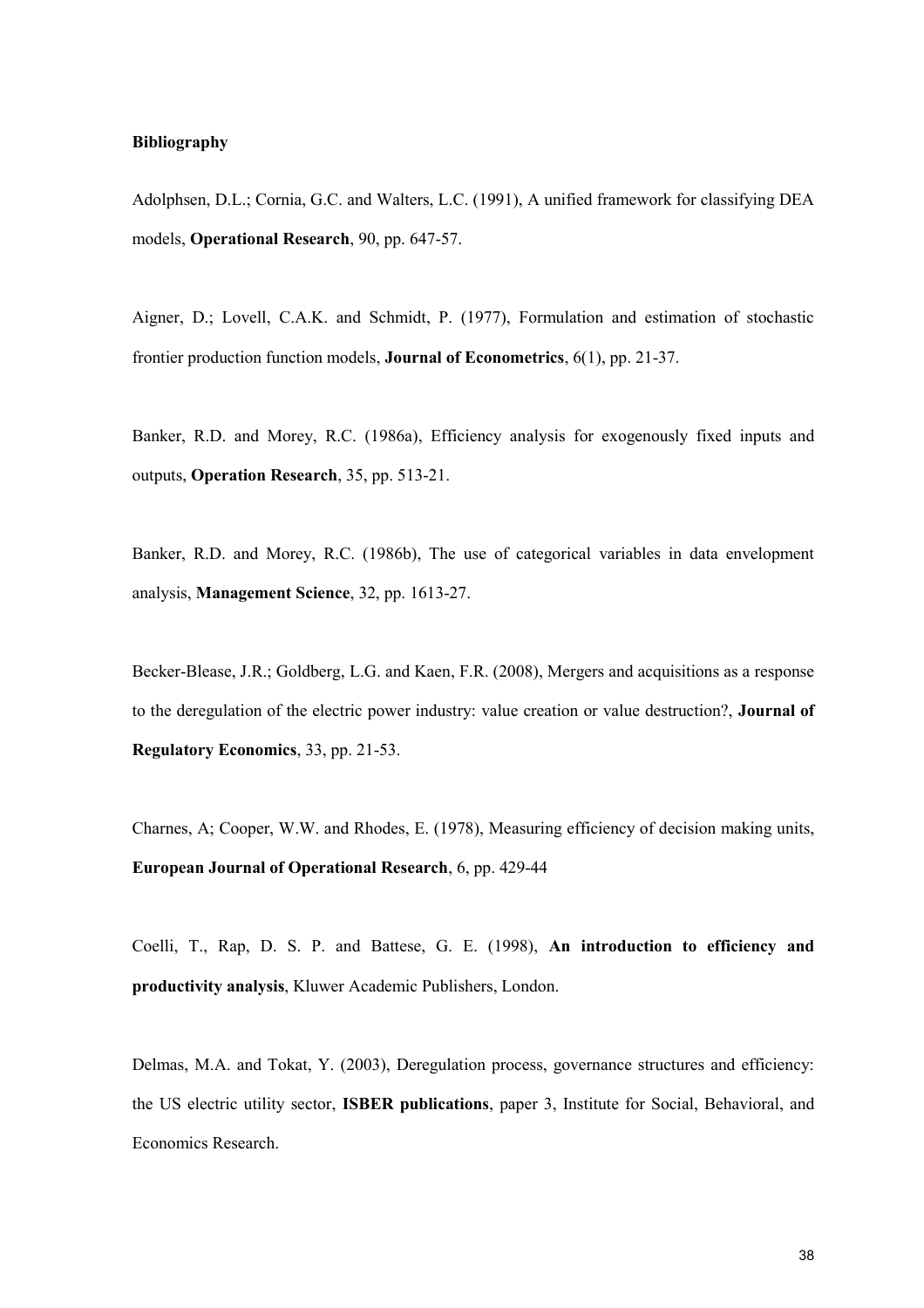Edison Electric Institute (2006a), Key facts about the electric power industry, **EEI**, Washington.

Edison Electric Institute (2006b), 2006 Financial Review, **EEI**, Washington.

Energy Information Agency (2000), The changing structure of the electric power industry 2000: an update, October 2000, **U.S. Department of Energy**, Washington.

Estache, A., Rossi, M. and Ruzzier, C. (2002), The Case for International Coordination of Electricity Regulation: Evidence from the Measurement of Efficiency in South America, **Journal of Regulatory Economics**, 22, pp. 271 – 295.

Färe, R., Grabowski, R. and Grosskopf, S. (1985), **The measurement of efficiency of production**, Kluwer Academic Publishers, Boston.

Farrell, M.J. (1957), The measurement of productive efficiency, **Journal of the Royal Statistical Society Series A**, 120, pp. 253-81.

FERC (2006), Report to Congress on competition in the wholesale and retail markets for electric energy, by **The Electric Energy Market Competition Task Force**, June 5, 2006, Washington.

Filippini, M. and Wild, J. (2001), Regional Differences in Electricity Distribution Cost and their Consequences for Yardstick Regulation of Access Prices, **Energy Economics**, 23, pp. 477-488.

Filippini, M. and Hrovatin, N. (2002), Efficiency and Regulation of the Slovenian Electricity Distribution Companies, **CEPE Working Paper**, nr. 14, Zürich.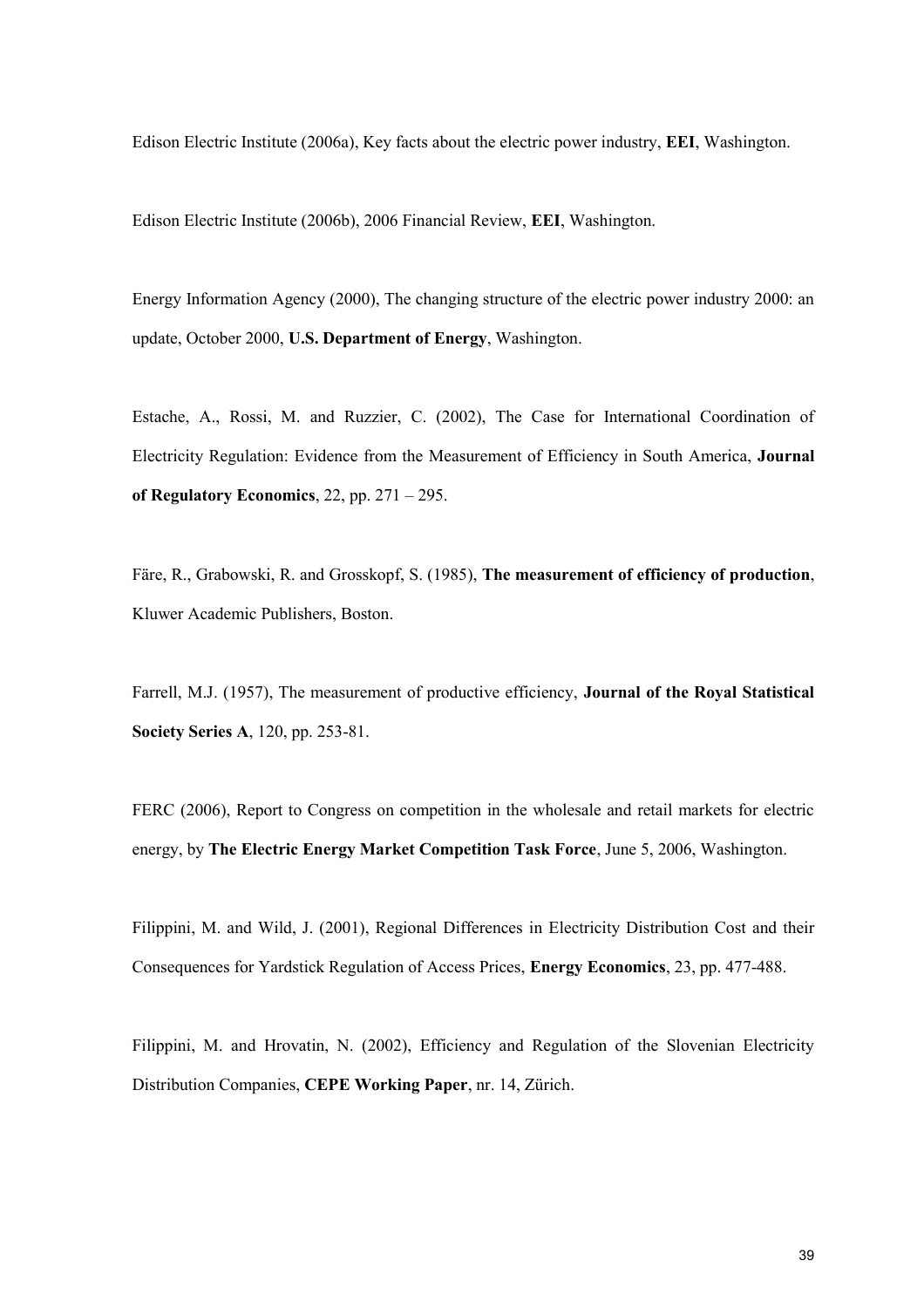Filippini, M. (1998), Are Municipal Electricity Distribution Utilities Natural Monopolies?, **Annals of Public and Cooperative Economics**, 69 (2), pp. 157-174.

Filippini, M., Wild, J. and Kuenzle, J.M. (2001), Scale and Cost Efficiency in the Swiss Electricity Distribution Industry: Evidence from a Frontier Cost Approach, **CEPE Working Paper**, nr. 8, Zürich.

Folloni, G. and Caldera, O. (2001), Size, Density and Costs of Network Services – The Case of the Distribution of Electricity in Italy, **ERSA**, Vienna.

Fried, H.D.; Lovell, C.A.K.; Schmidt, S.S. and Yaisawarng, S. (2002), Accounting for the environmental effects and statistical noise in data envelopment analysis, **Journal of Productivity Analysis**, 17, pp. 157-74.

Fried, H.D.; Schmidt, S.S. and Yaisawarng, S. (1999), Incorporating the operational environment into a non-parametric measure of technical efficiency, **Journal of Productivity Analysis**, 12(3), pp. 249-67.

Giles, D. and Wyatt, N. S. (1993), Economies of scale in New Zealand electricity distribution industry, pp. 370-382, in Phillips, P. C. B. (ed), **Models, Methods and Applications of Econometrics**, Blackwell, Oxford.

Growitsch, C., Jamasb, T. and Pollitt, M.G. (2005), Quality of Service, Efficiency, and Scale in Network Industries: An Analysis of European Electricity Distribution, **CWPE 0538 and EPRG 04 Working Paper**, Cambridge. Forthcoming Applied Economics.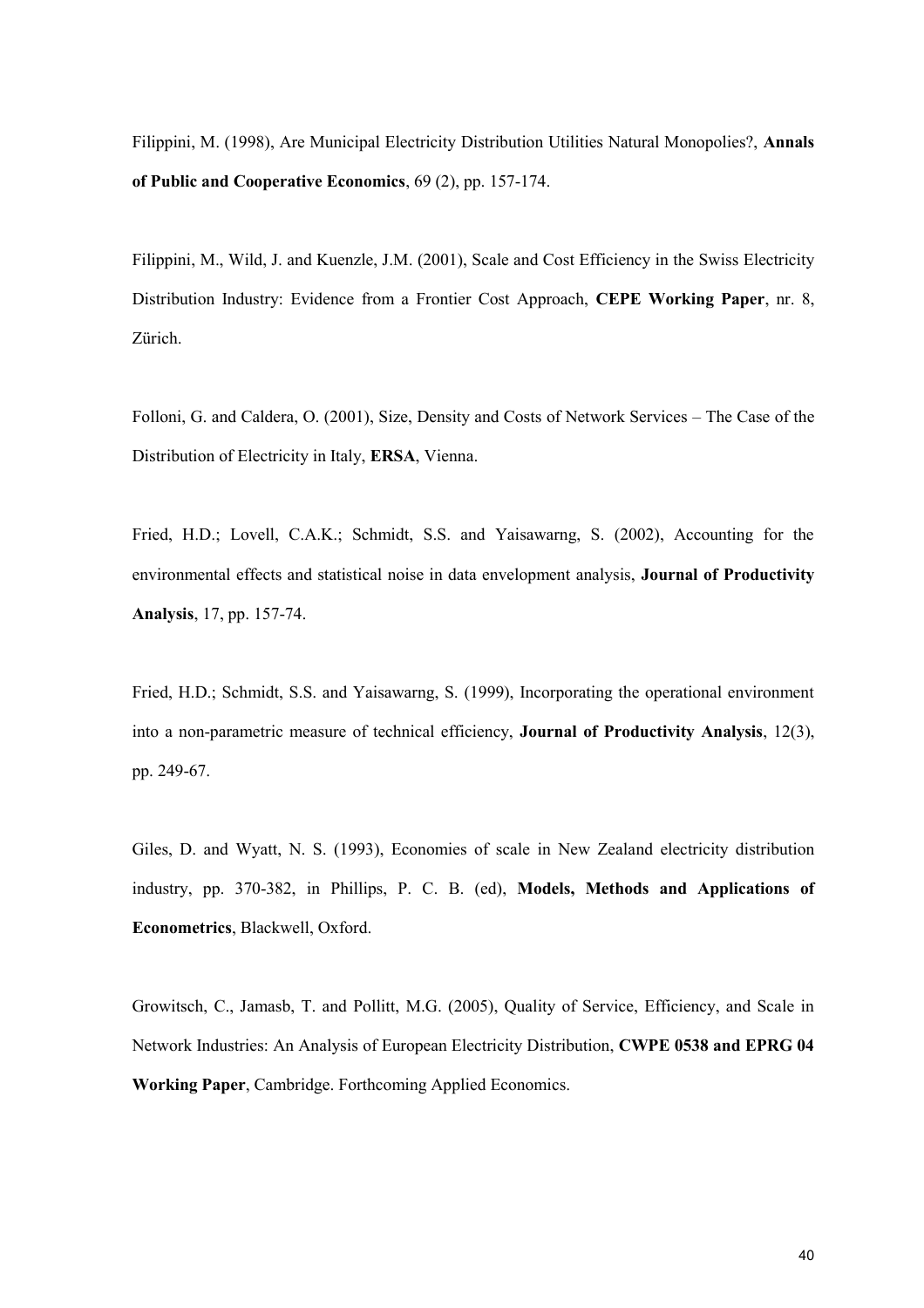Gulli, F. (2000), Economie di scala versus economie di densità nella distribuzione elettrica: un' analisi quantitativa, **Economia delle fonti di energia a dell'ambiente**, 43 (2), 51-57.

Hirschhausen, C. (Von) and Kappeler, A. (2004), Efficiency Analysis of German Electricity Distribution Utilities, **DIW Discussion Paper**, Berlin.

Hughes, A. and Yaisawarng, S. (2004), Sensitivity and dimensionality tests of DEA efficiency scores, **European Journal of Operational Research**, 154, pp. 410-22.

Jamasb, T. and Pollitt, M.G. (2001), Benchmarking and regulation: International electricity experience, **Utilities Policy**, 9(3), pp. 107-130.

Jamasb, T. and Pollitt, M.G. (2003), International benchmarking and regulation: An application to European electricity distribution utilities, **Energy Policy**, 31, December, pp. 1609-1622.

Jamasb, T. And Pollitt, M.G. (2007), Incentive regulation of electricity distribution networks: Lessons of experience from Britain, **Energy Policy**, 35, pp. 6163-87.

Joskow, P.L. (1997), Restructuring, Competition and Regulatory Reform in the U.S. Electricity Sector, **The Journal of Economic Perspectives**, 11, pp. 119-38.

Joskow, P.L. (2005), Incentive Regulation in Theory and Practice: Electricity Distribution and Transmission Networks, **EPRG Working Paper Series**, University of Cambridge, CWPE 0707 and EPRG 0511.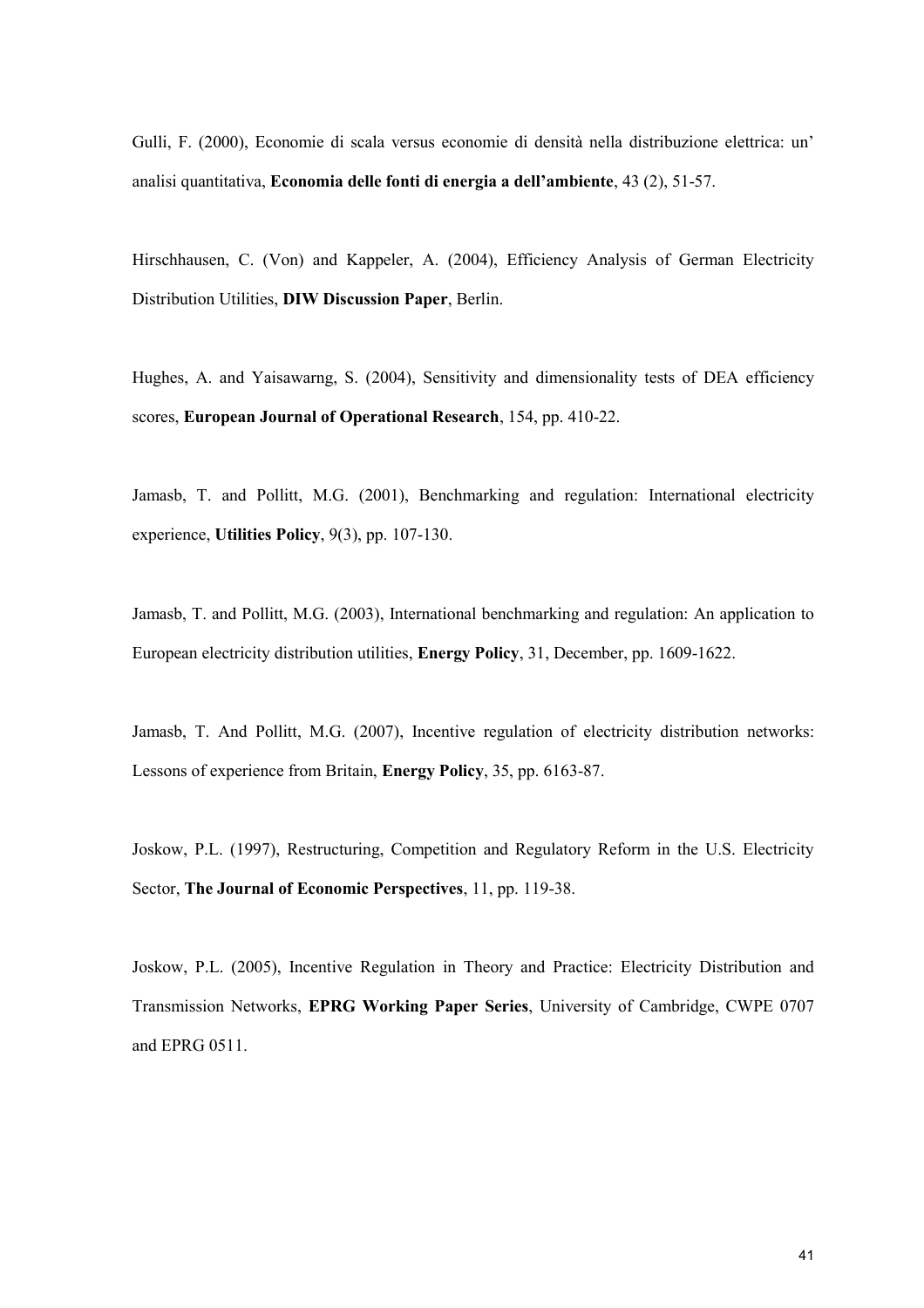Kwoka, J. and Pollitt, M. G. (2007), Industry restructuring, mergers, and efficiency: evidence from electric power, **EPRG Working Paper Series**, University of Cambridge, CWPE 0725 and EPRG 0708.

Kwoka, J. (2005), Electric Power Distribution: Economies of Scale, Mergers, and Restructuring, **Applied Economics**, 37 (20), pp. 2373-2386.

Laffont, J-J and Tirole, J. (1993), **A Theory of Incentives in Procurement and Regulation**, The MIT Press.

Meeusen, W. and Broeck, J. (Van Den) (1977), Efficiency estimation from Cobb-Douglas production functions with composed error, **International Economic Review**, 18(2), pp. 435-444.

Nelson, R.A. and Primeaux, W.J. (1998), The Effects of Competition on Transmission and Distribution Costs, **Land Economics**, 62 (4), pp. 338-346.

Pastor, J.M. (2002), Credit risk and efficiency in the European banking system: a three-stage analysis, **Applied Financial Economics**, 12, pp. 895-911.

Pfeifenberger, J.P. and Jenkins, M.W. (2002), Big City Bias: The Problem with Simple Rate Comparisons, **Public Utilities Fortnightly**, December, pp. 38-42.

Pollitt, M.G. (1995), **Ownership and performance in electric utilities**, Oxford University Press, Oxford.

Post, T. and Spronk, J. (1999), Performance benchmarking using interactive data envelopment analysis, European journal of operational research, 115 (3), pp. 472-487.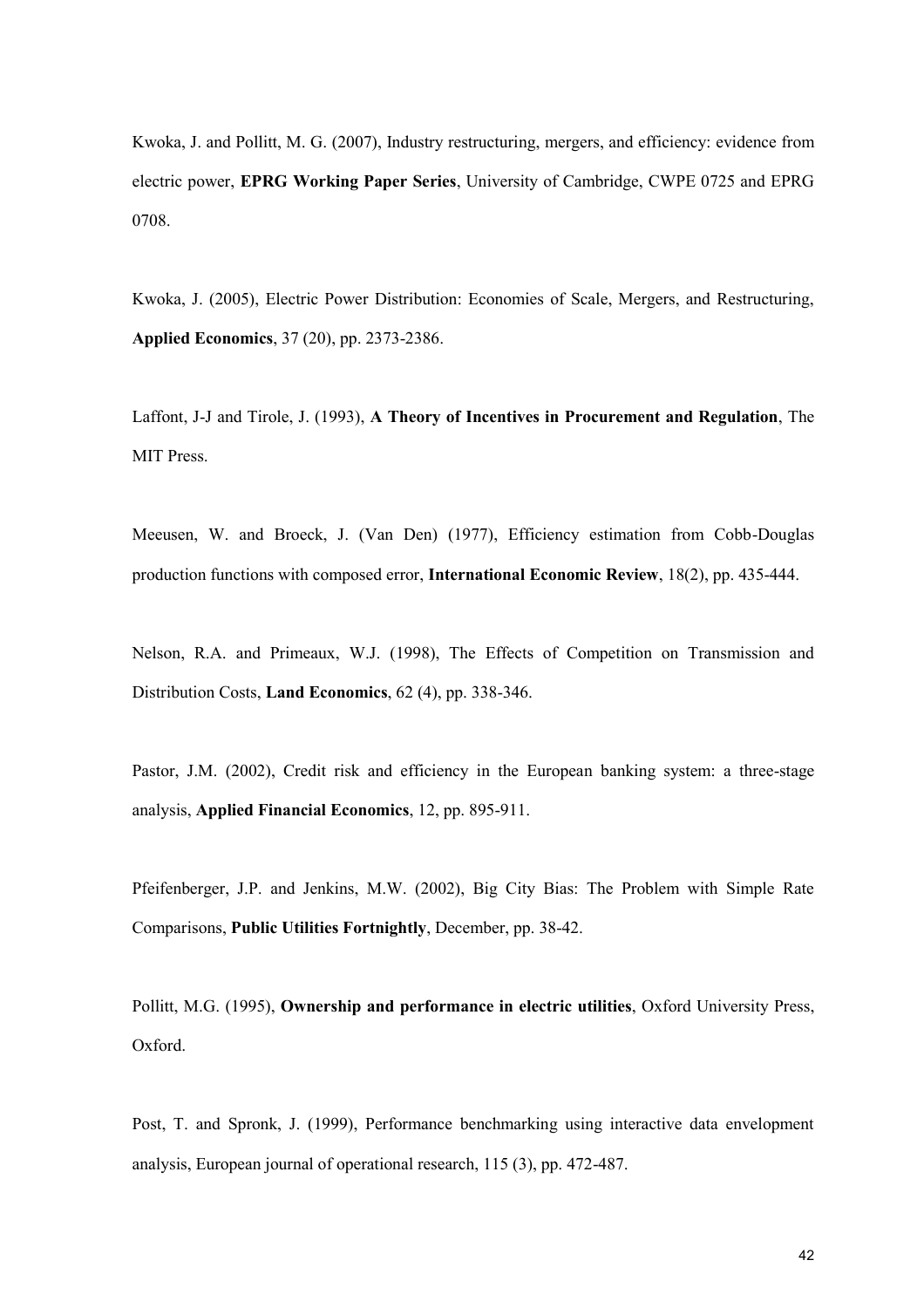Roberts, M. (1986), Economies of Density and Size in the Production and Delivery of Electric Power, **Land Economics**, 62 (4), pp. 378-387.

Salvanes, K.G. and Tjoota, S. (1994), Productivity Differences in Multiple Output Industries: an Empirical Application to Electricity Distribution, **Journal of Productivity Analysis**, 5 (3), pp. 23- 43.

Scarsi, G.C. (1999), Local Electricity Distribution in Italy: Comparative Efficiency Analysis and Methodological Cross Checking, **FEEM Working paper**, no. 16, London.

Shleifer, A. (1985), A Theory of Yardstick Competition, **RAND Journal of Economics**, Vol. 16(3), pp.319-327.

Thanassoulis, E. (2001), **Introduction to the theory and application of data envelopment analysis: A foundation text with integrated software**, Kluwer Academic Publishers, Massachusetts.

Thanassoulis, E., Portela, M.C.S. and Despic, O. (2008), Data Envelopment Analysis: The Mathematical Programming Approach to Efficiency Analysis, pp.251-420, in Fried, H.O., Knox Lovell, C.A. and Schmidt, S.S. (eds.), **The Measurement of Productive Efficiency and Productivity Change**, Oxford University Press.

Timmer, C.P. (1971), Using a probabilistic frontier production function to measure technical efficiency, **Journal of Political Economy**, 79(4), pp. 776-94.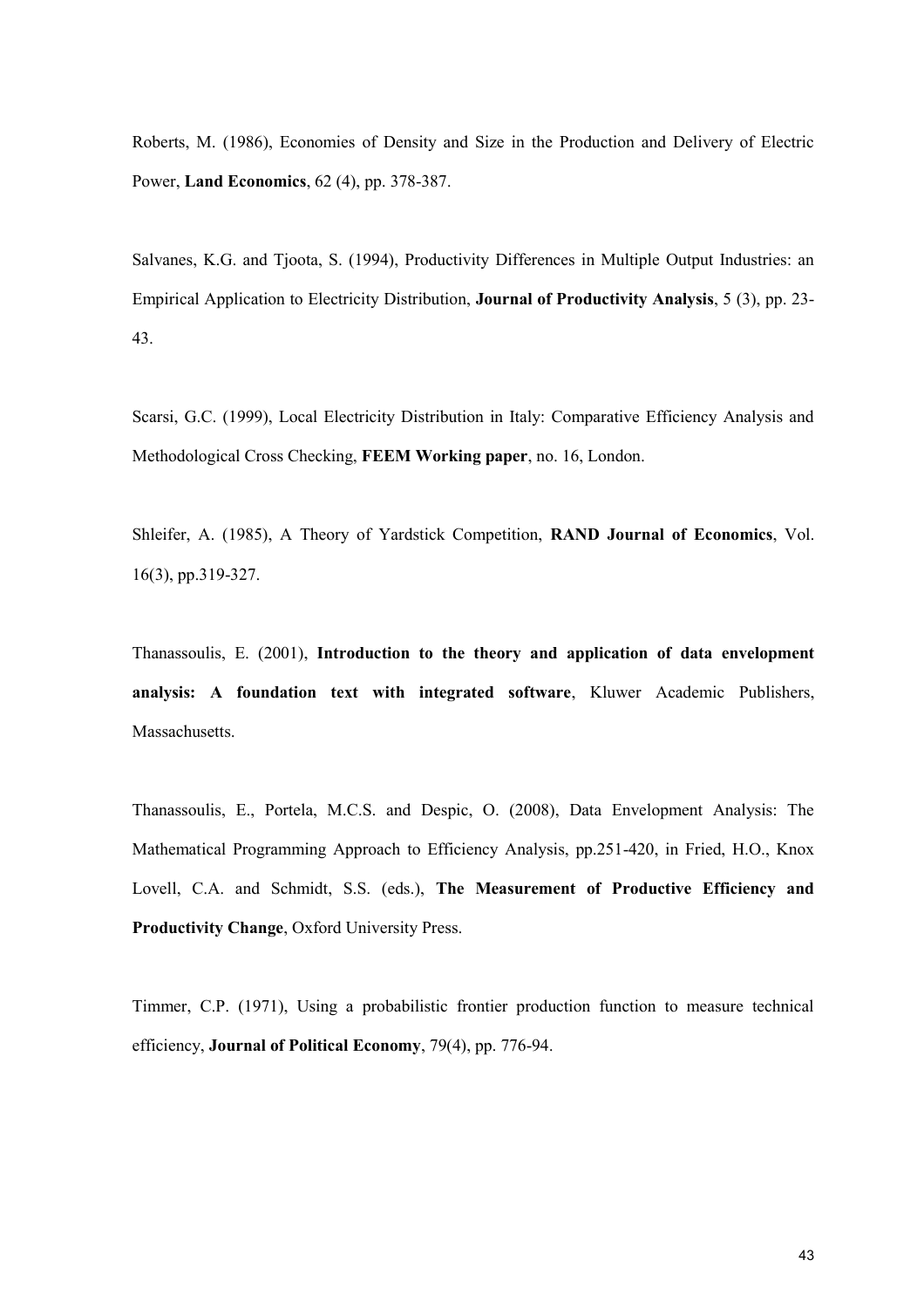Yang, H. and Pollitt, M.G. (2008), Incorporating Both Undesirable Outputs and Uncontrollable Variables into DEA: the Performance of Chinese Coal-Fired Power Plants, **European Journal of Operations Research**, forthcoming.

Yatchew, A. (2000), Scale economies in electricity distribution: A semiparametric analysis, **Journal of Applied Econometrics**, 15, pp. 187-210.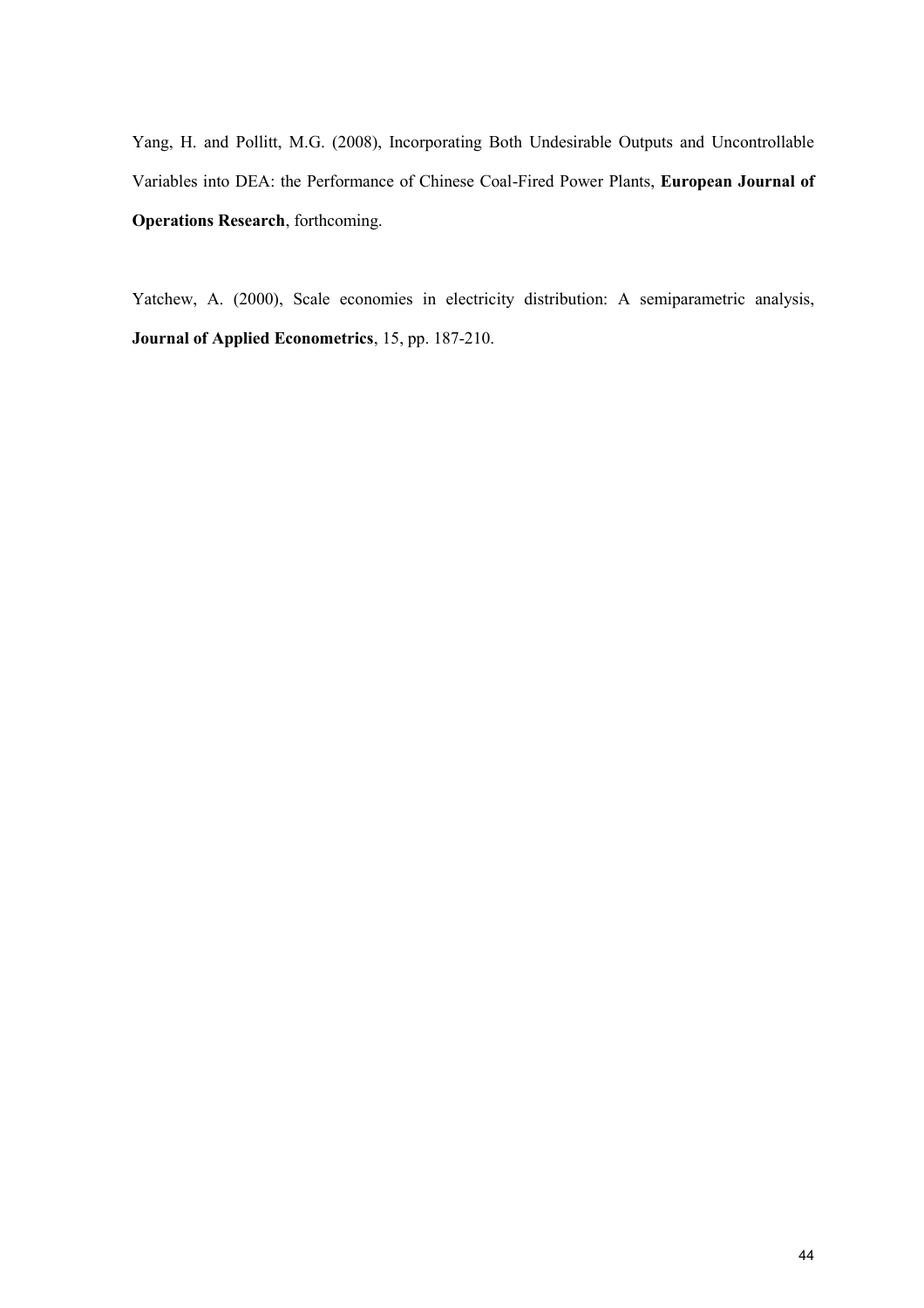

#### **Figure 1: A suggested approach to benchmarking**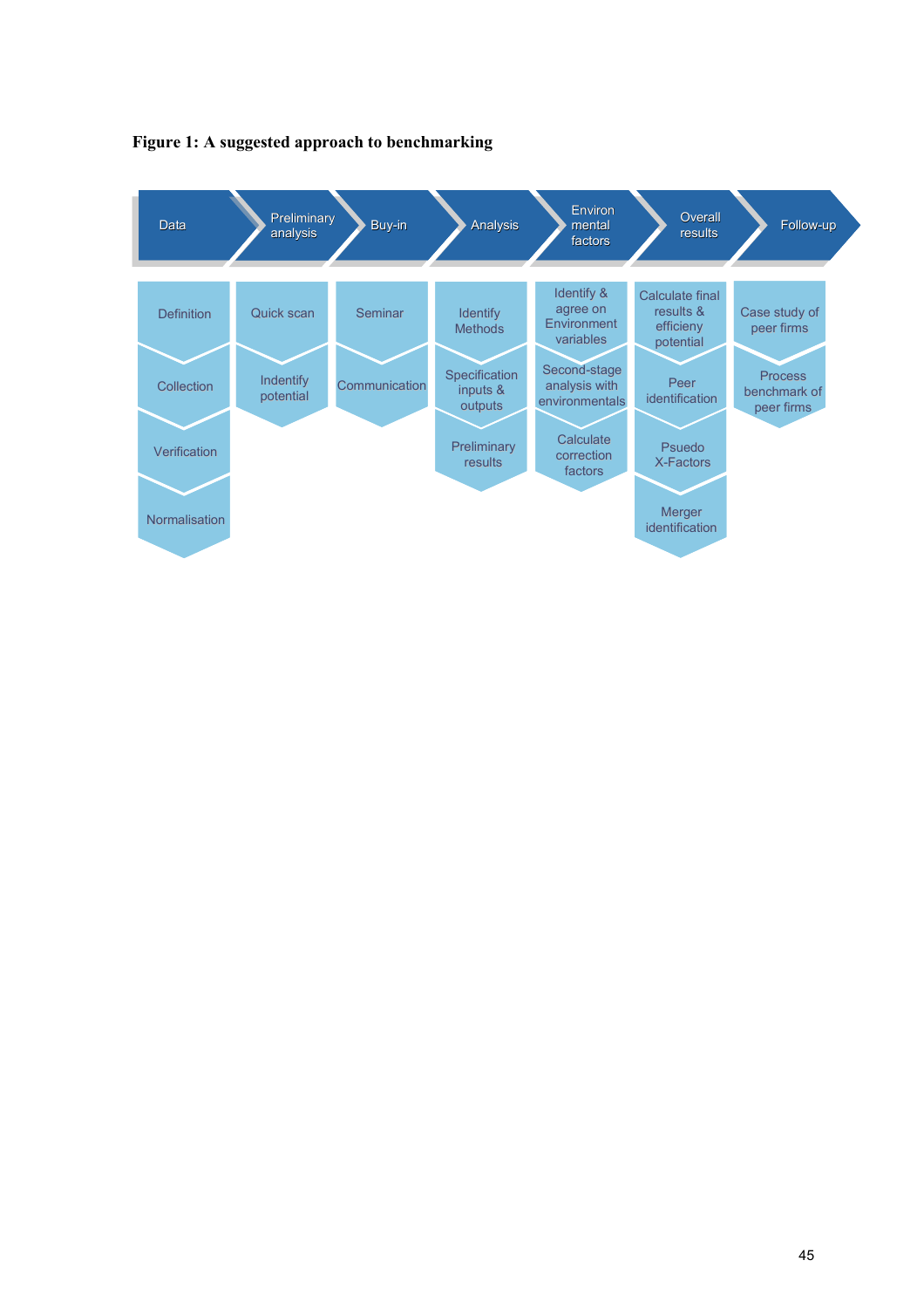



Source: EEI (2006)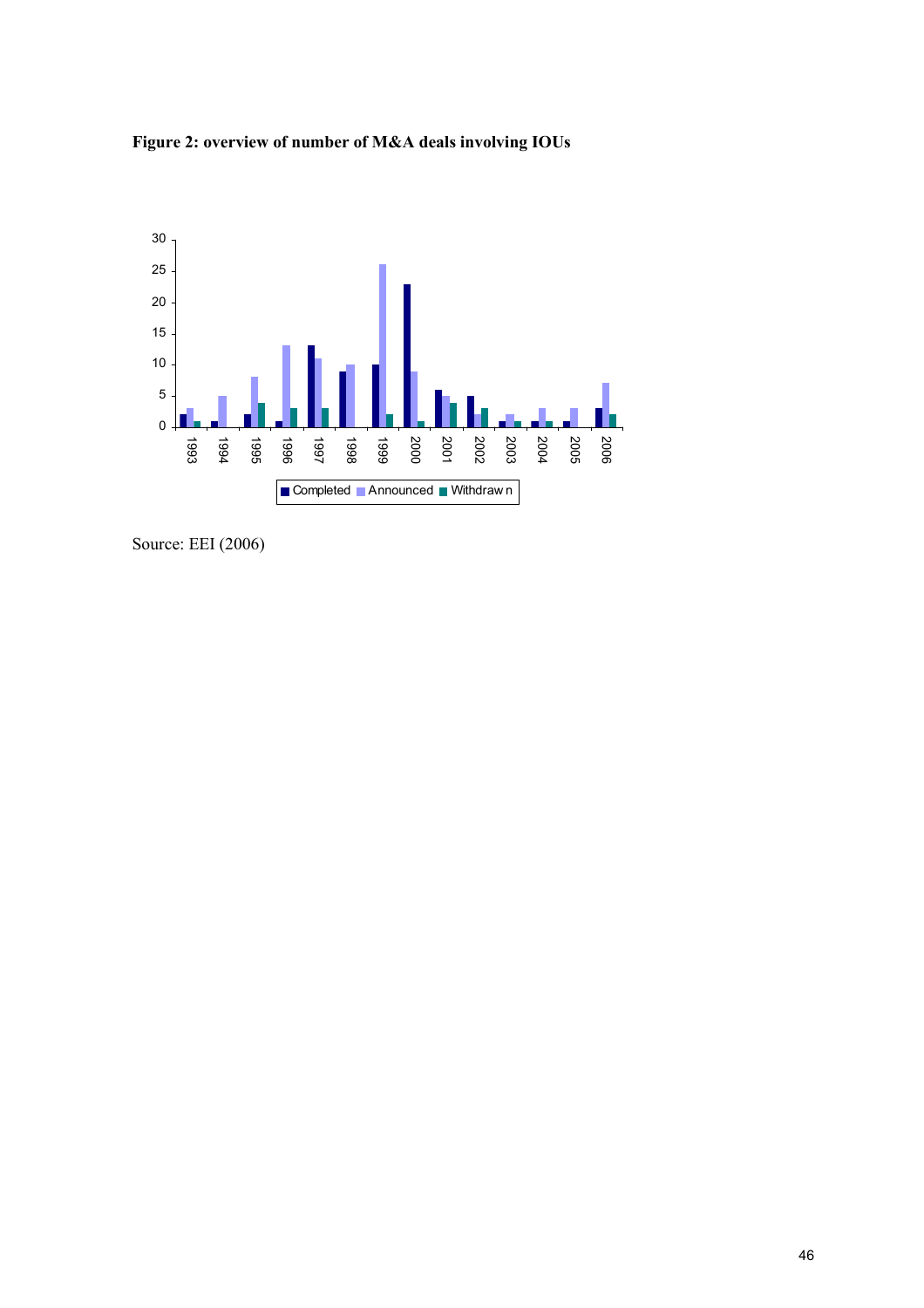**Figure 3: Data envelopment analysis**

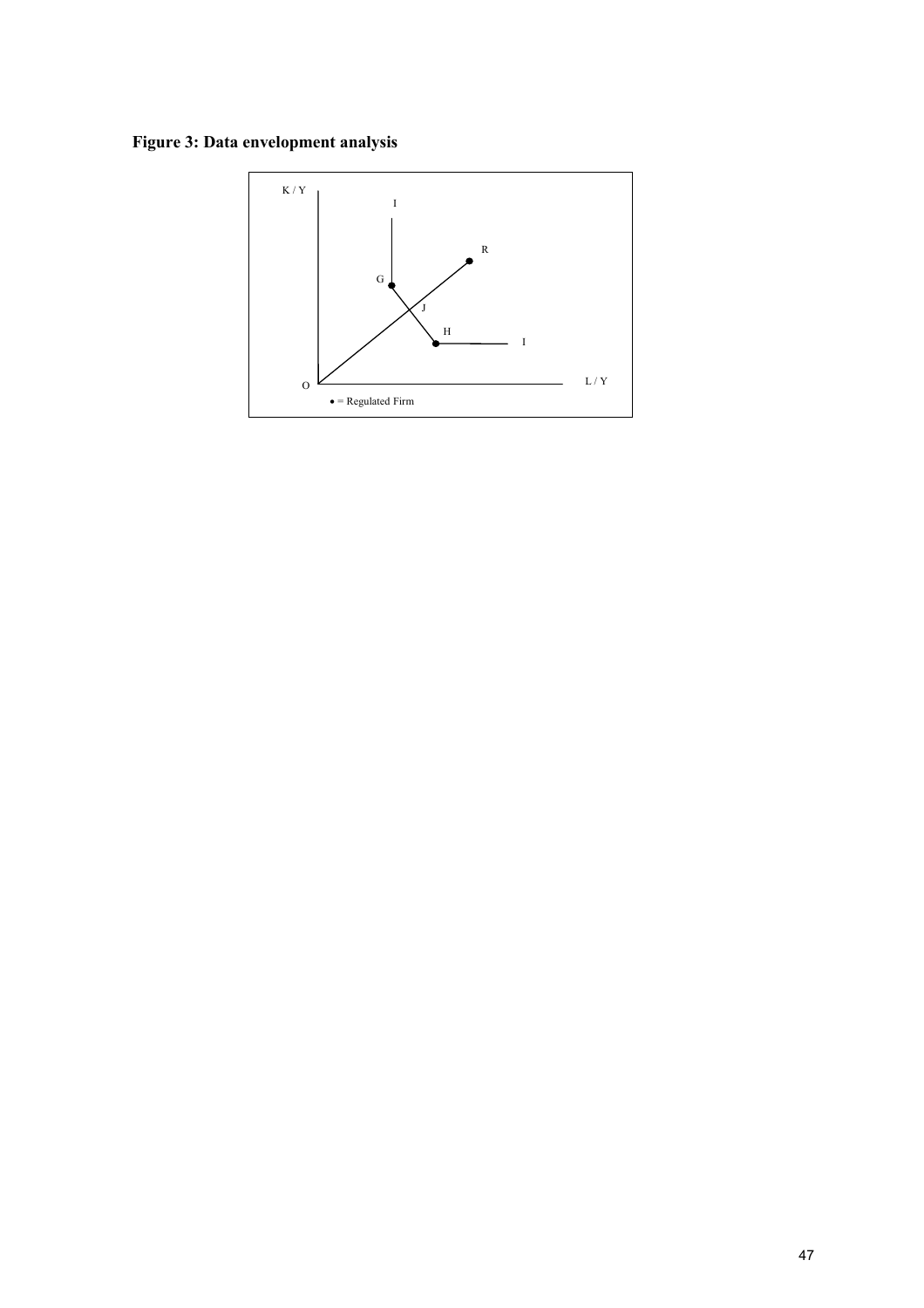

**Figure 4: Scatterplots Opex efficiency score (Y-axis) against environmental factors (X-axis) Total sample**

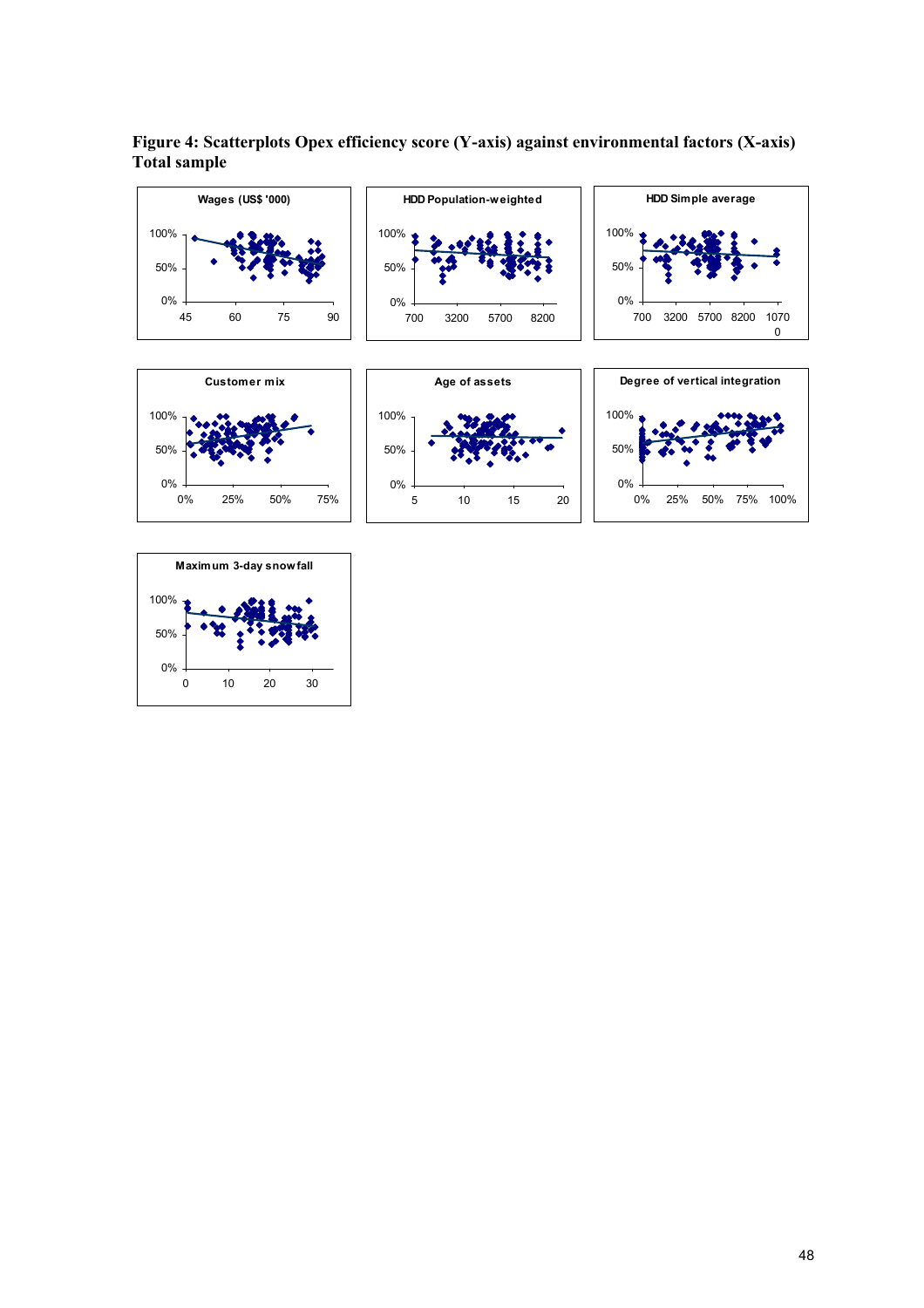**Figure 5: Environmental factor correction**



- Deviation from sample average environmental condition +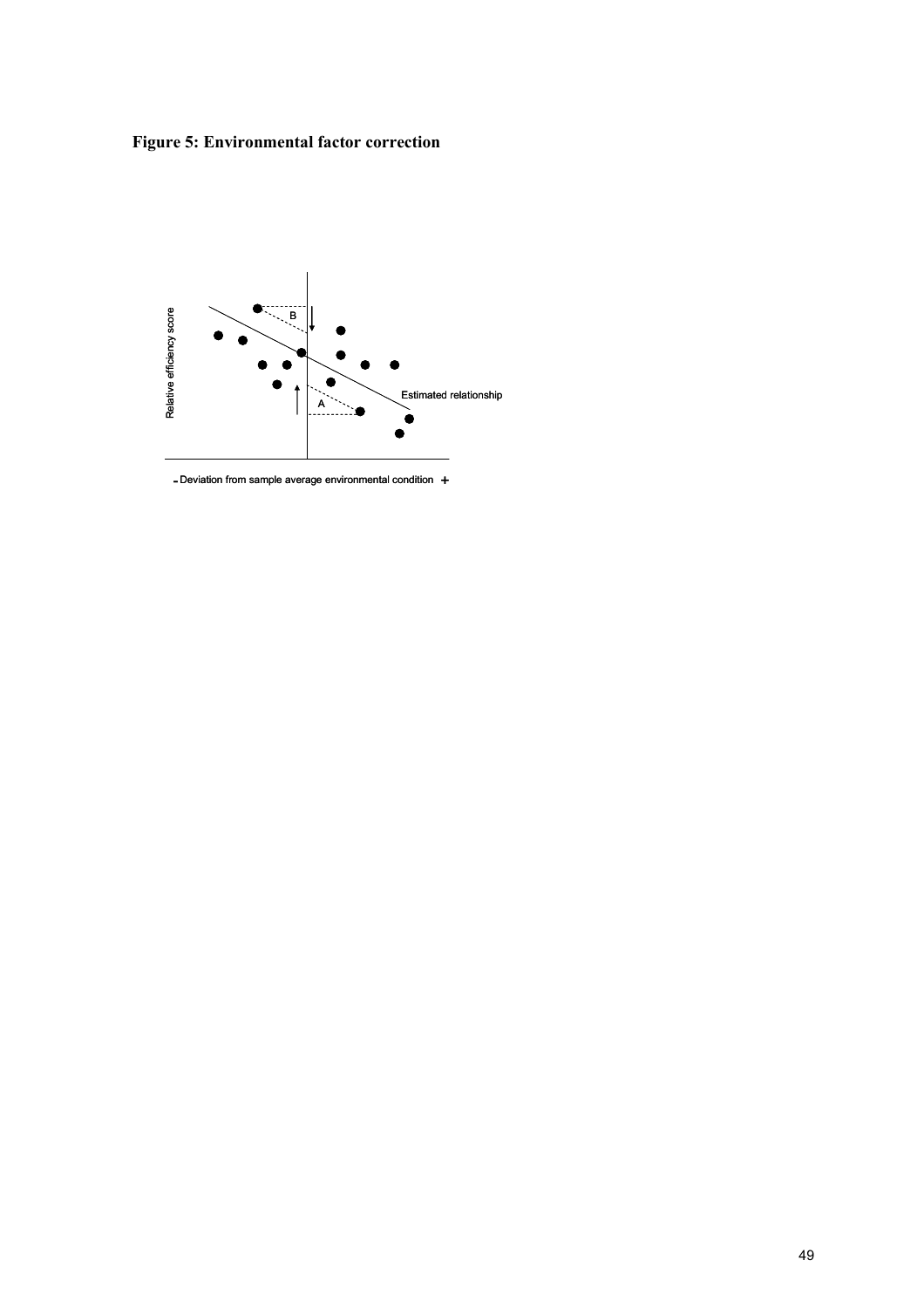

## **Figure 6: Scatterplots Opex efficiency score against environmental factors Top 25 companies**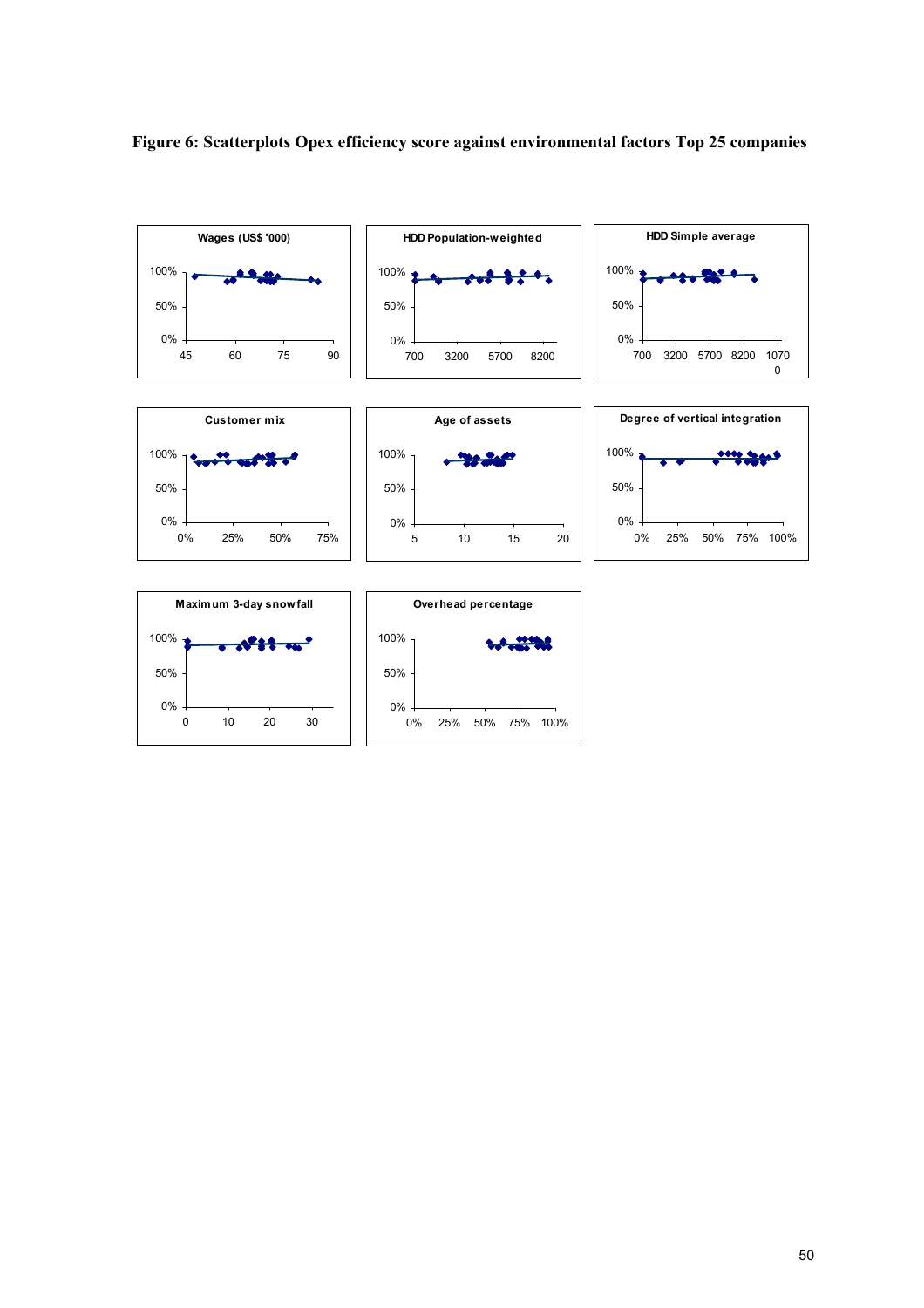|                   |      | Total       |           |               |
|-------------------|------|-------------|-----------|---------------|
| Variable          | Unit | Mean        | Min       | Max           |
| Opex              | US\$ | 145,795,930 | 2,375,449 | 1,007,519,597 |
| Totex             | US\$ | 282,540,145 | 3,365,055 | 1,960,446,867 |
| Customer numbers  | #    | 763,553     | 8,631     | 4,862,430     |
| Units transmitted | MWh  | 18,715,631  | 154,470   | 98,913,912    |
| Network length    | km   | 21,214      | 296       | 122,670       |
|                   |      |             |           |               |
| Sample size       |      | 109         |           |               |

**Table 1: Descriptive statistics Total sample benchmarking dataset**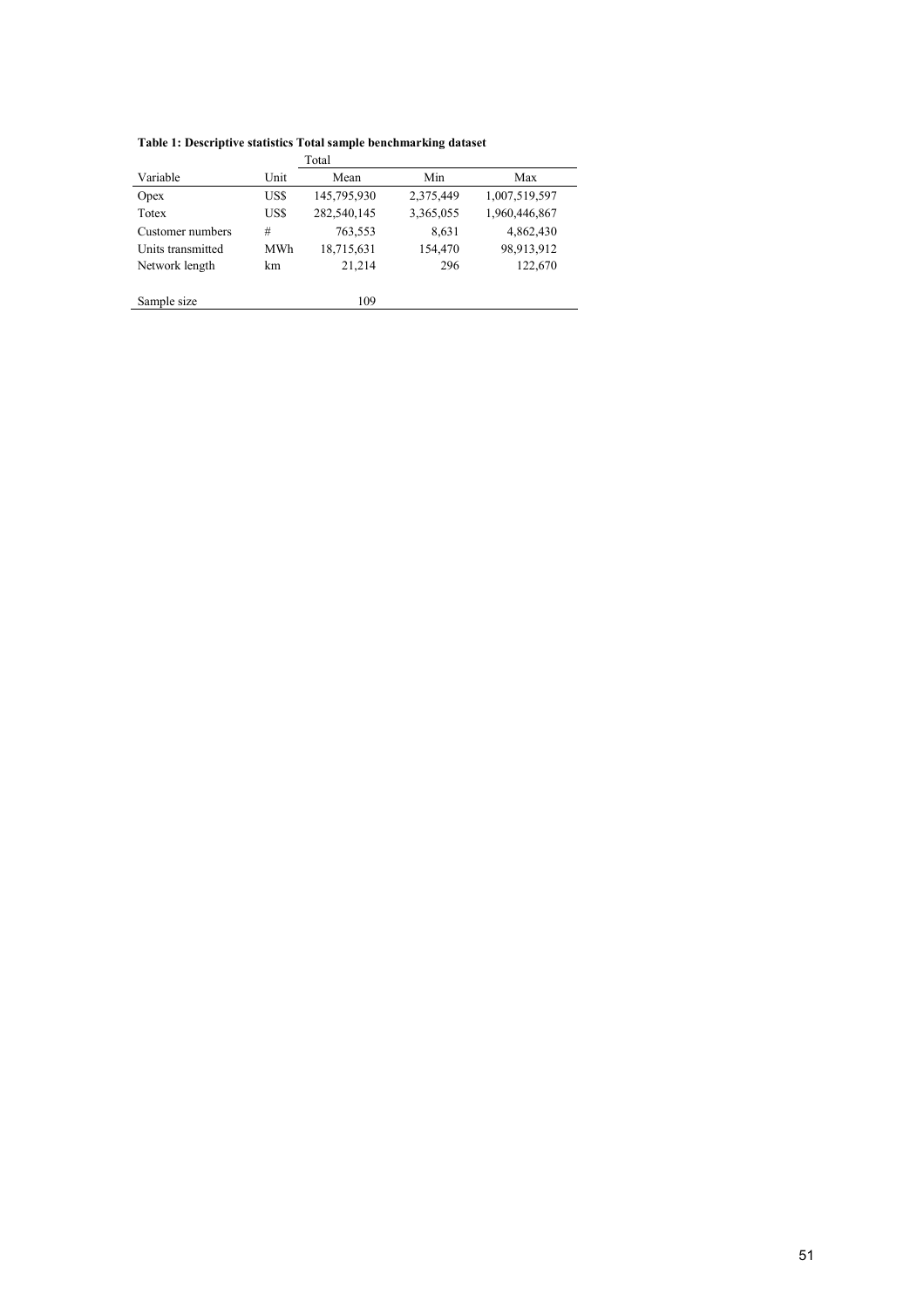#### **Table 2: Overview of firstenergy companies**

| Company                             | Opex (US\$)   | Totex (US\$)  | Customer numbers<br>$^{(#)}$ | Units transmitted<br>(MWh) | Network length<br>(km) |
|-------------------------------------|---------------|---------------|------------------------------|----------------------------|------------------------|
|                                     |               |               |                              |                            |                        |
| Cleveland Electric Illuminating Co. | 178,435,938   | 274,437,779   | 1,220,543                    | 26,504,398                 | 24,214                 |
| Jersey Central Power & Light Co.    | 309,470,174   | 492,902,045   | 1,044,024                    | 20,770,050                 | 17,764                 |
| Metropolitan Edison Co.             | 119,265,233   | 210,664,182   | 512,290                      | 12,981,565                 | 14,434                 |
| Ohio Edison Co.                     | 204,378,504   | 296,995,408   | 1,315,861                    | 32,313,405                 | 27,750                 |
| Pennsylvania Electric Co.           | 137,582,462   | 247, 105, 283 | 583,136                      | 13,356,649                 | 20,258                 |
| Pennsylvania Power Co.              | 53,171,590    | 71,205,948    | 155,361                      | 4,252,233                  | 5,232                  |
|                                     |               |               |                              |                            |                        |
| FE Total                            | 1,002,303,900 | 1,593,310,644 | 4,831,215                    | 110,178,300                | 109,652                |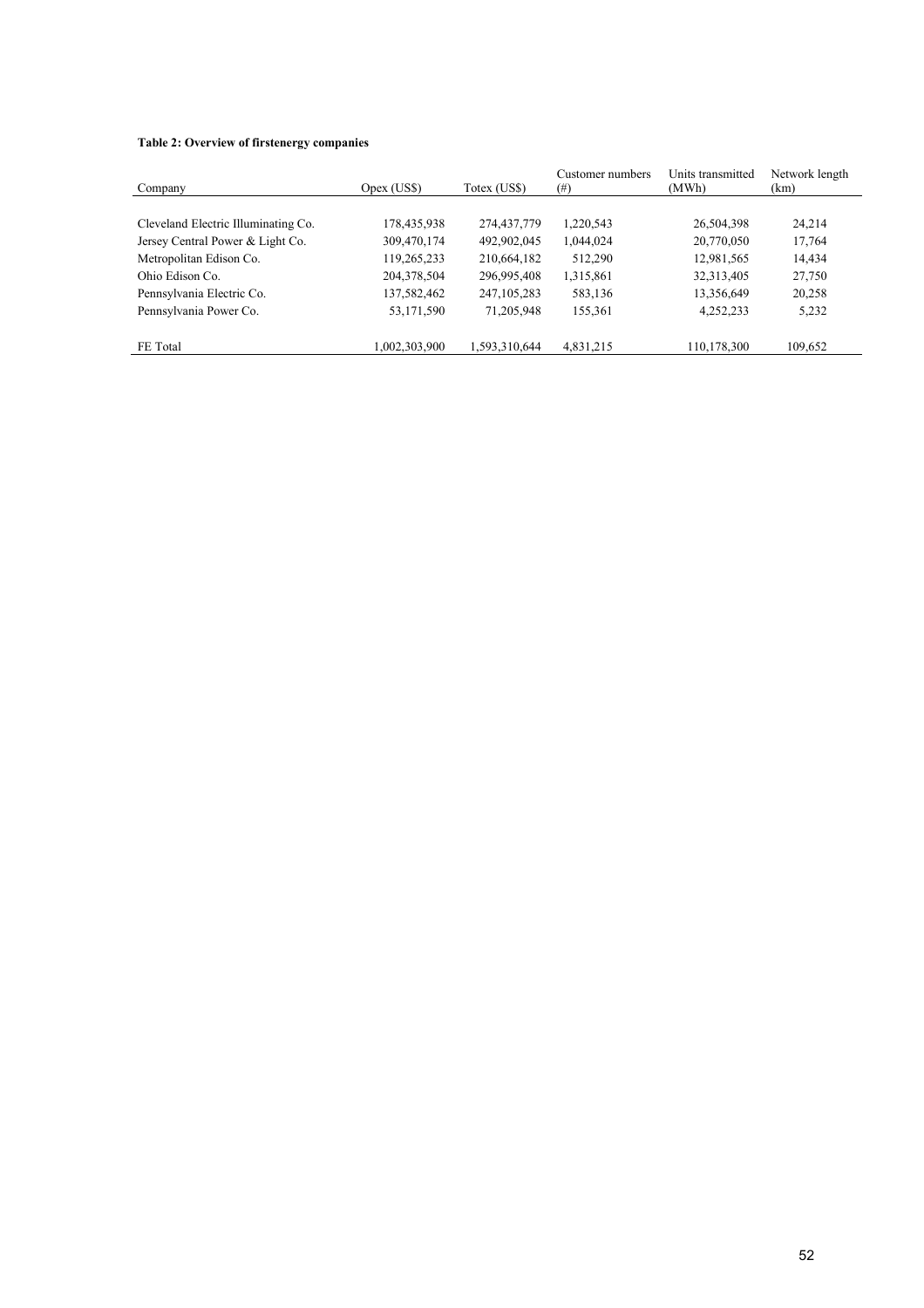#### **Table 3: FirstEnergy input-output ratio results**

|                                     | Opex         |            |             | Totex        |         |             |
|-------------------------------------|--------------|------------|-------------|--------------|---------|-------------|
| Company                             | per customer | per<br>kWh | per network | per customer | per kWh | per network |
| Cleveland Electric Illuminating Co. | 79.3%        | 58.0%      | 30.0%       | $100.0\%$    | 70.9%   | 37.7%       |
| Jersey Central Power & Light Co.    | 39.1%        | 26.2%      | 12.7%       | 47.6%        | 30.9%   | 15.4%       |
| Metropolitan Edison Co.             | 49.8%        | 42.5%      | 26.8%       | 54.7%        | 45.2%   | 29.3%       |
| Ohio Edison Co.                     | 74.7%        | 61.8%      | 30.0%       | 99.6%        | 79.9%   | 39.9%       |
| Pennsylvania Electric Co.           | 49.2%        | 37.9%      | 32.6%       | 53.1%        | 39.7%   | 35.0%       |
| Pennsylvania Power Co.              | 33.9%        | 31.2%      | 21.8%       | 49.1%        | 43.8%   | 31.4%       |
| FE Customer-weighted average        | 61.2%        | 47.2%      | $26.0\%$    | 76.5%        | 57.4%   | 32.1%       |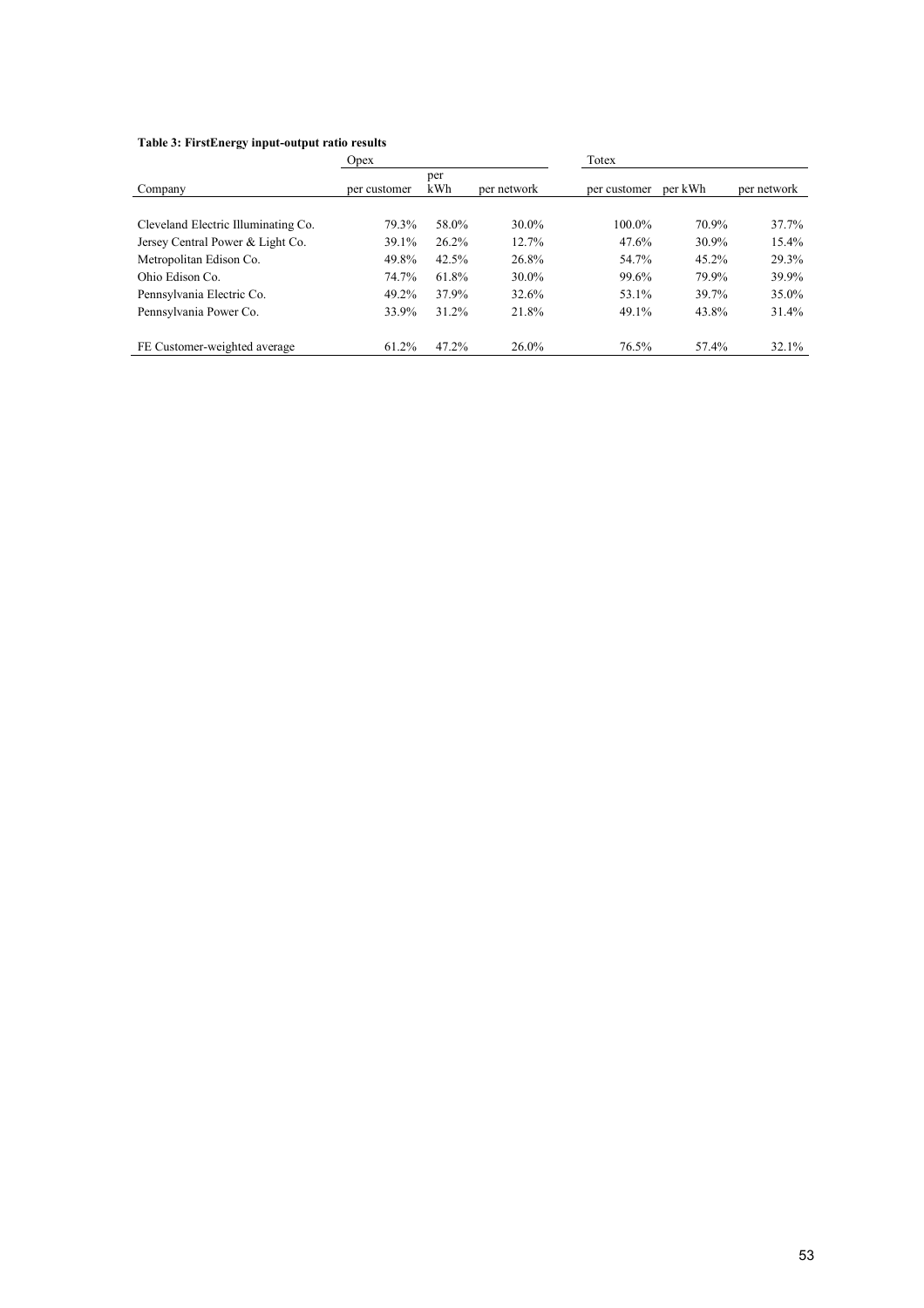#### **Table 4: Results raw efficiency scores FirstEnergy companies**

|                                     | Opex       |                  |
|-------------------------------------|------------|------------------|
| Company                             | efficiency | Totex efficiency |
| Cleveland Electric Illuminating Co. | 80.6%      | 100.0%           |
| Jersey Central Power & Light Co.    | 39.3%      | 47.6%            |
| Metropolitan Edison Co.             | 54.0%      | 57.6%            |
| Ohio Edison Co.                     | 78.9%      | 100.0%           |
| Pennsylvania Electric Co.           | 52.8%      | 57.2%            |
| Pennsylvania Power Co.              | 38.1%      | 54.9%            |
| FE Customer-weighted average        | 63.7%      | 77.6%            |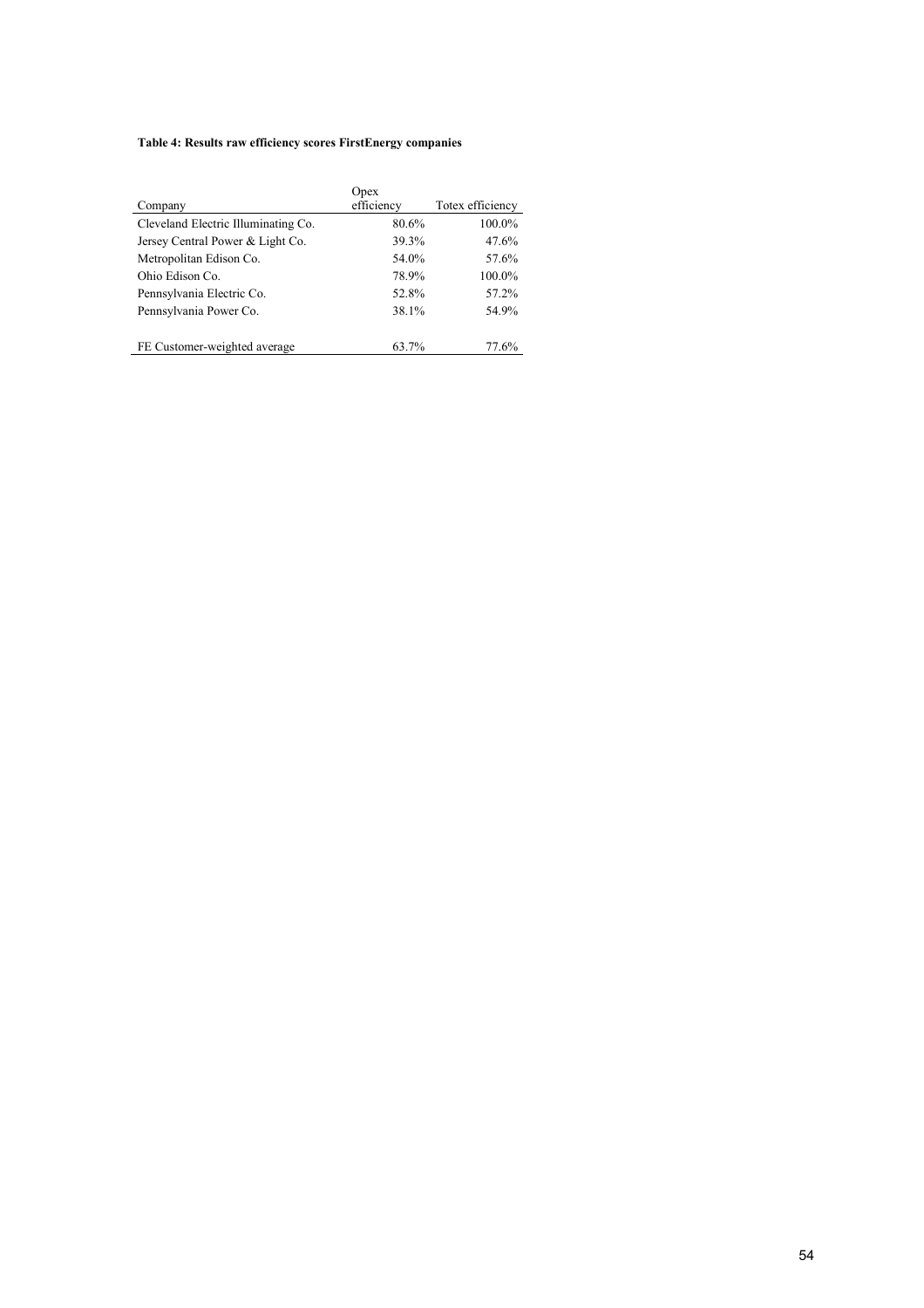#### **Table 5: FirstEnergy potential Opex savings (raw efficiency scores)**

| Company                             | Opex (US\$)   | Opex efficiency score | Potential opex saving |    |
|-------------------------------------|---------------|-----------------------|-----------------------|----|
|                                     |               |                       |                       |    |
| Cleveland Electric Illuminating Co. | 178,435,938   | 80.6%                 | 34,598,728            |    |
| Jersey Central Power & Light Co.    | 309,470,174   | 39.3%                 | 187,848,396           |    |
| Metropolitan Edison Co.             | 119,265,233   | 54.0%                 | 54,885,860            |    |
| Ohio Edison Co.                     | 204,378,504   | 78.9%                 | 43,226,054            |    |
| Pennsylvania Electric Co.           | 137,582,462   | 52.8%                 | 64,952,680            |    |
| Pennsylvania Power Co.              | 53,171,590    | 38.1%                 | 32,929,166            |    |
|                                     |               |                       |                       |    |
| FE Total                            | 1,002,303,900 |                       | 418,440,884           |    |
| Per customer                        | 207           |                       |                       | 87 |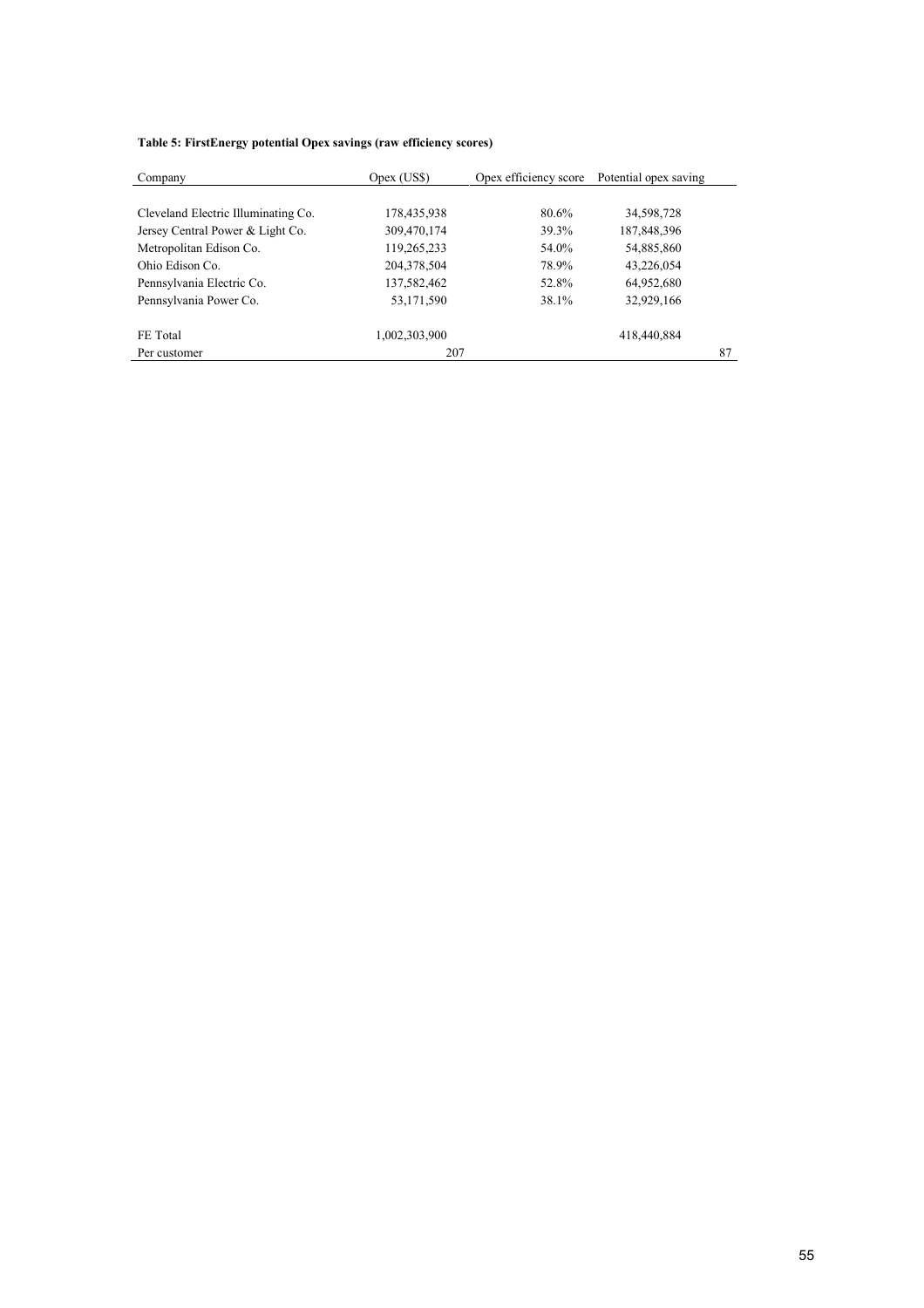#### **Table 6: FirstEnergy Raw versus Stripped scores**

|                                     | Raw             | Stripped            |                    | Difference       |         |         |
|-------------------------------------|-----------------|---------------------|--------------------|------------------|---------|---------|
| Company                             | Opex efficiency | Totex<br>efficiency | Opex<br>efficiency | Totex efficiency | Opex    | Totex   |
| Cleveland Electric Illuminating Co. | 80.6%           | 100.0%              | 85.7%              | 100.0%           | $5.1\%$ | $0.0\%$ |
| Jersey Central Power & Light Co.    | 39.3%           | 47.6%               | 42.0%              | 54.9%            | 2.7%    | 7.3%    |
| Metropolitan Edison Co.             | 54.0%           | 57.6%               | 56.2%              | 64.6%            | $2.2\%$ | $7.0\%$ |
| Ohio Edison Co.                     | 78.9%           | 100.0%              | 81.7%              | 100.0%           | 2.9%    | $0.0\%$ |
| Pennsylvania Electric Co.           | 52.8%           | 57.2%               | 54.8%              | 64.0%            | $2.0\%$ | $6.7\%$ |
| Pennsylvania Power Co.              | 38.1%           | 54.9%               | 40.2%              | 58.9%            | 2.1%    | $4.1\%$ |
| FE Customer-weighted average        | 63.7%           | 77.6%               | 66.9%              | 80.8%            | $3.2\%$ | $3.3\%$ |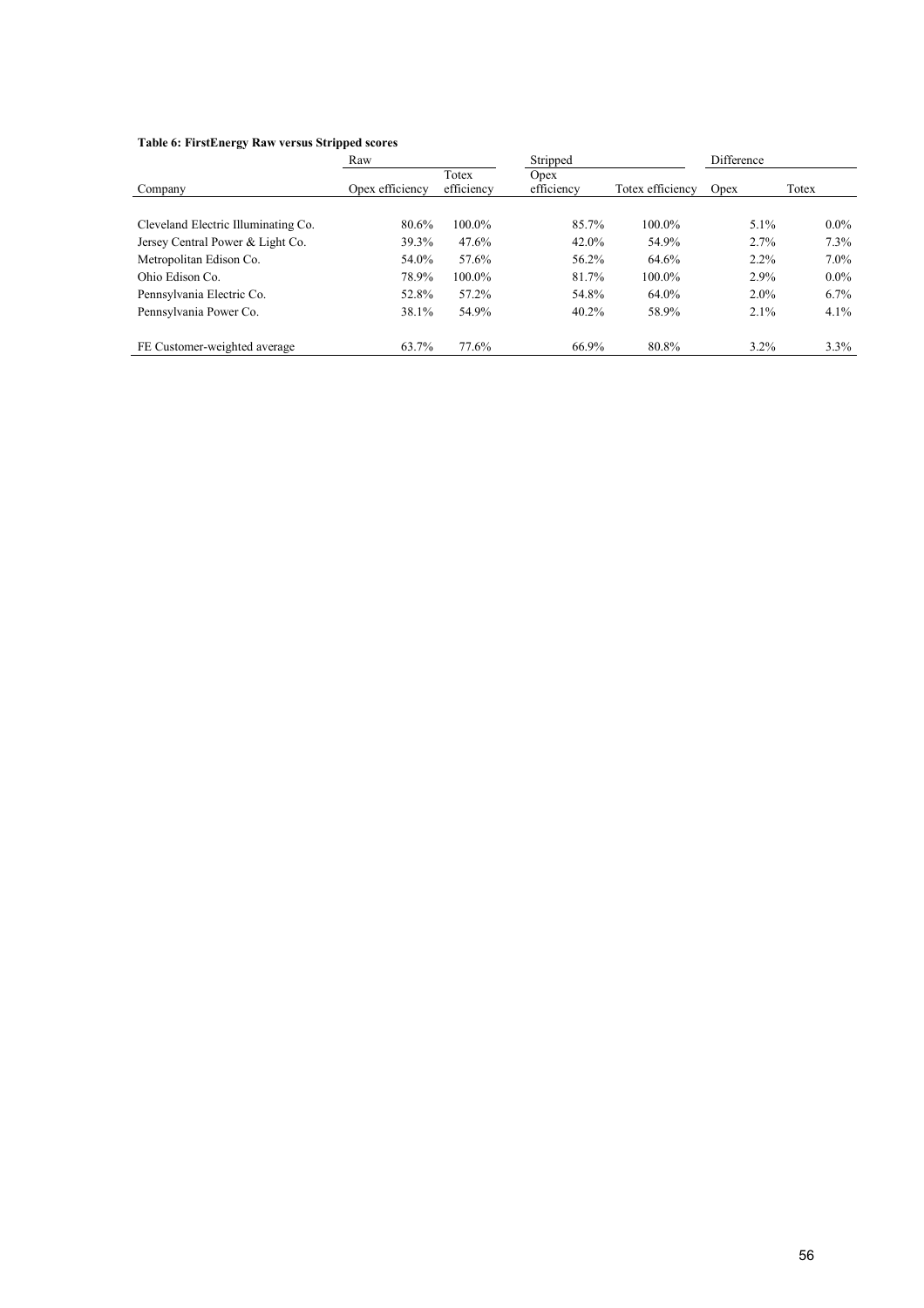#### **Table 7: Desctiptive statistics environmental variables**

|                                                     |               | Total  |        |        |
|-----------------------------------------------------|---------------|--------|--------|--------|
| Variable                                            | Unit          | Mean   | Min    | Max    |
|                                                     |               |        |        |        |
|                                                     | US\$          |        |        |        |
| Wages                                               | '000'         | 71,544 | 47,897 | 86,676 |
| Heating Degree Days (HDD) (population weighted)     | #             | 5,385  | 768    | 8,550  |
| HDD (simple 30-year average)                        | #             | 5,292  | 785    | 10,632 |
| Customer mix (industrial units versus total)        | $\frac{0}{0}$ | 28%    | 2%     | 66%    |
| Age of assets                                       | vears         | 12     | 7      | 20     |
| Degree of vertical integration                      | $\frac{0}{0}$ | 43%    | 0%     | 98%    |
| Connection density (# connections per km network)   | #             | 39     | 14     | 124    |
| Connection density (# connections per service area) | #             | 121    | 3      | 2,573  |
| Load density (units transmitted per km network)     | #             | 1,000  | 248    | 3,158  |
| Snowfall (average 3-day maximum)                    | inches        | 19     |        | 31     |
| Percentage overhead network                         | $\%$          | 75%    | 25%    | 100%   |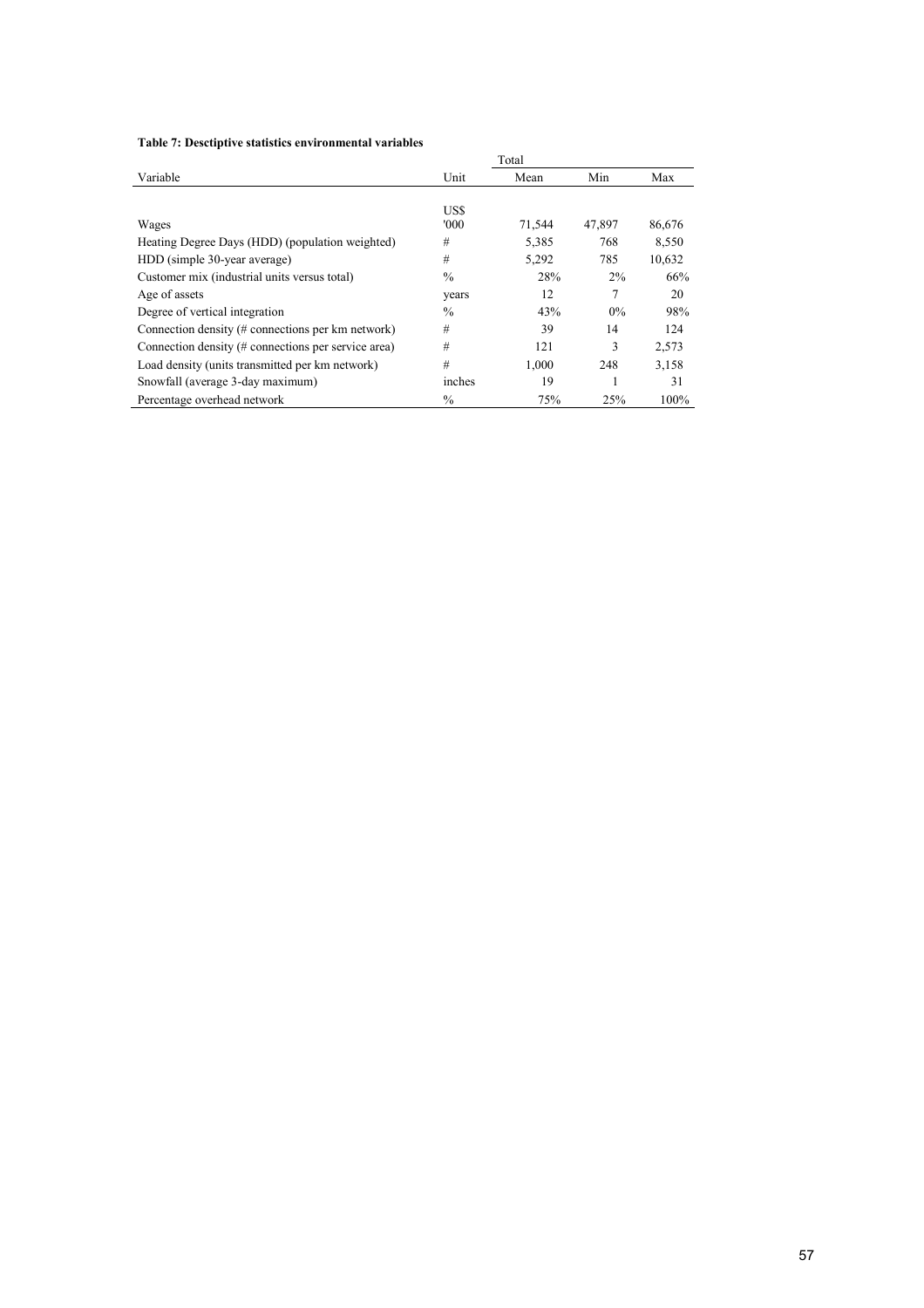#### **Table 8: Tobit regression Opex**

#### COEFFICIENT

| Wage                        | $0.00644***$ |
|-----------------------------|--------------|
|                             | (0.00192)    |
| Customer mix                | $0.248***$   |
|                             | (0.106)      |
| Vertical Integration        | $0.149***$   |
|                             | (0.0479)     |
| Constant                    | $1.032***$   |
|                             | (0.156)      |
|                             |              |
| <b>Observations</b>         | 109          |
| Uncensored observations     | 104          |
| right-censored observations | 5            |

Standard errors in parentheses

\*\*\* p<0.01, \*\* p<0.05, \* p<0.1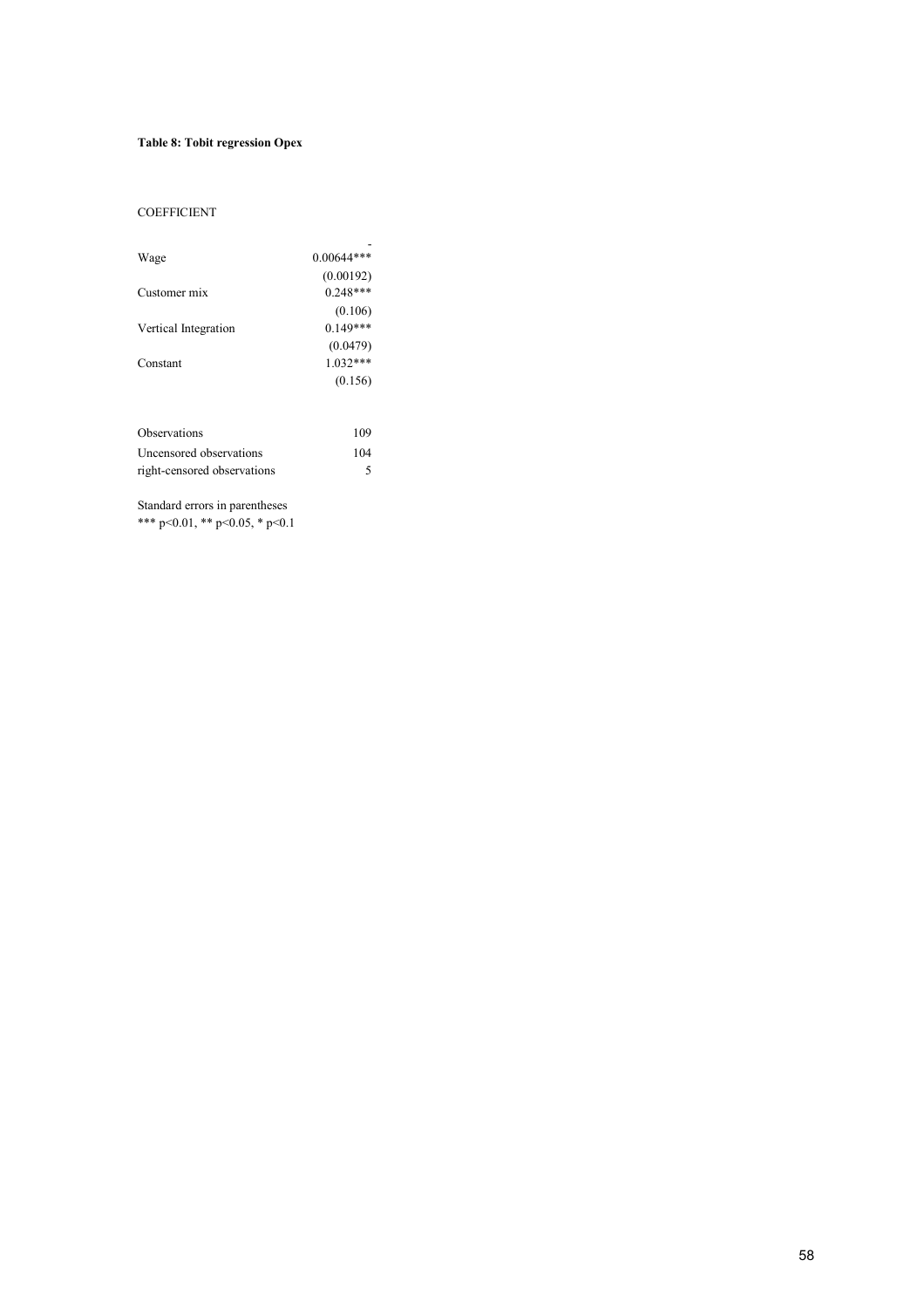#### **Table 9: Tobit regression Totex**

#### **COEFFICIENT**

| Customer mix         | $0.345***$ |
|----------------------|------------|
|                      | (0.101)    |
| Vertical Integration | $0.119***$ |
|                      | (0.0413)   |
| Constant             | $0.583***$ |
|                      | (0.0328)   |
|                      |            |
|                      |            |

| Observations                | 109 |
|-----------------------------|-----|
| Uncensored observations     | 100 |
| right-censored observations | q   |

Standard errors in parentheses \*\*\* p<0.01, \*\* p<0.05, \* p<0.1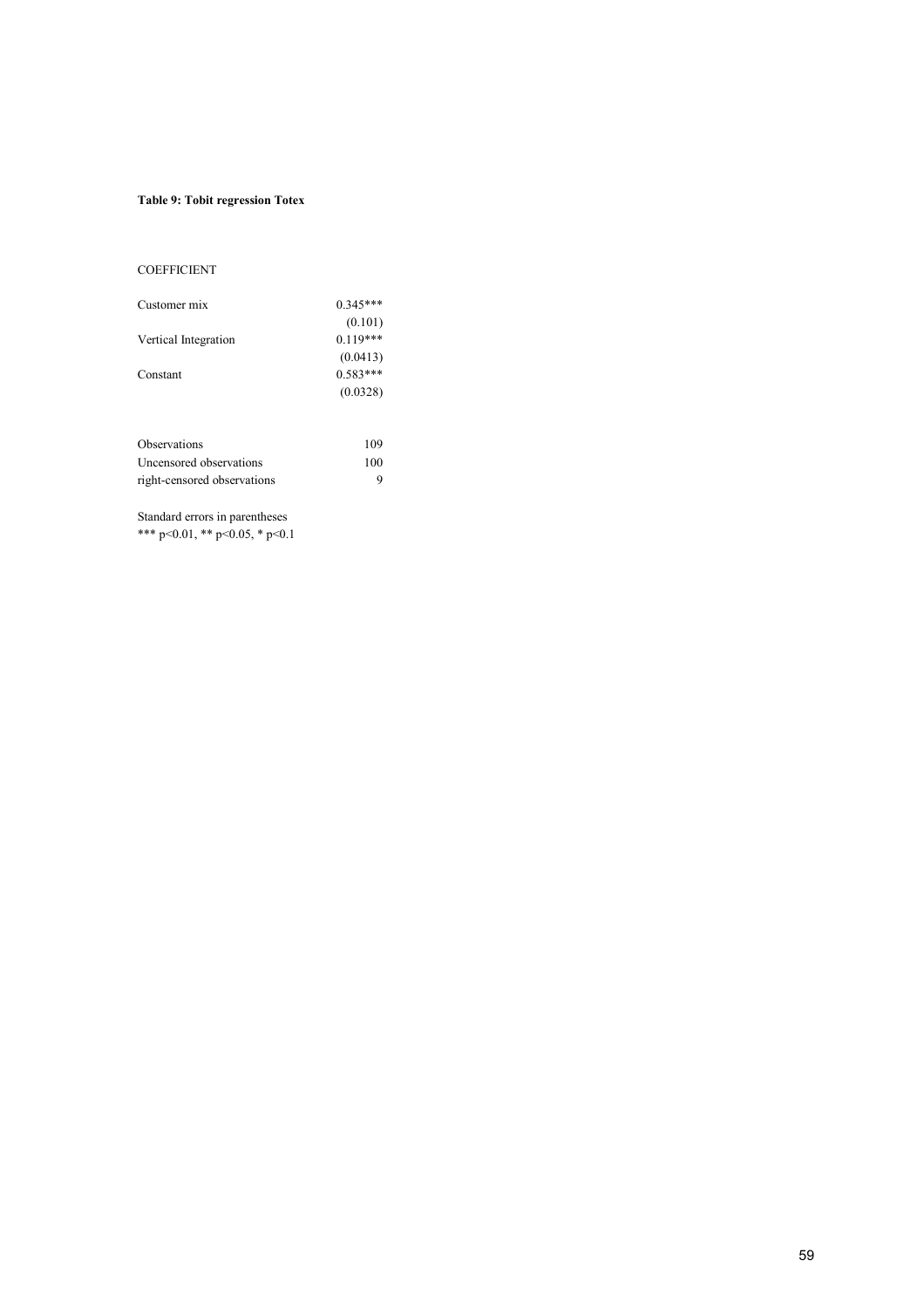#### **Table 10: FirstEnergy Raw versus Environmental correction**

|                                     | Raw             | Difference<br>Environment correction |                 |                  |         |          |
|-------------------------------------|-----------------|--------------------------------------|-----------------|------------------|---------|----------|
| Company                             | Opex efficiency | Totex efficiency                     | Opex efficiency | Totex efficiency | Opex    | Totex    |
|                                     |                 |                                      |                 |                  |         |          |
| Cleveland Electric Illuminating Co. | 80.6%           | 100.0%                               | 77.9%           | $100.0\%$        | $-2.7%$ | $0.0\%$  |
| Jersey Central Power & Light Co.    | 39.3%           | 47.6%                                | 48.7%           | 64.1%            | $9.4\%$ | 16.5%    |
| Metropolitan Edison Co.             | 54.0%           | 57.6%                                | 59.3%           | 72.2%            | 5.3%    | 14.6%    |
| Ohio Edison Co.                     | 78.9%           | 100.0%                               | 79.1%           | 100.0%           | $0.2\%$ | $0.0\%$  |
| Pennsylvania Electric Co.           | 52.8%           | 57.2%                                | 65.5%           | 71.3%            | 12.7%   | $14.0\%$ |
| Pennsylvania Power Co.              | 38.1%           | 54.9%                                | 43.1%           | 51.7%            | $5.0\%$ | $-3.2\%$ |
|                                     |                 |                                      |                 |                  |         |          |
| Customer-weighted average           | 63.7%           | 77.6%                                | 67.3%           | 84.3%            | 3.7%    | $6.7\%$  |

*\* the scores for CEIC and Ohio are set to 100% in totex with environmental correction. These would otherwise exceed 100%.*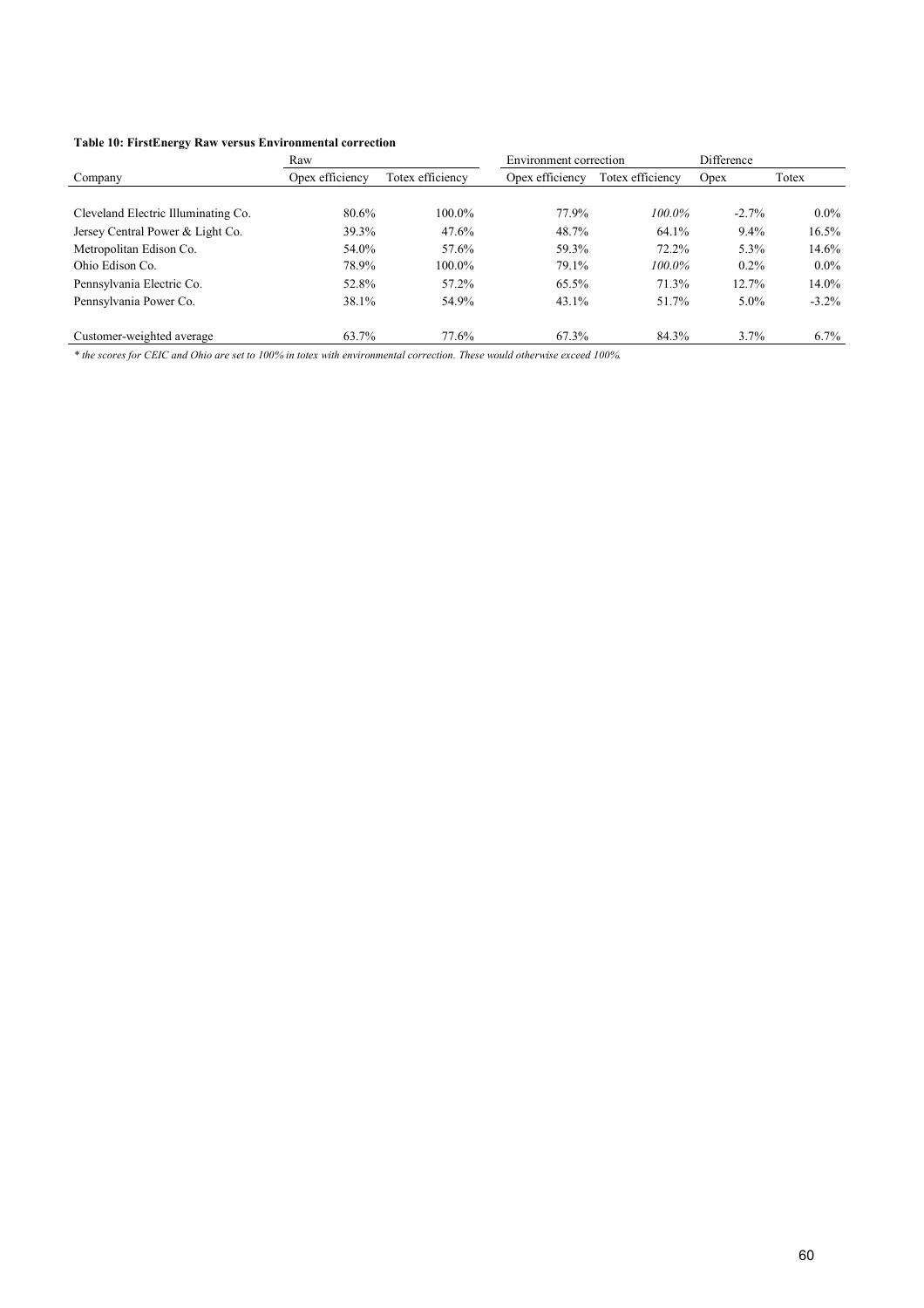#### **Table 11: FirstEnergy companies overall results**

| Company                             |           | Opex                      |                             |              |           | Totex                     |                             |              |
|-------------------------------------|-----------|---------------------------|-----------------------------|--------------|-----------|---------------------------|-----------------------------|--------------|
|                                     | Raw score | Measurement<br>correction | Environmental<br>correction | New<br>score | Raw score | Measurement<br>correction | Environmental<br>correction | New<br>score |
| Cleveland Electric Illuminating Co. | 80.6%     | 5.1%                      | $-2.7\%$                    | 83.1%        | 100.0%    | $0.0\%$                   | $0.6\%$                     | 100.0%       |
| Jersey Central Power & Light Co.    | 39.3%     | 2.7%                      | $9.4\%$                     | 51.4%        | 47.6%     | 7.3%                      | 16.5%                       | 71.4%        |
| Metropolitan Edison Co.             | 54.0%     | $2.2\%$                   | 5.3%                        | 61.5%        | 57.6%     | $7.0\%$                   | 14.6%                       | 79.2%        |
| Ohio Edison Co.                     | 78.9%     | 2.9%                      | $0.2\%$                     | 82.0%        | 100.0%    | $0.0\%$                   | $5.6\%$                     | 100.0%       |
| Pennsylvania Electric Co.           | 52.8%     | $2.0\%$                   | 12.7%                       | 67.5%        | 57.2%     | 6.7%                      | 14.0%                       | 78.0%        |
| Pennsylvania Power Co.              | 38.1%     | 2.1%                      | $5.0\%$                     | 45.2%        | 54.9%     | 4.1%                      | $-3.2\%$                    | 55.7%        |
| Customer-weighted average           | 63.7%     | $3.2\%$                   | 3.7%                        | 70.5%        | 77.6%     | 3.3%                      | 8.4%                        | 87.5%        |

*\* the scores for CEIC and Ohio are set to 100% in totex with environmental correction. These would otherwise exceed 100%.*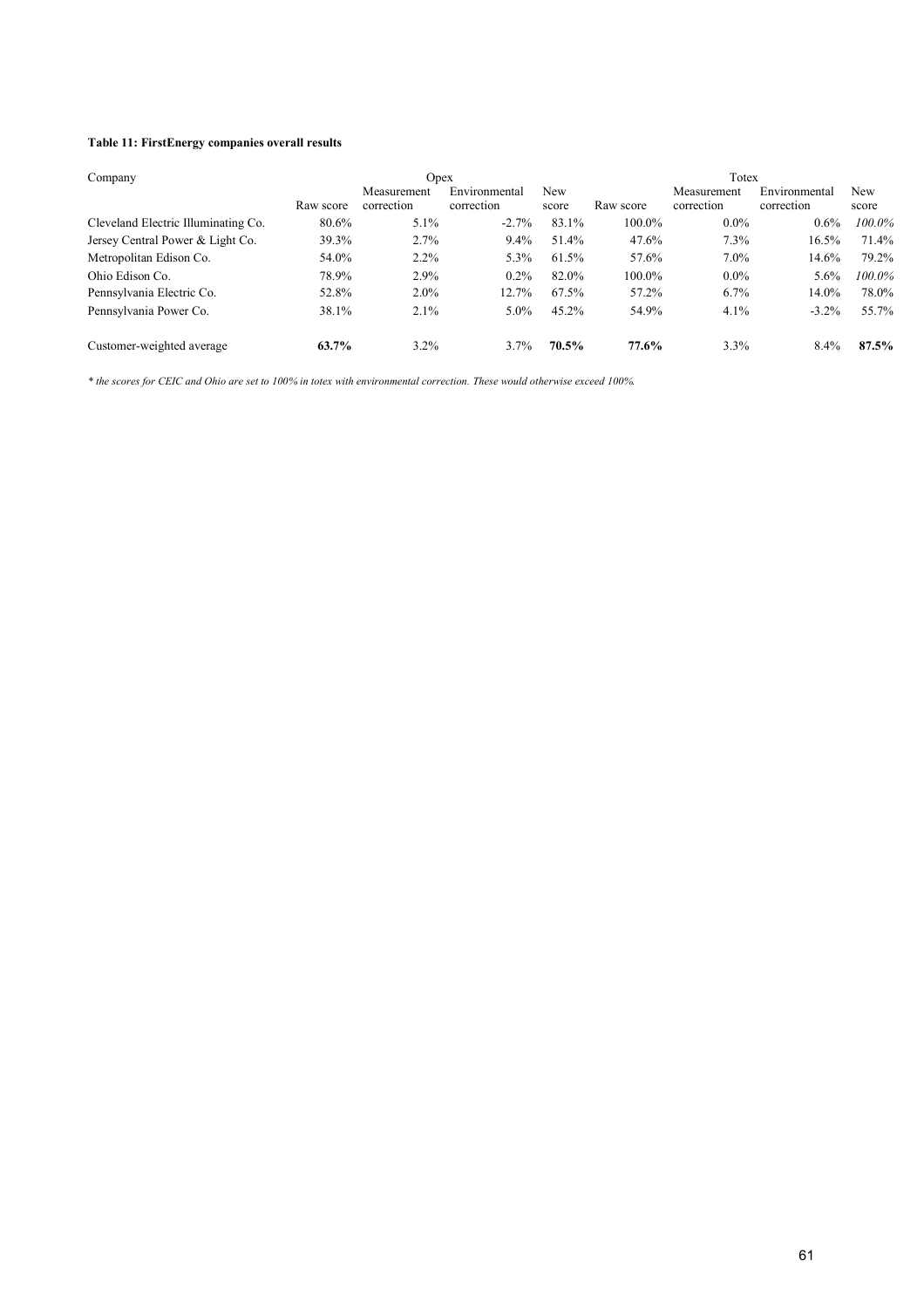#### **Table 12: FirstEnergy companies opex savings**

| Company                             | Actual Opex   | Reduction<br>based on raw<br>results | Correction for<br>measurement<br>error | Correction for<br>environmental factors | Final possible<br>cost reduction | Final as<br>$%$ of<br>raw |
|-------------------------------------|---------------|--------------------------------------|----------------------------------------|-----------------------------------------|----------------------------------|---------------------------|
| Cleveland Electric Illuminating Co. | 178,435,938   | $-34,598,728$                        | 9,135,920                              | $-4,774,642$                            | $-30,237,450$                    | 87%                       |
| Jersey Central Power & Light Co.    | 309,470,174   | $-187,848,396$                       | 8,417,589                              | 29,002,400                              | $-150,428,407$                   | 80%                       |
| Metropolitan Edison Co.             | 119,265,233   | $-54,885,860$                        | 2,635,762                              | 6,295,197                               | $-45,954,901$                    | 84%                       |
| Ohio Edison Co.                     | 204,378,504   | $-43,226,054$                        | 5,906,539                              | 481.264                                 | $-36,838,251$                    | 85%                       |
| Pennsylvania Electric Co.           | 137,582,462   | $-64.952.680$                        | 2,792,924                              | 17,492,926                              | $-44,666,830$                    | 69%                       |
| Pennsylvania Power Co.              | 53,171,590    | $-32,929,166$                        | 1,116,603                              | 2,675,080                               | $-29,137,483$                    | 88%                       |
| Total                               | 1.002.303.900 | $-418.440.884$                       | 30,005,337                             | 51,172,225                              | $-337,263,322$                   | 81%                       |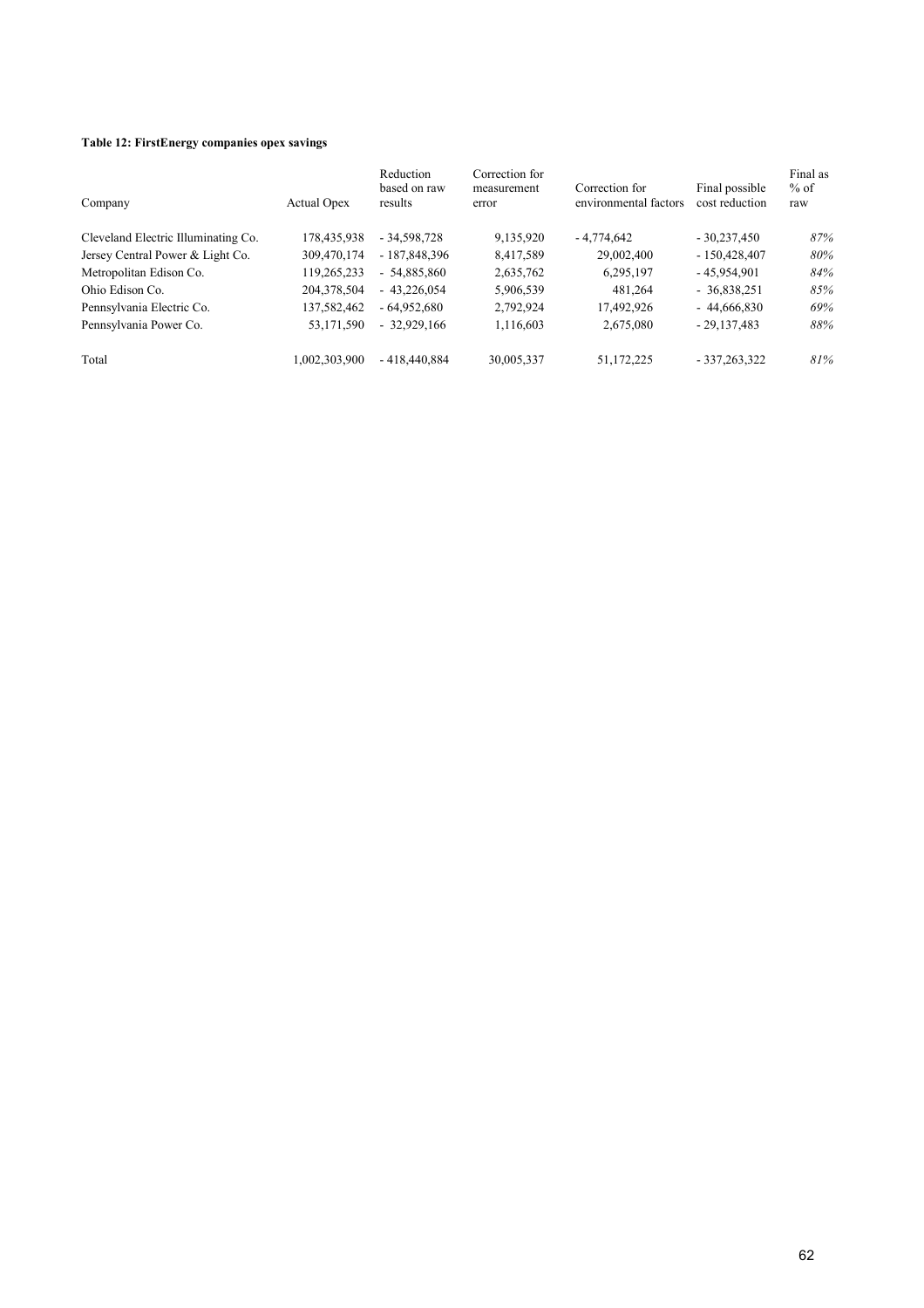#### **Table 13: Difference maximum and minimum environmental conditions top 25 versus Total sample (Opex)**

|                             | Top 25 |       | Total |        |
|-----------------------------|--------|-------|-------|--------|
| Environmental factor        | Min    | Max   | Min   | Max    |
|                             |        |       |       |        |
| Wage ('000\$)               | 48     | 85    | 48    | 87     |
| <b>HDD POP</b>              | 768    | 8,550 | 768   | 8,550  |
| HDD Simple                  | 785    | 8,998 | 785   | 10,632 |
| Customer mix                | 4%     | 57%   | $2\%$ | 66%    |
| Age (years)                 | 8      | 15    | 7     | 20     |
| Vertical integration        | $0\%$  | 96%   | $0\%$ | 98%    |
| Connection density (#/line) | 14     | 64    | 14    | 124    |
| Connection density (#/area) | 13     | 353   | 3     | 2,573  |
| Load density (kWh/line)     | 277    | 1,673 | 248   | 3,158  |
| Snowfall                    | 1      | 29    |       | 31     |
| Overhead percentage         | 53%    | 96%   | 25%   | 100%   |

*Difference between maximum and minimum*

*Bold indicates statistically significant in total sample*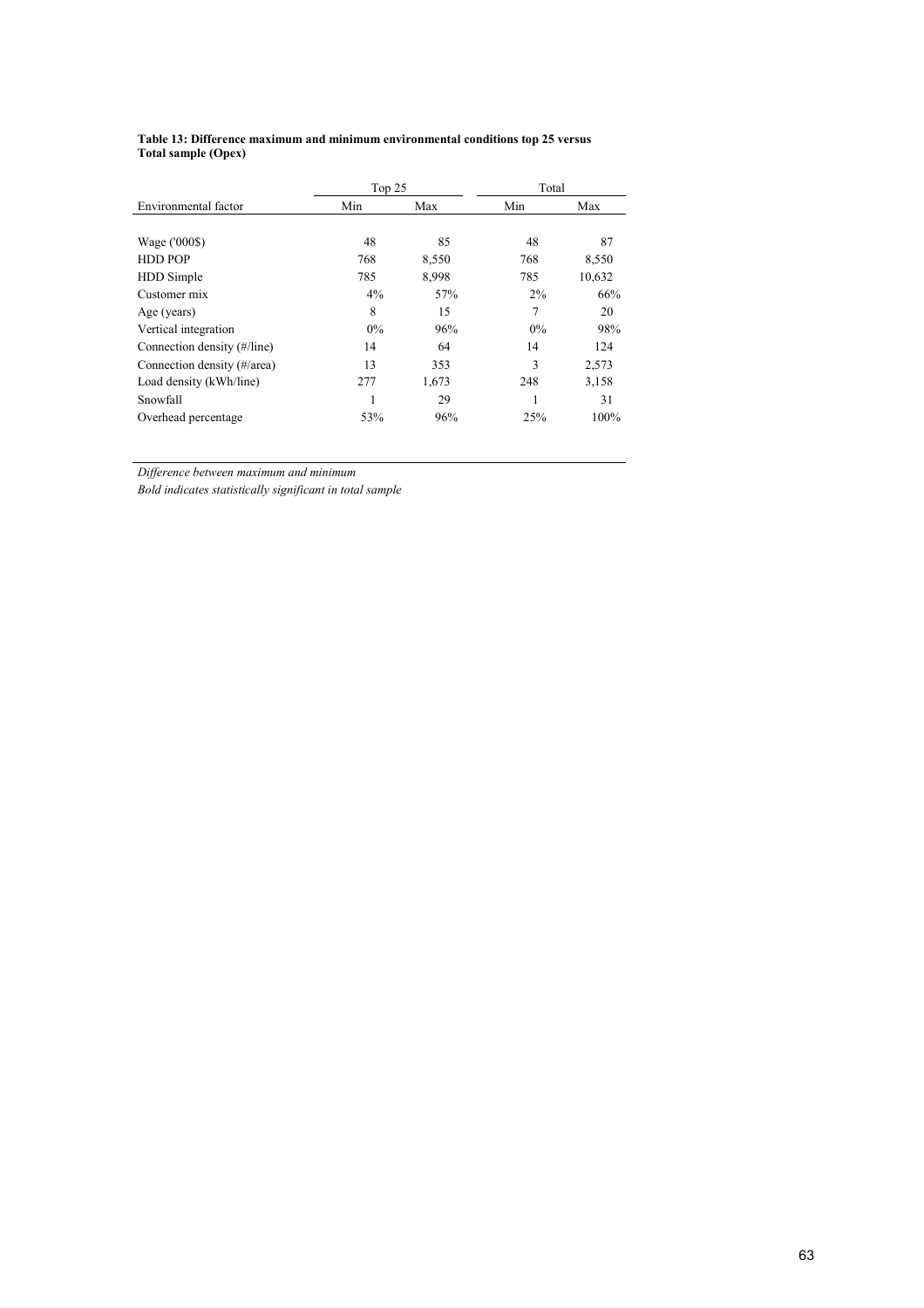### **Appendix 1**

In Table A1. we provide an overview of all the data that was collected and the sources that were used. The label column is used in this appendix to "road-map" the calculation of a number of variables we use in our analysis.

| Variable                                                  | Description                                                            | Source        | Constructed | Label       |
|-----------------------------------------------------------|------------------------------------------------------------------------|---------------|-------------|-------------|
|                                                           |                                                                        |               |             |             |
| Wages production                                          | Wages in production                                                    | FERC 354/18   |             |             |
| Wages transmission                                        | Wages in transmission                                                  | FERC 354/19   |             |             |
| Wages distribution                                        | Wages in distribution                                                  | FERC 354/20   |             | 3           |
| Wages customer accounts                                   | Wages in customer accounts                                             | FERC 354/21   |             |             |
| Wages customer information                                | Wages in customer info                                                 | FERC 354/22   |             | $\varsigma$ |
| Wages sales                                               | Wages in sales                                                         | FERC 354/23   |             | 6           |
| Wages administrative & general                            | Wages in administration & general                                      | FERC 453/24   |             | 7           |
| Distribution allocation key                               | Percentage allocated to distribution activity                          |               | Y           | 8           |
| Distribution opex                                         | Distribution opex                                                      | FERC 322/126  |             | 9           |
| Administrative & general operations                       | Administrative and general operations opex                             | FERC 323/165  |             | 10          |
| Administrative & general maintenance                      | Administrative and general maintenance opex                            | FERC 323/167  |             | 11          |
| Regulatory costs                                          | Regulatory costs                                                       | FERC 323/160  |             | 12          |
| Customer account total                                    | Total customer account expenses                                        | FERC 322/134  |             | 13          |
| Customer service information total                        | Total service and information expenses                                 | FERC 322/141  |             | 14          |
| Customer information total (demand side<br>management)    | Customer information (demand side management) expenses                 | FERC 322/138  |             | 15          |
| Customer service information less customer<br>information | Total service and information excl customer information expenses       |               | Y           | 16          |
| Sales expenses Total                                      | Total sales expenses                                                   | FERC 322/148  |             | 17          |
| Pension & benefits                                        | Pensions & benefits costs                                              | FERC 323/158  |             | 18          |
| Initial value distribution assets                         | Initial value distribution assets                                      | FERC 207/75/g |             | 19          |
| Initial value general plant assets                        | Initial value general plant assets                                     | FERC 207/90/g |             | 20          |
| Cumulative depreciation distribution                      | Cumulative depreciation distribution                                   | FERC 219/26/b |             | 21          |
| Cumulative depreciation general plant                     | Cumulative depreciation general plant                                  | FERC 219/27/b |             | 22          |
| Distribution depreciation                                 | Depreciation of distribution                                           | FERC 336/8/b  |             | 23          |
| General plan depreciation                                 | Depreciation of general plant                                          | FERC 336/9/b  |             | 24          |
| Assets to distribution                                    | Assets attributable to distribution activity                           |               | Y           | 25          |
| Administrative & general to distribution                  | Administrative and general costs attributable to distribution activity |               | Y           | 26          |
| <b>OPEX</b>                                               | Opex attributable to distribution activity                             |               | Y           | 27          |
| <b>DEPRECIATION</b>                                       | Depreciation attributable to distribution activity                     |               | Y           | 28          |
| <b>RETURN</b>                                             | Calculated return on total distribution assets                         |               | Y           | 29          |
| <b>TOTEX</b>                                              | Total cost ( $OPEX + Depreciation + return$ )                          |               | Y           | 30          |
| Overhead line length                                      | Overhead line length                                                   | Platts        |             | 31          |
| Underground line length                                   | Underground line length                                                | Platts        |             | 32          |
| Total length                                              | Total line length                                                      |               | Y           | 33          |
| Service area                                              | Service area                                                           | Platts        |             | 34          |
| Residential sales                                         | Total residential sales                                                | FERC/EIA/PUC  |             | 35          |
| Commercial sales                                          | Total commercial sales                                                 | FERC/EIA/PUC  |             | 36          |
| Industrial sales                                          | Total industrial sales                                                 | FERC/EIA/PUC  |             | 37          |
| Total sales                                               | Total sales                                                            |               | Y           | 38          |
| Residential customers                                     | Total residential customers                                            | FERC/EIA/PUC  |             | 39          |
| Commercial customers                                      | Total commercial customers                                             | FERC/EIA/PUC  |             | 40          |
| Industrial customers                                      | Total industrial customers                                             | FERC/EIA/PUC  |             | 41          |
| Total customers                                           | Total customers                                                        |               | Y           | 42          |
| Net generation                                            | Net Generation                                                         | <b>FERC</b>   |             | 43          |
| Total purchased power                                     | <b>Total Purchases</b>                                                 | <b>FERC</b>   |             | 44          |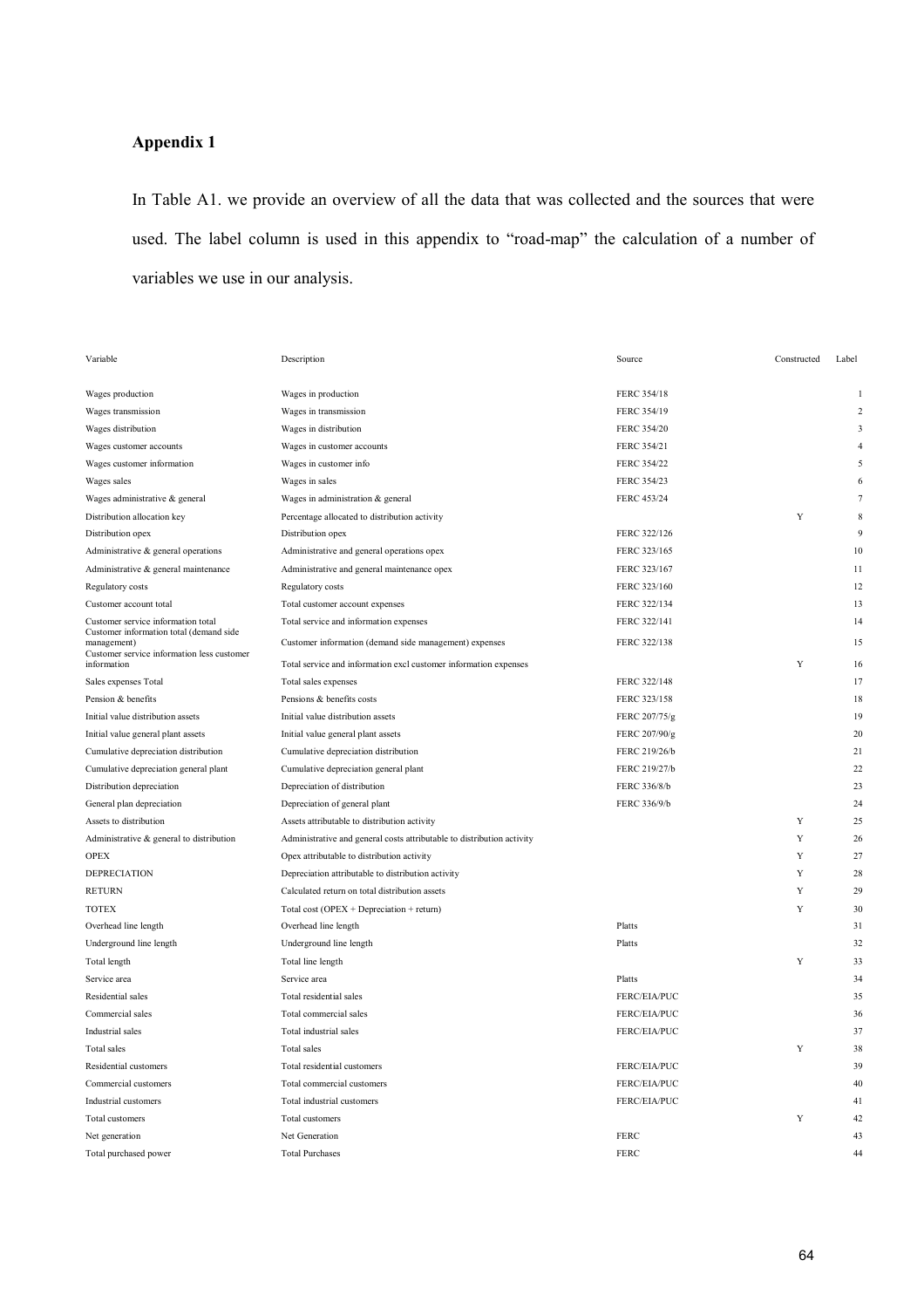| Wages                                | Average annual payment 2003 for the power generation and supply sector | US Dept of Labor               |   | 45 |
|--------------------------------------|------------------------------------------------------------------------|--------------------------------|---|----|
| Heating Degree Days (population)     | State heating degree days 2003 population weighted                     | Nat. Oceanic and Atmos. admin. |   | 46 |
| Heating Degree Days (simple average) | State heating degree days 30-yr simple state-wide average              | Nat. Oceanic and Atmos. admin. |   | 47 |
| Customer mix                         | Industrial units delivered as percentage of total units delivered      |                                | Y | 48 |
| Age of assets                        | Age of assets                                                          |                                | Y | 49 |
| Degree of vertical integration       | Own generation as percentage of own generation and purchased power     |                                | Y | 50 |
| Connection density per km network    | Number of connections per network length                               |                                | Y | 51 |
| Connection density per service area  | Number of connections per service area                                 |                                | Y | 52 |
| Load density                         | Total units delivered per line length                                  |                                | Y | 53 |
| Snowfall                             | Average 3-day maximum snowfall (inches)                                | Nat. Oceanic and Atmos. admin. |   | 54 |
| Overhead percentage                  | Percentage overhead network                                            |                                | Y | 55 |
| Percentage opex                      | Percentage Opex of total costs                                         |                                | Y | 56 |
|                                      |                                                                        |                                |   |    |

#### *Constructed variables*

#### *Distribution allocation key (8)*

FERC specifies distribution activities and costs. However, certain overhead or general costs should also be allocated to the distribution activity. In order to do this we define an allocation key. This key is called the "distribution allocation key" and is derived from the wage costs in the different activities. We define the distribution allocation key as follows:

Distribution allocation key (8) = [(3) + (4) + (5) + (6)] / [(3) + (4) + (5) + (6) + (1) + (2)]

#### *Assets to distribution (25)*

The distribution allocation key is applied to calculate the total assets that can be attributed to the distribution activity. To calculate this we include a portion of the depreciated value of general plant assets to account for housing etc.

Total distribution assets  $(25) = [(19) - (21)] + (8)*[(20) - (22)]$ 

#### *Administrative & general to distribution*

The distribution key is applied to calculate the share of administrative and general costs that can be allocated to distribution operational costs. To calculate this we add administrative  $\&$  general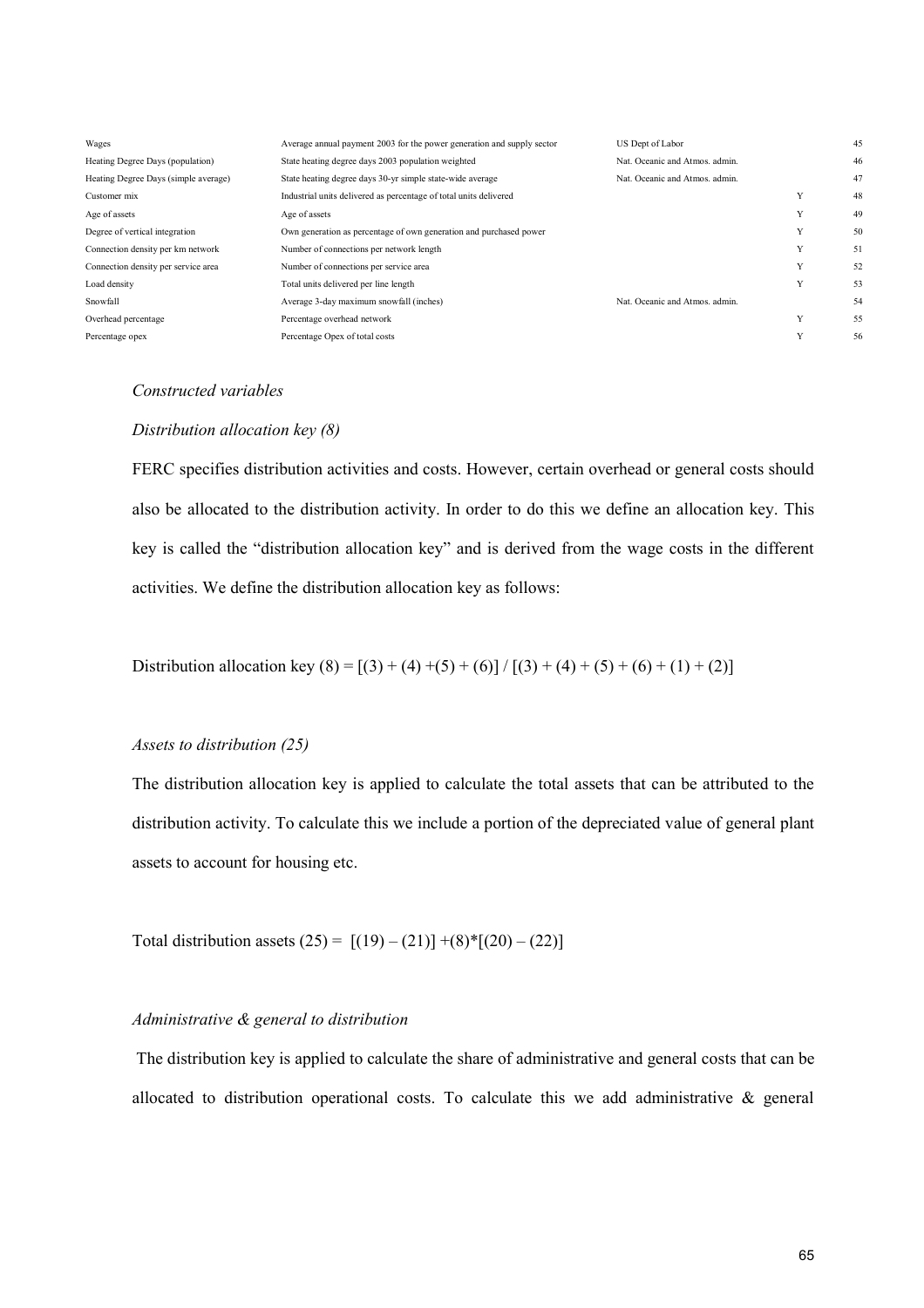operations and maintenance, subtract regulatory costs and pension  $\&$  benefits costs; this sum is then multiplied with the allocation key.

Administrative & general to distribution  $(26) = (8) * [(10) + (11) - (12) - (18)]$ 

We exclude costs associated with regulation and pensions & benefits. Notably pensions & benefits vary substantially over time, therefore potentially influencing the costs positively or negatively in a particular year. Regulatory costs are determined by the regulator and reflect charges to pay for the regulatory agency.

#### *OPEX (27)*

Based on the allocation of costs we can construct a figure for the total operational expenses of the distribution activity. The OPEX includes the direct distribution opex figure from FERC, customer account expenses, customer service costs (excluding customer information as this reflects state mandated demand side management programmes), sales expenses, and administrative  $\&$  general to distribution.

OPEX  $(27) = (9) + (13) + (16) + (17) + (26)$ 

#### *DEPRECIATION (28)*

The depreciation attributable to the distribution activity is calculated by:

DEPRECIATION =  $(8) * (24) + (23)$ 

#### *RETURN (29)*

The return on invested capital is calculated by multiplying the *assets to distribution* by a standard rate of return. In our analysis we use a 6 percent return. This is to normalise the effective rental cost of capital facing firms in the sample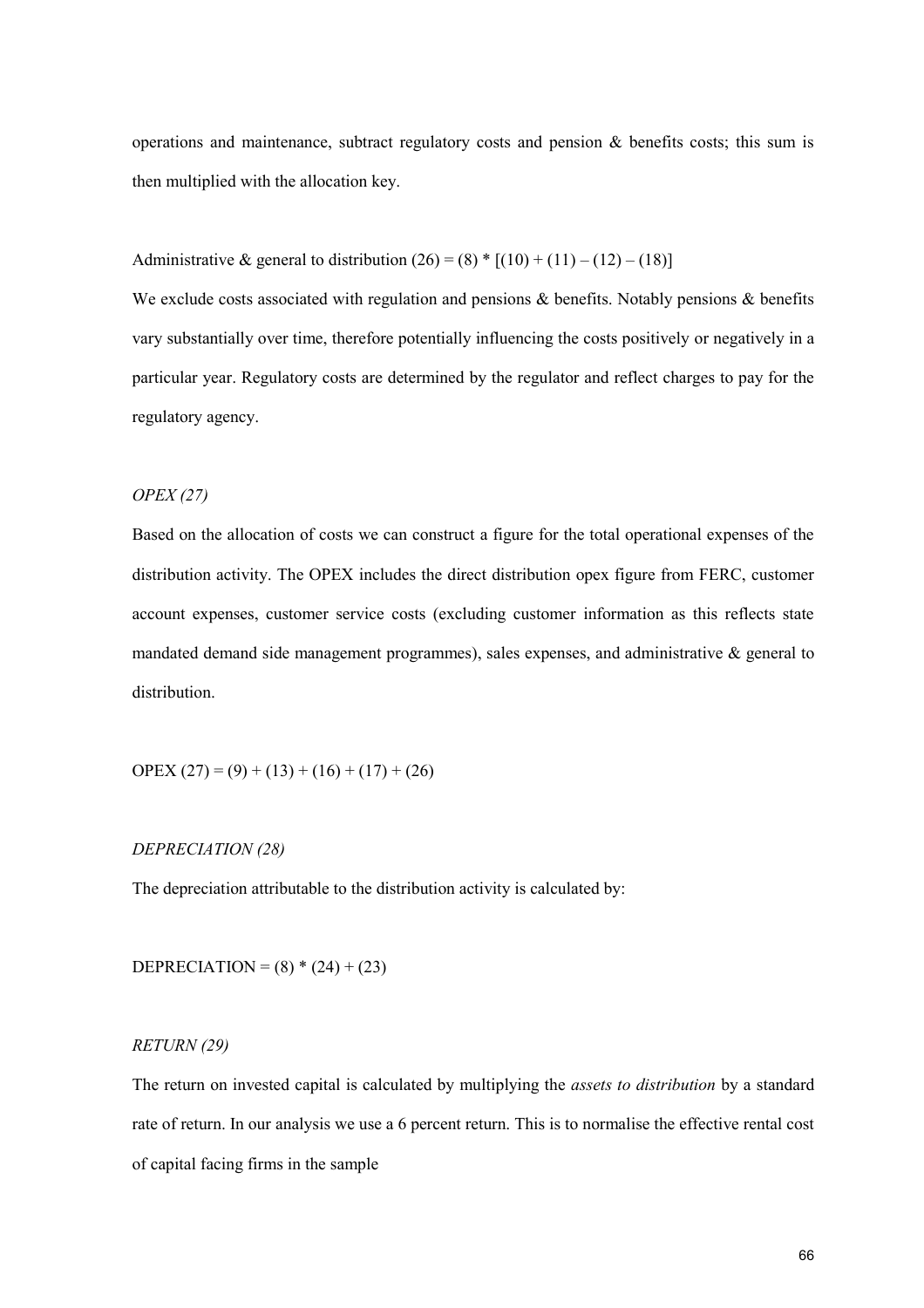#### *TOTEX (30)*

.

The total cost of distribution is calculated by adding OPEX, DEPRECIATION, and RETURN.

#### *Total Sales (38) and Total customers(42)*

In some States there is retail competition. The customer number and kWh volume data collected by FERC does not take this into account. We have therefore supplemented this data using information on Electric Service Providers (ESP) from the Energy Information Agency (EIA)<sup>20</sup> and data from PUC websites. We have taken two steps to clean and adjust customer number and kWh volume data.

In step 1 we compare EIA customer data with PUC customer data. When this is of similar order of magnitude we included the IEA data on customer numbers and kWh's. In step 2 we cross check average ESP consumption with the average consumption for the incumbent retail utility on residential customers. When figures were in the same order of magnitude the ESP data was used in our analysis. When no PUC information was available, no additional figures were included, even when EIA data was available.

#### *Age of assets (49)*

The age of assets is estimated by comparing the depreciated book value with annual depreciation charges. The age is calculated by dividing the cumulative depreciation by the annual depreciation charge.

Age  $(49) = (21)/(23)$ 

<sup>&</sup>lt;sup>20</sup> EIA Form-861. This return contains a significant amount of the same data as collected by FERC.